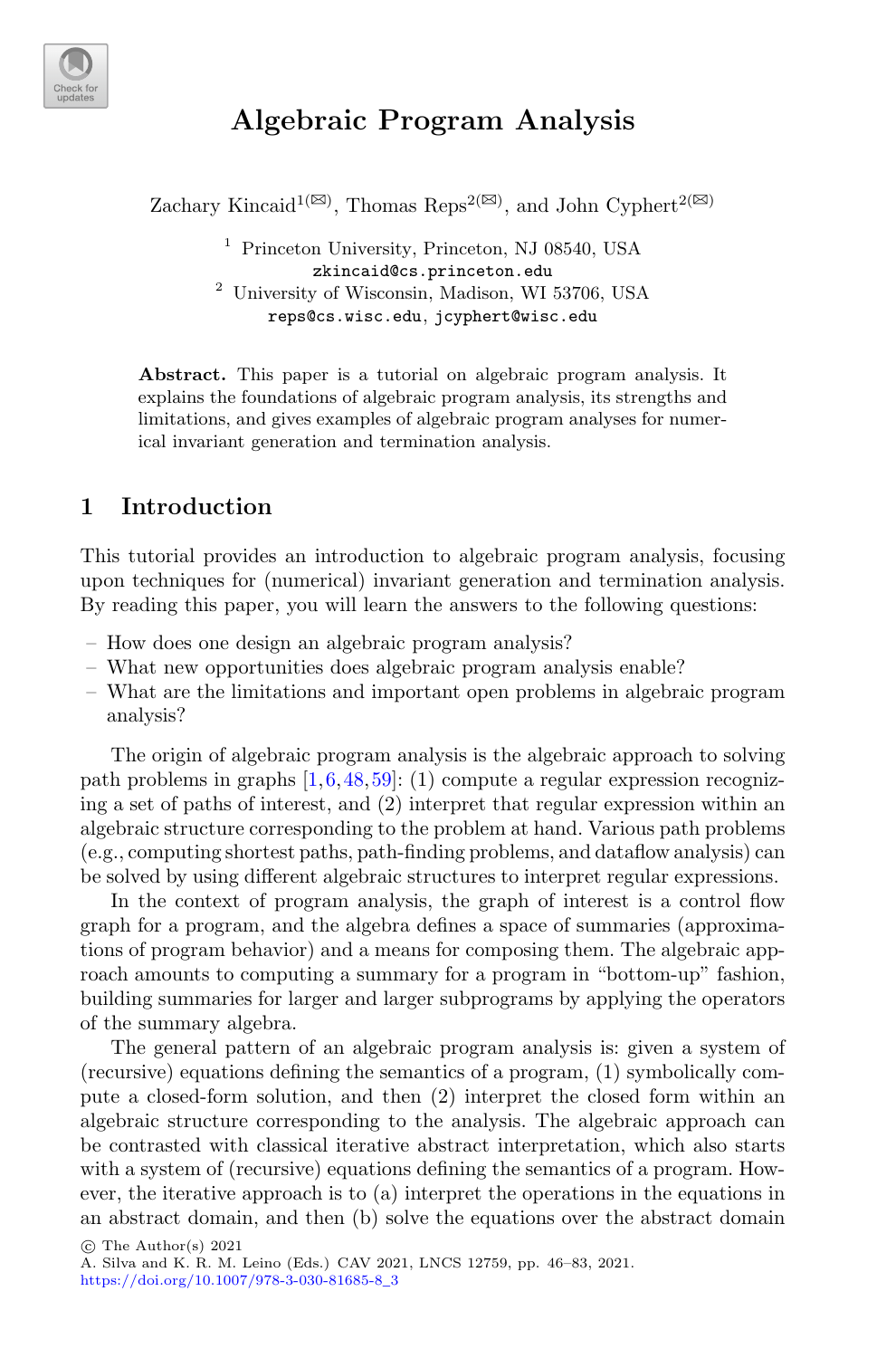by successive approximation. Thus, the classical approach is one of "interpret and then solve," whereas the algebraic approach is "solve and then interpret."

The algebraic approach can be applied to various kinds of equations and algebraic structures. Three cases we consider in this article, and the corresponding kind of program-analysis problems they can be used to solve, are:

- Section [2](#page-2-0) (Non-recursive) program summarization: left-linear equations over regular algebras.
- Section [4](#page-15-0) Linearly-recursive procedure summarization: linear equations over tensor-product domains.
- Section [5](#page-25-0) Conditional termination analysis: right-linear equations over  $\omega$ -regular algebras.

*Why Algebraic Program Analysis?* Algebraic program analysis is a general framework for understanding compositional program analyses. The principle of compositionality states that "the meaning of a complex expression is determined by its structure and the meanings of its constituents" [\[57](#page-37-1)]. A program analysis is compositional when the result of analyzing a composite program is a function of the results of analyzing its components. Compositionality enables program analyses to scale to large programs, to be parallelized, to be applied incrementally, and to be applied to incomplete programs [\[18](#page-35-0)]. Algebraic program analysis provides a structure in which to think about how to design such an analysis.

Insistence upon compositionality also demands a different perspective on program analysis, which can suggest solutions to problems that may otherwise not be apparent. We demonstrate this principle with a series of examples that illustrate a variety of different ideas that are enabled by thinking of program analysis in compositional terms.

Last, the algebraic framework enables a style of reasoning about the behavior of program analyses themselves. By exploiting compositionality, it is possible to design effective algebraic analyses that satisfy certain laws (e.g., monotonicity— "more information in yields more information out"). Analyses can be classified on the basis of algebraic laws that they satisfy, and we can reason how program transformation affects analysis using these laws.

*Why Not Algebraic Program Analysis?* While compositionality brings many desirable properties, it comes at the price of losing *context*. Compositionality requires that the analysis of a program component is a function of the source code of that component, and therefore *cannot* depend on the surrounding context in which the component appears in the program. Many program analysis techniques make essential use of context, for example:

- In an iterative abstract interpreter, which propagates information about reachable states from the program entry forwards, the analysis of a component depends on every component that may precede it in an execution.
- In a refinement-based software model checker, which inspects paths that go from entry to an error state, the analysis of a component depends on the whole program.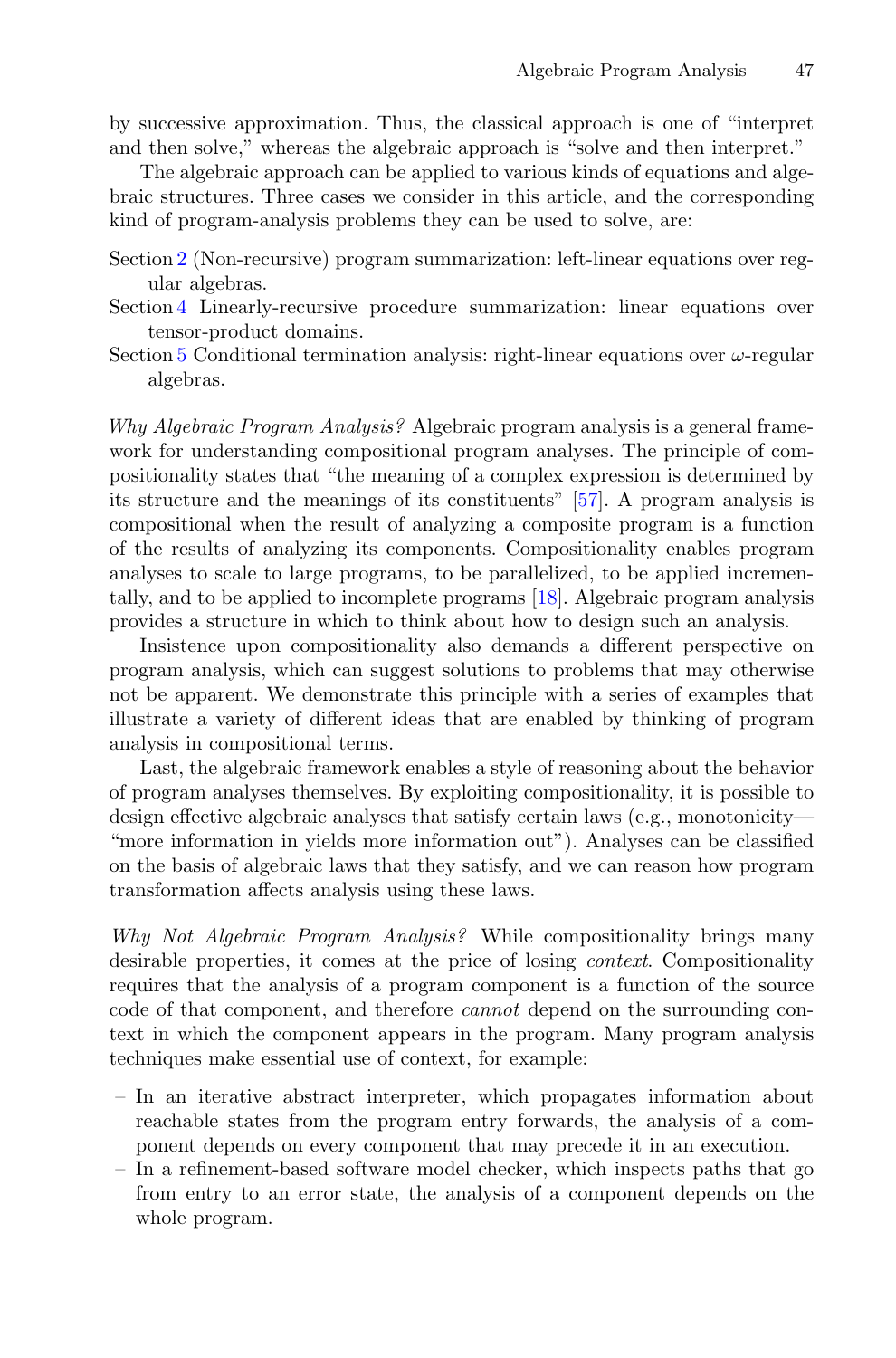One of the main challenges of designing a good algebraic program analysis is to overcome this loss of contextual information.

Secondly, algebraic program analysis is less general than iterative program analysis, in the sense that any set of semantic (in)equations can be solved iteratively using the same basic algorithm, whereas each particular type of equation system requires a specialized algorithm. Some problems—e.g., resolving semantic equations of recursive procedures—have no known practical algebraic solutions.

## <span id="page-2-0"></span>**2 Regular Algebraic Program Analysis**

This section describes the algebraic approach to solving path problems in graphs [\[1](#page-34-0),[6,](#page-34-1)[48](#page-36-0)[,59](#page-37-0)]. The basic structure of the method is to use regular expressions to capture the set of paths of a graph, and then *interpret* these expressions to obtain a desired result. We illustrate the approach by considering the problem of computing shortest paths, and then show how it can be applied to numerical invariant generation.

First, we establish some basic definitions. The syntax of **regular expressions** over an alphabet  $\Sigma$  is as follows:

$$
a \in \Sigma
$$
  

$$
R \in \text{RegExp}(\Sigma) ::= a \mid 0 \mid 1 \mid R_1 + R_2 \mid R_1 \cdot R_2 \mid R^*
$$

We will sometimes use juxtaposition  $R_1R_2$  (rather than  $R_1 \cdot R_2$ ) to denote concatenation.

The semantics of regular expressions over Σ is given by a Σ**-interpretation**  $\mathscr{I} = \langle \mathbf{A}, f \rangle$ , which consists of *regular algebra* **A** and a *semantic function* f. A **regular algebra A** =  $\langle A, 0^A, 1^A, +^A, \cdot^A, *^A \rangle$  is an algebraic structure consisting of a set A (called its *universe*) equipped with two distinguished elements  $0^A, 1^A \in A$ , two binary operations  $+^A$  (*choice*) and  $\cdot^A$  (*sequencing*), and a unary operation  $(-)^{*^A}$  (*iteration*).<sup>[1](#page-2-1)</sup> When the algebra is clear from context, we will drop the superscript. A **semantic function**  $f : \Sigma \to A$  maps each letter in  $\Sigma$  to an element of  $\mathbf{A}$ 's universe.

A *Σ*-interpretation  $\mathscr{I} = \langle \mathbf{A}, f \rangle$  assigns to each regular expression R over *Σ* to an element  $\mathcal{I}[\![R]\!]$  of **A** by interpreting each letter according to the semantic function and each regular operator using its counterpart in **A**:

$$
\mathscr{I}[\![0]\!] = 0^A \qquad \qquad \mathscr{I}[\![R_1 \cdot R_2]\!] = \mathscr{I}[\![R_1]\!] \cdot^A \mathscr{I}[\![R_2]\!]
$$
  

$$
\mathscr{I}[\![1]\!] = 1^A \qquad \qquad \mathscr{I}[\![R_1 + R_2]\!] = \mathscr{I}[\![R_1]\!] +^A \mathscr{I}[\![R_2]\!]
$$
  

$$
\mathscr{I}[\![a]\!] = f(a) \quad \text{For } a \in \Sigma \qquad \qquad \mathscr{I}[\![R^*]\!] = \mathscr{I}[\![R]\!]^{*^A}
$$

Notice that the interpretation is compositional: for any expression  $R, \mathscr{I}[\![R]\!]$ is a function of the top-level operator in  $R$  and the interpretations of its subexpressions.

<span id="page-2-2"></span><span id="page-2-1"></span> $^{\rm 1}$  Note that no particular laws are assumed to govern these operations. We will return to this issue in Sect. [3.](#page-8-0)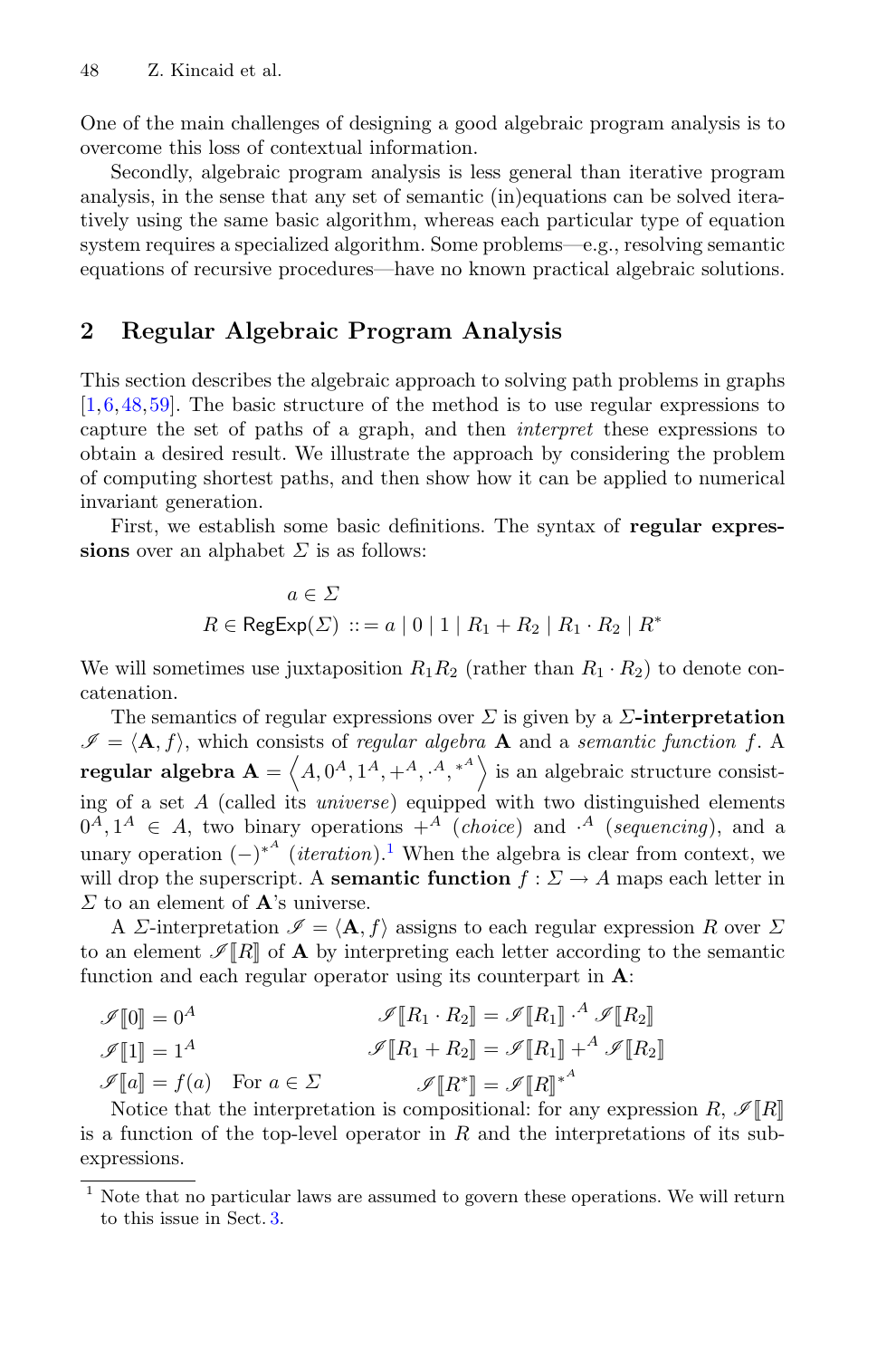*Example 1 (Standard interpretation).* The *standard* interpretation of regular expressions is the language interpretation,  $\mathscr{L} = \langle \mathbf{L}, \ell \rangle$  where **L** is the regular algebra of languages. The universe of the interpretation is the set of regular languages over  $\Sigma$ ,  $0 \triangleq \emptyset$  is the empty language,  $1 \triangleq \{\epsilon\}$  is the singleton language containing the empty word, and the operators are

$$
X + Y \triangleq X \cup Y
$$
Union  

$$
X \cdot Y \triangleq \{xy : x \in X, y \in Y\}
$$
Concatenation  

$$
X^* \triangleq \{x_1 x_2 ... x_n : x_1, ..., x_n \in X\}
$$
Kleene closure

The semantic function  $\ell$  maps each letter a to the singleton language  $\{a\}$ . For any regular expression  $R$ ,  $\mathcal{L}[[R]]$  is the (regular) set of words recognized by  $R$ .

We now describe how *non-standard* interpretations can be used to solve problems over directed graphs. A **directed graph**  $G = \langle V, E \rangle$  consists of a finite set of vertices V and a finite set of directed edges  $E \subseteq V \times V$ . A **path** in G is a finite sequence  $e_1e_2 \ldots e_n$  with  $e_i \in E$  such that for each i, the destination of  $e_i$ matches the source of  $e_{i+1}$ . A **path expression** (in G) is a regular expression over the alphabet of edges  $E$  that recognizes a set of paths in  $G$ . For any pair of vertices  $u, v \in V$ , there is a path expression  $PathExp_G(u, v)$  that recognizes exactly the set of paths in  $G$  that begin at  $u$  and end at  $v$ . There are several ways to compute path expressions. The classical method is Kleene's algorithm [\[44\]](#page-36-1) for computing a regular expression for a finite state automaton (thinking of  $G$  as an automaton over the alphabet  $E$  with start state  $u$  and final state  $v$ ). For sparse graphs, there are more efficient alternatives to Kleene's algorithm, in particular Tarjan's algorithm [\[58](#page-37-2)]. The insight of the algebraic approach to path problems is that these algorithms can be re-used for multiple purposes: first use a path expression algorithm to find a regular expression recognizing a set of paths of interest, and then compute a problem-dependent (non-standard) interpretation of that expression.

*Example 2 (Shortest paths).* Consider the integer-weighted graph depicted in Fig. [1a](#page-4-0). Suppose that we wish to compute the length of the shortest path from a to c. We begin by computing a path expression recognizing all paths from a to c:

$$
(\langle a,b\rangle \langle b,d\rangle (\langle d,e\rangle \langle e,d\rangle)^* \langle d,a\rangle)^* \langle a,b\rangle (\langle b,c\rangle + \langle b,d\rangle (\langle d,e\rangle \langle e,d\rangle)^* \langle d,c\rangle)
$$

This path expression can be represented succinctly by the directed acyclic graph (DAG) pictured in Fig. [1b](#page-4-0). Define the *distance interpretation D* where the semantic function maps each edge to its weight, and the algebra's universe consists of the integers along with  $\pm \infty$ , 0 is interpreted as  $\infty$ , 1 as 0, and the operators are as follows: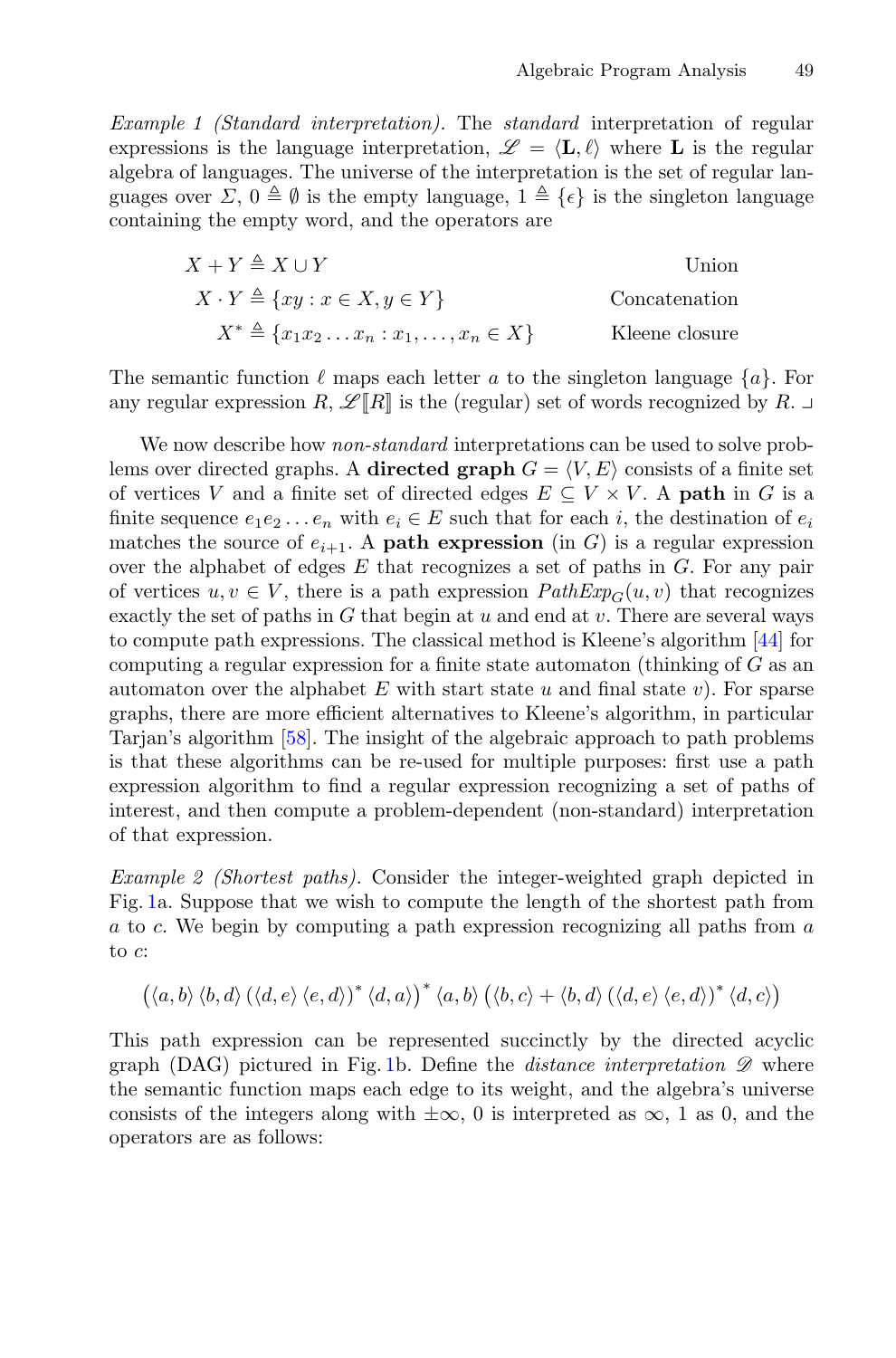

(b) Path expression DAG

<span id="page-4-0"></span>**Fig. 1.** An integer weighted graph and a path expression DAG representing the paths from a to c

$$
d_1 + d_2 \triangleq \min(d_1, d_2)
$$
 Minimum  
\n
$$
d_1 \cdot d_2 \triangleq d_1 + d_2
$$
 Addition  
\n
$$
d^* \triangleq \begin{cases} -\infty & \text{if } d < 0 \\ 0 & \text{otherwise} \end{cases}
$$
 Closure

The weight of the shortest weighted path from a to c is  $\mathscr{D}[\mathit{PathExp}_G(a, c)] = 1$ , which can be calculated efficiently by interpreting the path expression DAG "bottom-up" (see gray labels in Fig. [1b](#page-4-0)).  $\Box$ 

Algebraic path-finding can be used to generate invariants by representing a program by a *control flow graph*, and interpreting path expressions within an algebra of program summaries. A **control flow graph** (CFG)  $G = \langle V, E, r, C \rangle$ is a directed graph  $\langle V, E \rangle$  with a distinguished root (or entry) vertex  $r \in V$ , and where each edge  $e \in E$  is labeled by a command  $C(e)$ ; see Fig. [2a](#page-10-0) for an example. In the remainder of this section, we give examples of interpretations that can be used to generate (numerical) program summaries.

#### <span id="page-4-1"></span>**2.1 Transition-Formula Interpretations**

Fix a finite set of variables, X, representing the variables of a program. A **transition formula** is a logical formula  $F(X, X')$  whose free variables range over X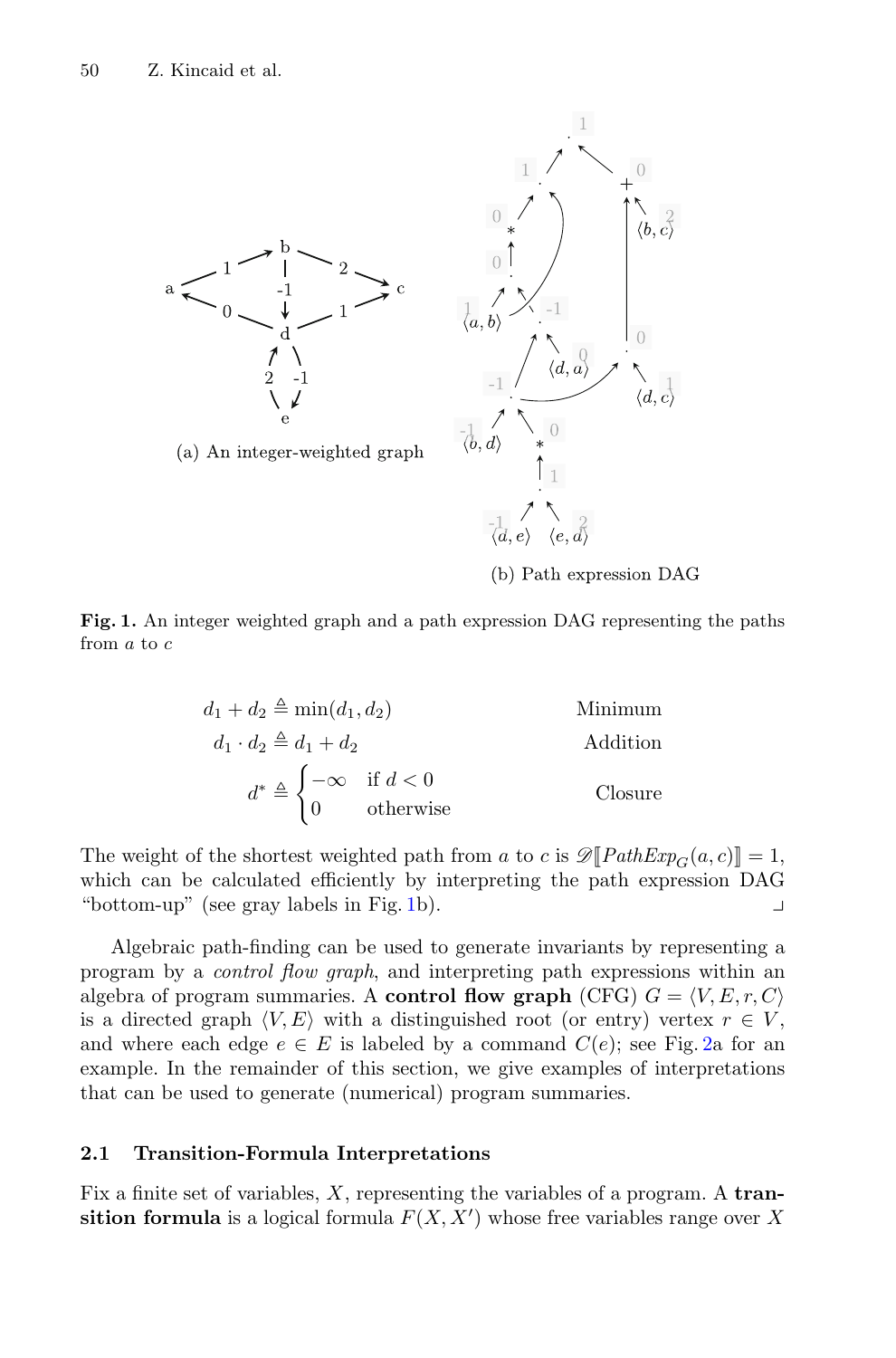and a set of "primed copies"  $X' \triangleq \{x' : x \in X\}$ . For the purposes of this exposition, we further suppose that variables range over integers, and that transition formulas are expressed in the language of linear integer arithmetic. A transition formula can be interpreted as a binary relation  $\rightarrow_F$  over states  $\text{State} \triangleq \mathbb{Z}^X$ ,<br>where  $s \rightarrow_E s'$  if and only if F is true when s is used to interpret the un-primed where  $s \rightarrow_F s'$  if and only if F is true when s is used to interpret the un-primed variables and  $s'$  is used to interpret the primed variables. For example, if  $F$  is the transition formula

$$
F \triangleq x' = x + 1 \wedge y = y' \wedge x < y \; ,
$$

then we have

 $s \to s' \iff s'(x) = s(x) + 1, s(y) = s'(y), \text{ and } s(x) < s(y)$ .

Suppose that  $G = \langle V, E, r, C \rangle$  is a control flow graph, where commands range over assignments  $x := e$  and assumptions  $[c]$ , where e is a linear integer term and c is a linear arithmetic formula. (An assumption [*c*] is a command that does not change the program state, but which can only be executed if the formula *c* holds.) We define a semantic function  $f$  that maps each control flow edge into the universe of transition formulas by translating the command associated with the edge into logic:

$$
tf(e) \triangleq \begin{cases} (x'=e) \land \left(\bigwedge_{y \neq x \in X} y'=y\right) & \text{if } C(e) \text{ is } x := e \\ c \land \left(\bigwedge_{y \in X} y'=y\right) & \text{if } C(e) \text{ is } [c] \end{cases}
$$

We define an algebra of transition formulas as follows:

$$
0 \triangleq false
$$
Empty relation  
\n
$$
1 \triangleq \bigwedge_{x \in X} x' = x
$$
Identity relation  
\n
$$
F + G \triangleq F \vee G
$$
Union  
\n
$$
F \cdot G \triangleq \exists X''.F(X, X'') \wedge G(X'', X')
$$
Relational composition

Above and elsewhere, we use positional notation for substitution; e.g.,  $F(X, X'')$ denotes the formula obtained by replacing all the  $X'$  symbols with "double" primed" symbols in  $X''$  (and leaving the un-primed X symbols as they are). Intuitively,  $F^*$  should be interpreted as the reflective transitive closure of  $F$ . However, in general it is not possible to compute the reflexive transitive closure of a formula (nor even to *represent* it as a formula). Hence, we must be content with an over-approximate transitive closure operator. There are many different methods for over-approximating transitive closure, so we speak of the *family* of algebras of transition formulas, which have the same basic structure and differ only in the interpretation of the iteration operator. In the remainder of this section, we describe a selection of methods for implementing the iteration operator. *Disclaimer*: for each example, the presentation differs somewhat (sometimes) substantially) from the cited source. The examples should be read as "how the cited analysis might be presented in the algebraic framework."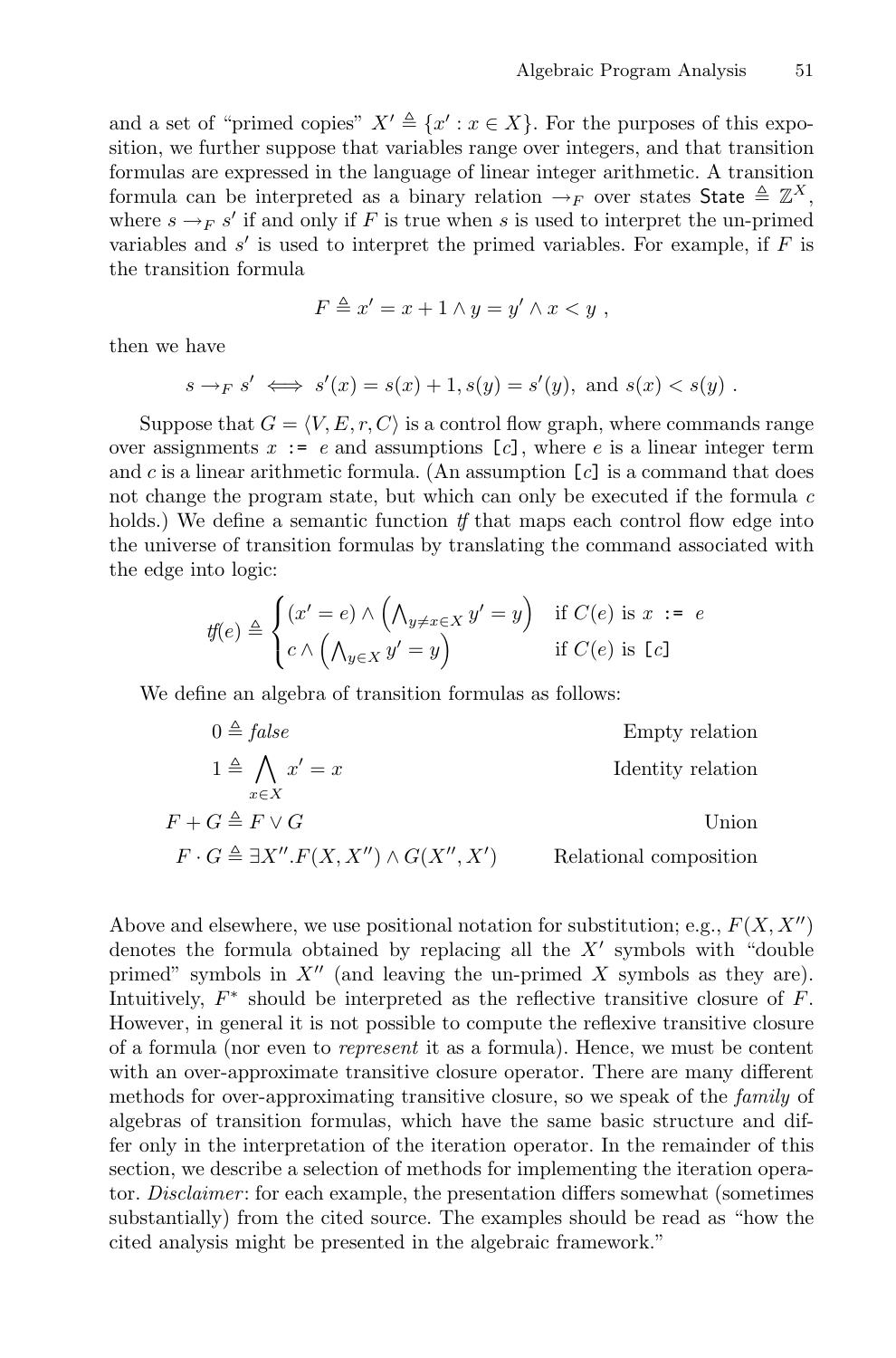*Example 3 (Transitive Predicate Abstraction* [\[47](#page-36-2)]*).* Fix a set of variables X. Say that a transition formula  $p(X, X')$  is

– *reflexive* if  $\bigwedge_{x \in X} x = x' \models p(X, X')$ *− transitive* if  $p(X, X') \wedge p(X', X'')$   $\models p(X, X'')$ 

Let P be a finite set of *candidate* reflexive and transitive transition formulas. For example we might choose

$$
P \triangleq \{x \bowtie x' : x \in X, \bowtie \in \{\leq, \geq\}\}\n\cup \{x \bowtie 0 \Rightarrow x' \bowtie 0 : x \in X, \bowtie \in \{\leq, \geq, \lt,
$$

We can define an iteration operator that over-approximates the reflexive transitive closure of a formula  $F$  by the conjunction of the subset of  $P$  that is entailed by  $F$ :

$$
F^* \triangleq \bigwedge \{ p \in P : F \models p \} .
$$

<span id="page-6-1"></span>*Example 4 (Interval analysis* [\[51](#page-36-3)]). Let  $F(X, X')$  be a transition formula. An *inductive interval invariant* for F assigns to each variable  $x \in X$  a pair of integers  $a_x, b_x \in \mathbb{Z}$  such that if s is a state such that  $s(x) \in [a_x, b_x]$  for all  $x \in X$  and  $s \to F s'$ , then  $s'(x) \in [a_x, b_x]$  for all  $x \in X$ . Monniaux showed that it is possible to determine optimal inductive interval invariants by posing the inductive-invariance condition symbolically and quantifying over the bounds [\[51\]](#page-36-3).

Let  $P = \{p_x : x \in X\}$  and  $Q \triangleq \{q_x : x \in X\}$  be sets of fresh variables, which we use to the lower and upper bounds of intervals, respectively. The set of inductive interval invariants for a formula  $F$  can be represented by the formula

$$
Inv(F, P, Q) \triangleq \forall X, X'. \left( F \land \bigwedge_{x \in X} p_x \le x \le q_x \right) \Rightarrow \left( \bigwedge_{x \in X} p_x \le x' \le q_x \right)
$$

That is, the models of *Inv* (which assign integers to the lower and upper bound variables  $P$  and  $Q$ ) are in one-to-one correspondence with the interval invariants of F. We may universally quantify over all inductive interval invariants to arrive at the following iteration operator:

$$
F^* \triangleq \forall P, Q. \left( Inv(F, P, Q) \land \bigwedge_{x \in X} p_x \le x \le q_x \right) \Rightarrow \left( \bigwedge_{x \in X} p_x \le x' \le q_x \right)
$$

In contrast to the typical iterative approach with classical widening and narrowing operators, this operator computes a formula that implies *all* (and therefore *most precise*) inductive interval invariants.[2](#page-6-0) For example, for the

<span id="page-6-0"></span><sup>2</sup> Note that while the formula implies all interval invariants, it does not *itself* take the form of an interval invariant.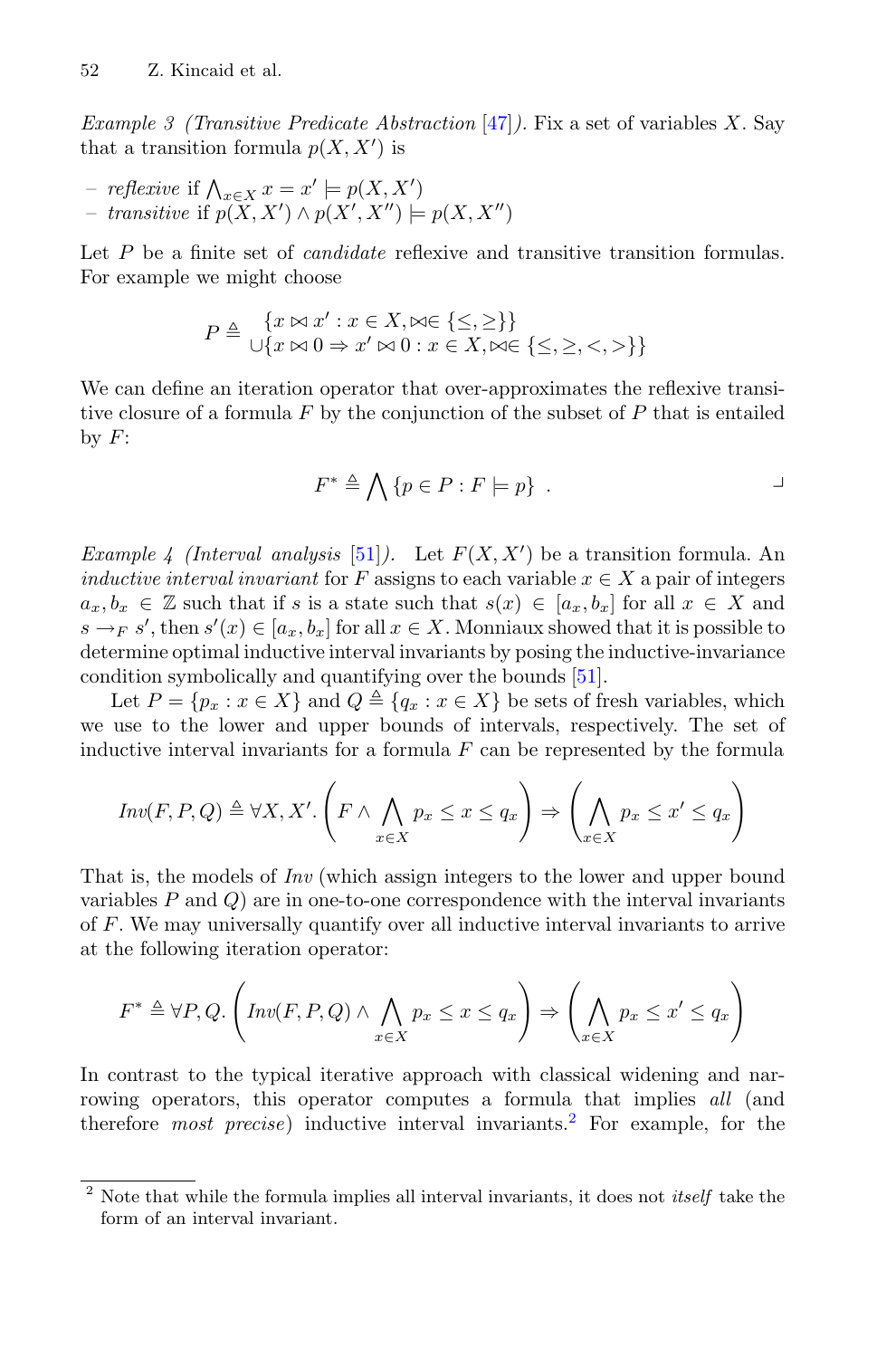loop (while  $(i \neq n)$  do  $i := i + 1$ ), this method yields the following overapproximation of the reflexive transitive closure of F:

$$
F^* \equiv n' = n \land i \leq i' \land (i \leq n \Rightarrow i' \leq n)
$$

If we suppose that i is initially 0 and n is initially 100, then this formula implies the loop invariant that *n* is equal to 100, and *i* is in the interval [0, 100].

<span id="page-7-0"></span>*Example 5 (Recurrence analysis*  $[4,27]$  $[4,27]$  $[4,27]$ ). Let  $F(X, X')$  be a transition formula, and let  $\mathbf x$  and  $\mathbf x'$  denote vectors containing the variables  $X$  and  $X'$ , respectively. A *linear recurrence inequation of* F is a formula of the form  $\mathbf{a}^{\mathsf{T}} \mathbf{x}' \leq \mathbf{a}^{\mathsf{T}} \mathbf{x} + b$  that is entailed by F. The idea behind recurrence analysis is to extract a set of linear recurrence inequations for a formula,  ${\{\mathbf a_i^{\mathsf{T}}\mathbf x' \leq \mathbf a_i^{\mathsf{T}}\mathbf x + b_i\}}_{i \in I}$ , and to use the closed form of those recurrences to over-approximate the transitive closure of  $F$ :

$$
F^* \triangleq \exists k. k \ge 0 \land \bigwedge_{i \in I} \mathbf{a}_i^{\mathsf{T}} \mathbf{x}' \le \mathbf{a}_i^{\mathsf{T}} \mathbf{x} + k b_i
$$

For instance, consider the following loop:

**while** (*x* > 0) **do if**  $(y < 0)$  {  $x := x + y$ ;  $y := y - 1$ } **else** { *x* := *x* - 2; *y* := *y* - 3}

The loop exhibits the following recurrences

$$
(2x'-y') \le (2x-y)-1
$$
  
y' \le y-1 or in matrix form, 
$$
\begin{bmatrix} 2 & -1 \\ 0 & 1 \\ 0 & -1 \end{bmatrix} \begin{bmatrix} x' \\ y' \end{bmatrix} \le \begin{bmatrix} 2 & -1 \\ 0 & 1 \\ 0 & -1 \end{bmatrix} \begin{bmatrix} x \\ y \end{bmatrix} + \begin{bmatrix} -1 \\ -1 \\ 3 \end{bmatrix}
$$
  
-y' \le -y+3

which yields the following transition formula that summarizes the loop:

$$
\exists k.k \ge 0 \land (2x'-y') \le (2x-y') - k \land y' \le y - k \land -y' \le -y + 3k \; .
$$

The loop also exhibits other recurrences (such as  $x' \leq x-1$ ); however, the three selected recurrences are complete in the sense that all implied recurrences are non-negative linear combinations of these three (e.g.,  $x' \leq x - 1$  is obtained by adding 1/2-times the first and second recurrences).

Such a complete set of recurrences exists for any transition formula  $F$ , which can be computed as follows. First, observe that the set of linear recurrences of  $F$ ,

$$
Rec(F) \triangleq \{(\mathbf{a}, b) : F \models \mathbf{a}^{\mathsf{T}} \mathbf{x}' \leq \mathbf{a}^{\mathsf{T}} \mathbf{x} + b\}
$$

is closed under non-negative linear combinations (i.e., it is a *convex cone*). Our goal is to find a (finite) set of generators for  $Rec(F)$ —a finite set  $\{(\mathbf{a}_i, b_i)\}_{i\in B}$ such that

$$
Rec(F) = \left\{ (0, \lambda_0) + \sum_{i \in B} \lambda_i(\mathbf{a}_i, b_i) : \lambda_0 \ge 0, \lambda_i \ge 0 \text{ for all } i \in B \right\}.
$$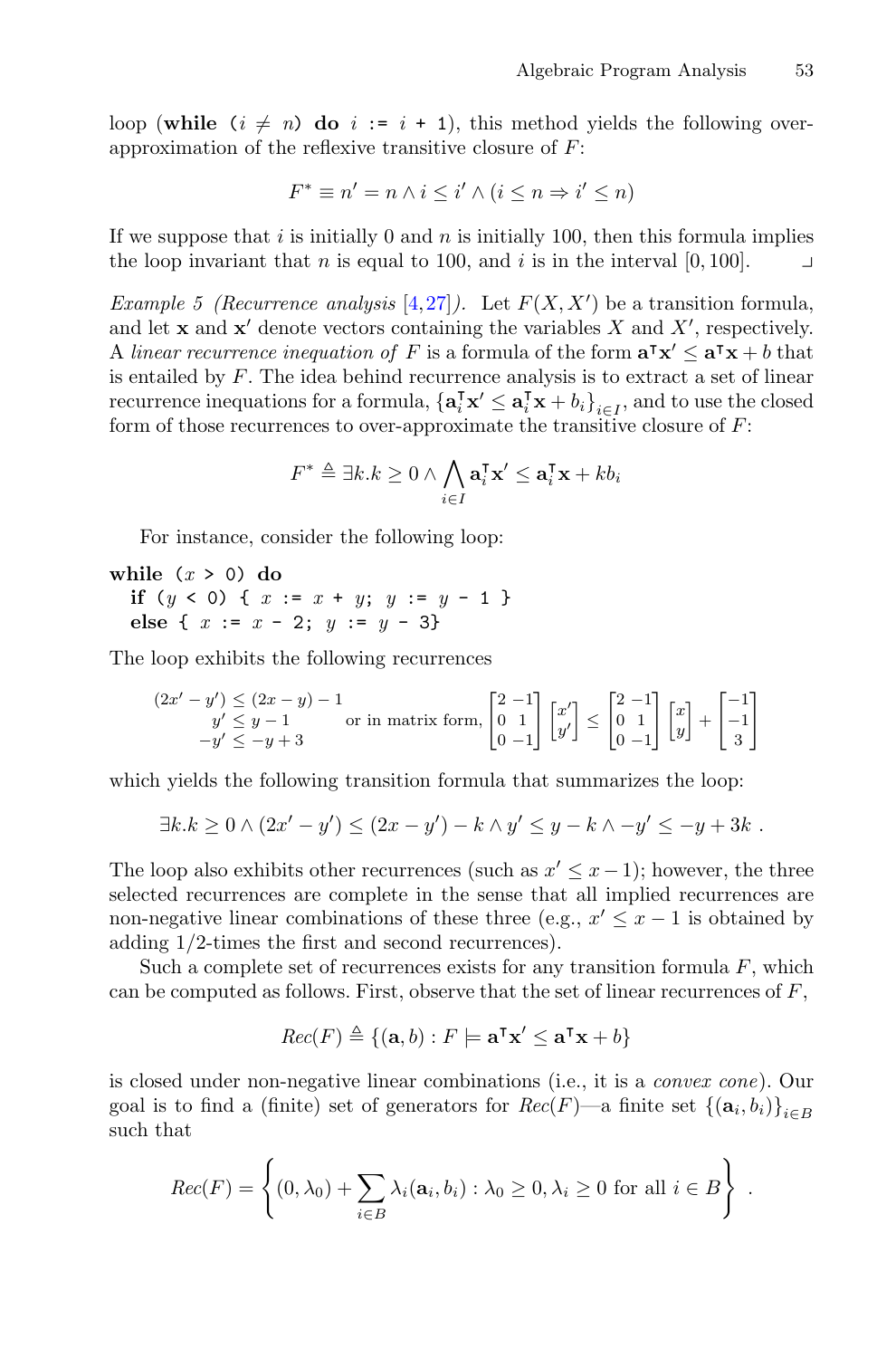To compute generators for  $Rec(F)$ , we first introduce a fresh set of "difference" variables,  $\{\delta_x\}_{x\in X}$  and form a formula

$$
\Delta(F) \triangleq \exists X, X'.F \wedge \bigwedge_{x \in X} \delta_x = x' - x \; .
$$

Observe that  $(a, b) \in Rec(F)$  if and only if  $\Delta(F) \models a^{\dagger}b \leq b$ . Thus, a set of generators for  $Rec(F)$  corresponds exactly to a half-space representation for the convex hull of  $\Delta(F)$ , which can be computed using the algorithm from [\[27](#page-35-1)].

The class of linear recurrence inequations considered in this example can be generalized in various ways to yield more powerful invariant generation procedures. In particular,

- [\[27](#page-35-1)] computes linear recurrences with polynomial closed forms
- [\[42](#page-36-4)] computes polynomial recurrences with polynomial and complex exponential closed forms.
- [\[41](#page-36-5)] computes polynomial recurrences with polynomial and rational exponential closed forms. ⌟

### **2.2 Weak Interpretations**

Transition formulas are an appealing basis for algebraic program analysis, since all the operators (except the iteration operator) are *precise*—they simply encode the meaning of the program into logic. The significance of this is that transition formula algebras delay precision loss *as long as possible*, which helps to overcome loss of contextual information. However, there are algebraic analyses of interest that are defined on weak logical fragments that cannot precisely express union and/or relational composition.

<span id="page-8-1"></span>*Example 6 (Affine relation analysis* [\[38\]](#page-36-6)*).* An *affine relation* is a relation that corresponds to the set of models of a transition formula of the form  $A\mathbf{x}' = B\mathbf{x}+c$ . Define the algebra of affine transition relations to be the regular algebra where the universe is the set of affine transition relations, 0 is interpreted as the empty relation, 1 is interpreted as the identity relation, + is interpreted as the affine hull of  $R_1 \cup R_2$  (the smallest affine relation that contains both  $R_1$  and  $R_2$ ), · is interpreted as relational composition, and ∗ is interpreted as the operation that sends any affine relation R to the limit of the sequence  $\{R_i\}_{i=0}^{\infty}$  defined by

$$
R_0 = 0
$$
  $R_{i+1} = R_i + (R_i \cdot R)$  for  $i \ge 0$ 

Since we have  $R_0 \subseteq R_1 \subseteq \ldots$  and if any  $R_{i+1}$  properly contains  $R_i$  the dimension of  $R_{i+1}$  is strictly greater than that of  $R_i$ , this sequence must stabilize in finite time, so the operation  $R^*$  is computable. ⊿

## <span id="page-8-0"></span>**3 Semantic Foundations**

This section presents a general view of algebraic program analysis, with the goal of elucidating its underlying principles so that they may be understood outside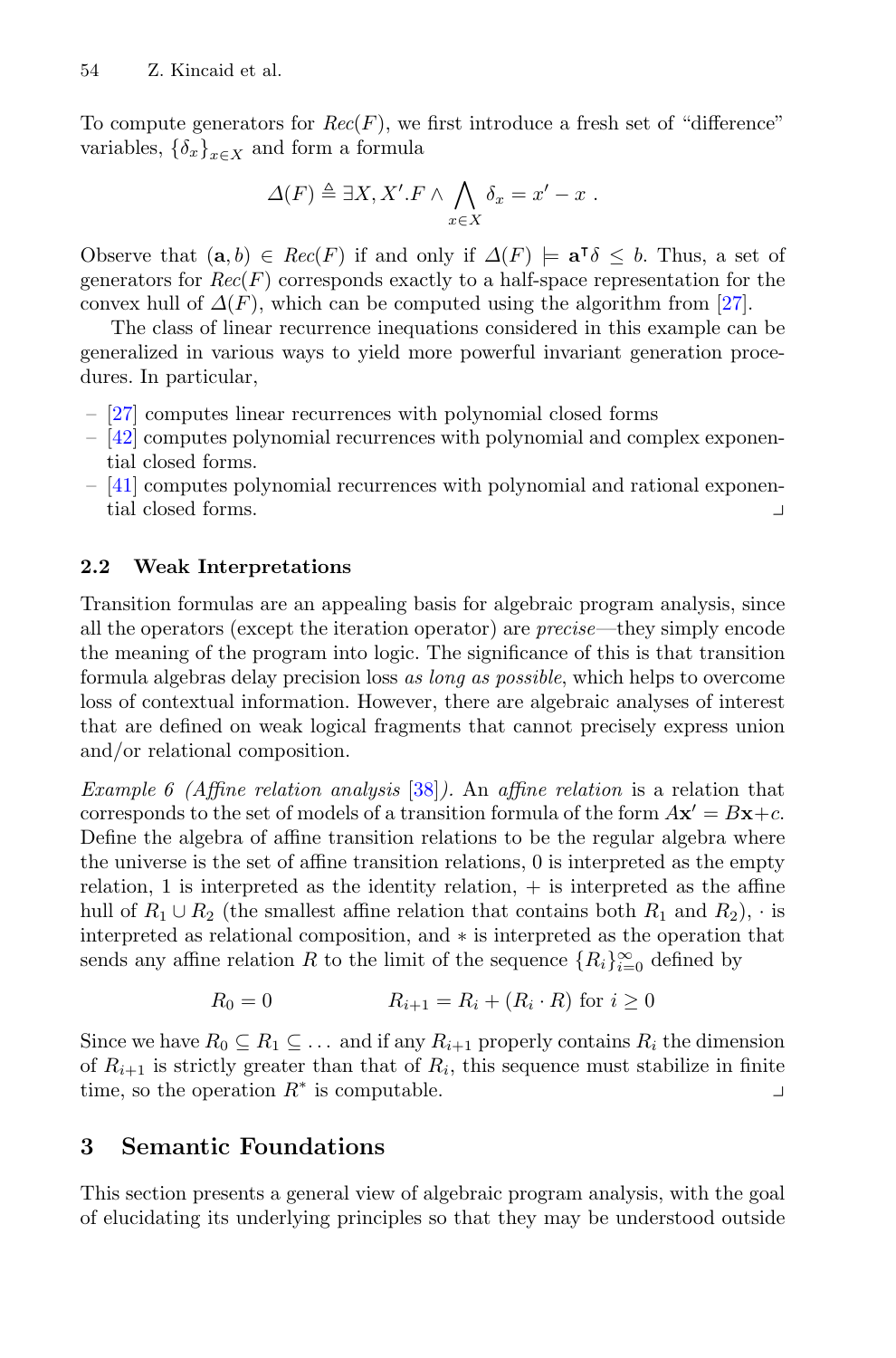the setting of graphs and regular expressions. This sets the stage for Sect. [4](#page-15-0) and Sect. [5,](#page-25-0) wherein we will develop program analysis schemes that follow the same general "recipe" that we lay out in this section, but deviate from the instance of this recipe that we saw in Sect. [2.](#page-2-0)

Following the theory of abstract interpretation [\[22](#page-35-2)], we begin with a *concrete semantics* that defines the meaning of a program. The concrete semantics is specified as the least (or greatest) solution to a system of recursive equations. The concrete semantics is not computable—the goal of a program analysis is to *approximate* it. The way that this is accomplished in an algebraic analysis is by symbolically computing a closed-form solution to the semantic equations (i.e., a non-recursive system of equations whose (unique) solution coincides with the concrete semantics), and then interpreting that closed-form solution in an algebraic structure that approximates the algebra of the concrete semantics.

#### <span id="page-9-0"></span>**3.1 Semantic Equations**

Given a control flow graph  $G$ , we can syntactically derive a system of equations  $E(G)$ —see Fig. [2.](#page-10-0) For each vertex v, we introduce a variable  $X_v$  and an equation  $(X_v = R_v)$  that relates that variable to the variables for v's predecessors. Notice that this system of equations can be viewed as a (left-)regular grammar, with each non-terminal symbol  $X_v$  recognizing the set of paths from the root r to the vertex  $v$ . This is an instance of the more general concept of a solution to a system of equations over an algebraic structure. A *solution* to the system of equations  $E(G) = \{X_v = R_v\}_{v \in V}$  over a regular interpretation  $\mathscr{I} = \langle \mathbf{A}, f \rangle$  is a function  $\sigma$ that maps each variable to an element of **A** such that each equation is satisfied: for each equation  $(X_v = R_v)$  in  $E(G)$ , we have  $\sigma(X) = \mathscr{I}_{\sigma}[R]$ , where  $\mathscr{I}_{\sigma}$  is the interpretation obtained by extending the semantic function to variables by interpreting them according to  $\sigma$ .

The prototypical concrete semantics of interest in algebraic analysis is the relational semantics. The **relational semantics** of a program associates to every control flow vertex v a reachability relation  $R_v$ , which is the set of pairs  $\langle s, s' \rangle$ such that if the program begins at  $r$  in state  $s$ , then it may reach  $v$  with state s . The relational semantics may be obtained as the least solution to the system of semantic equations over the relational interpretation, which is defined as follows. The regular algebra of state relations, **R**, has binary relations on states as its universe, 0 is interpreted as the empty relation  $\emptyset$ , 1 is interpreted as the identity relation  $\{\langle s, s \rangle : s \in \mathsf{State}\},\cdot$  is interpreted as relational composition, + as union, and ∗ as reflexive, transitive closure. The **relational interpretation** *R* is the interpretation over the regular algebra of state relations where the semantic function maps each command to its associated transition relation; e.g.,  $i := i + 2$  is associated with the set of all pairs  $\langle s, s' \rangle$  such that  $s'(i) = s(i) + 1$ and  $s'(x) = s(x)$  for all  $x \neq i$ . The relational semantics of a CFG G is the least solution to  $E(G)$  over the relational interpretation.

Having formulated the concrete semantics as the solution to a system of equations, we must now solve the system symbolically. The classical algorithm is a variation of Gaussian elimination, given in Algorithm [1.](#page-11-0) This algorithm is essentially Kleene's algorithm [\[44](#page-36-1)] for computing a regular expression for a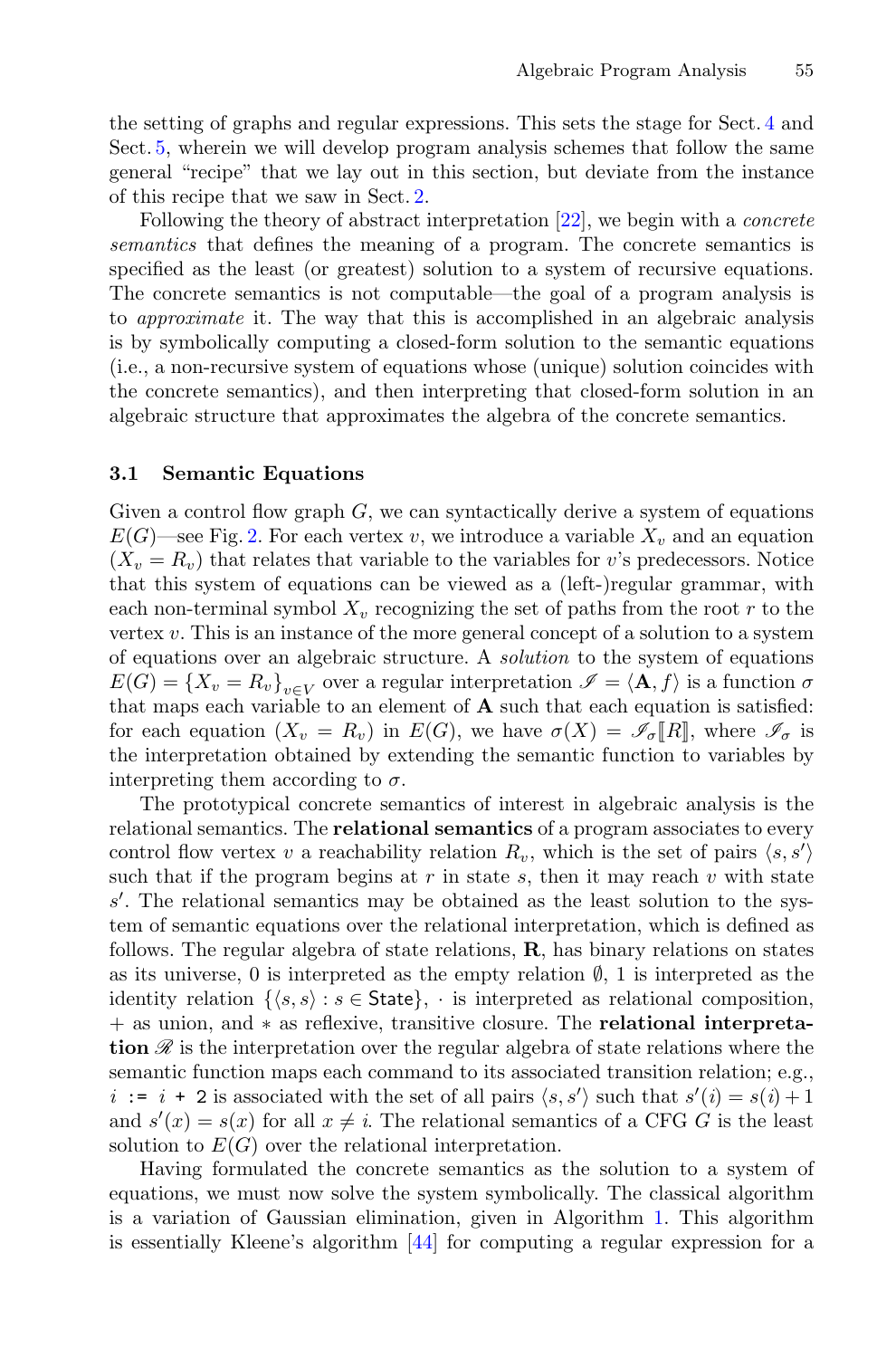

$$
X_b = \langle r, a \rangle \langle a, b \rangle (\langle b, c \rangle \langle c, d \rangle (\langle d, b \rangle + \langle d, e \rangle e, b))^*
$$
  
\n
$$
X_c = \langle r, a \rangle \langle a, b \rangle (\langle b, c \rangle \langle c, d \rangle (\langle d, b \rangle + \langle d, e \rangle e, b))^* \langle b, c \rangle
$$
  
\n
$$
X_d = \langle r, a \rangle \langle a, b \rangle (\langle b, c \rangle \langle c, d \rangle (\langle d, b \rangle + \langle d, e \rangle e, b))^* \langle b, c \rangle \langle c, d \rangle
$$
  
\n
$$
X_e = \langle r, a \rangle \langle a, b \rangle (\langle b, c \rangle \langle c, d \rangle (\langle d, b \rangle + \langle d, e \rangle e, b))^* \langle b, c \rangle \langle c, d \rangle \langle d, e \rangle
$$
  
\n
$$
X_f = \langle r, a \rangle \langle a, b \rangle (\langle b, c \rangle \langle c, d \rangle (\langle d, b \rangle + \langle d, e \rangle e, b))^* \langle b, f \rangle
$$

(c)

<span id="page-10-0"></span>Fig. 2. (a) A control flow graph; (b) the corresponding systems of equations; and (c) a closed-form solution.

finite state automaton, recast in the language of equations. The front-solving step eliminates variables one-by-one, at each step  $i$  producing a system of equation of equations that is equivalent to the original, but in which the variable  $X_i$  does not appear in the right-hand-side of any equations  $X_j = R_j$  for  $j \geq i$ . The back-solving step eliminates all variable occurrences from right-hand-sides, at each step replacing  $X_i$  with its closed form  $R_i$  in each equation  $X_i = R_i$  for  $j < i$ . An example illustrating the result of solving the system of equations in Fig. [2b](#page-10-0) symbolically appears in Fig. [2c](#page-10-0). The significant difference to the familiar Gaussian elimination algorithm in linear algebra is the "loop-solving" step, which solves a single recursive equation  $X_i = R_i$  symbolically by re-arranging  $R_i$  into the form  $X_iA + B$  and taking  $BA^*$  to be the solution. The loop-solving step is justified under the relational interpretation, and more generally for any interpretation over a *Kleene algebra*. [3](#page-10-1)

<span id="page-10-2"></span><span id="page-10-1"></span><sup>3</sup> The laws of Kleene algebra are not minimal in this regard.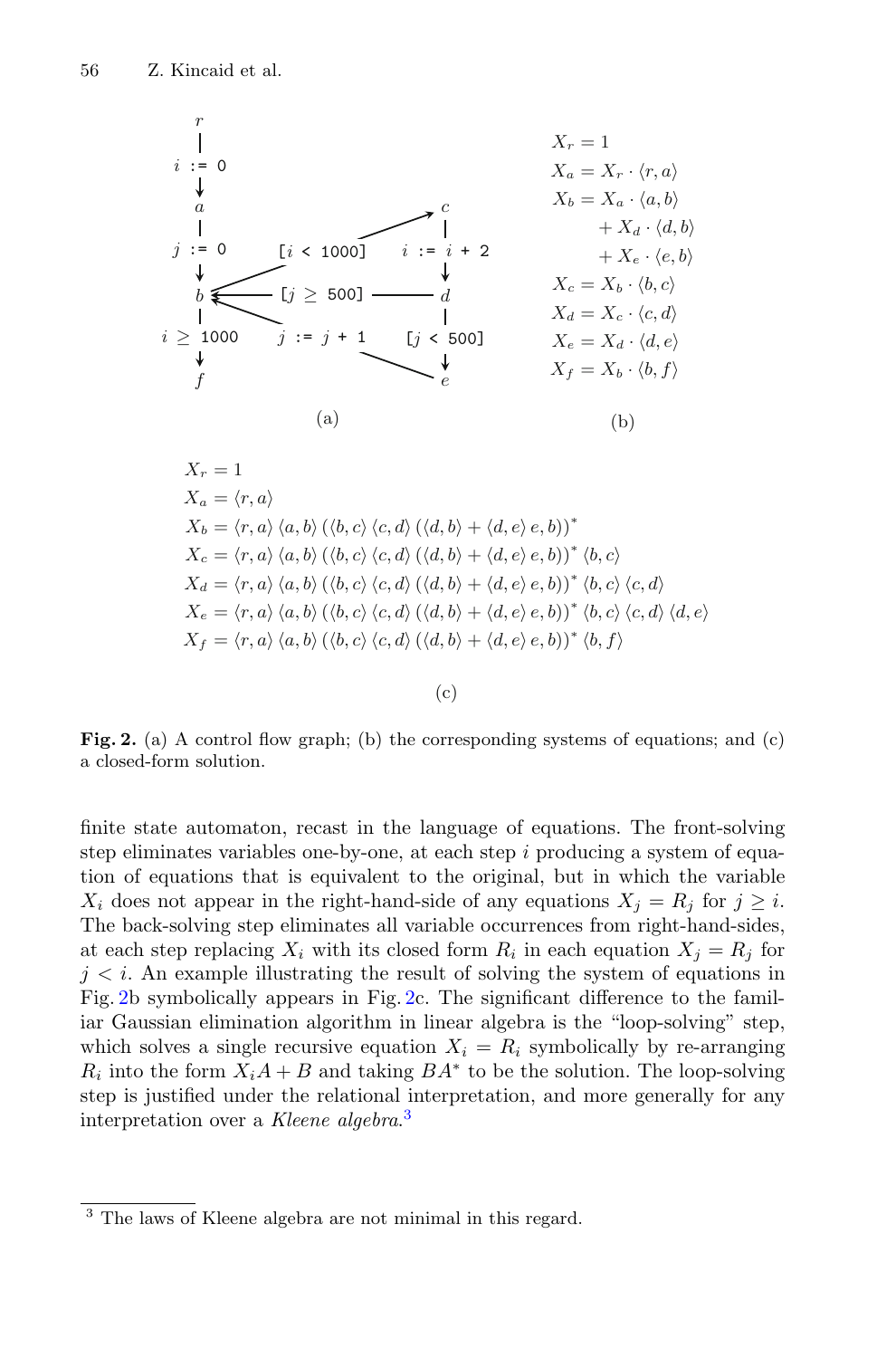**Input** : Left-linear system of equations,  $E = \{X_i = R_i\}_{i=1}^n$ **Output :** Closed-form solution to E **for**  $i = 1$  to n **do**  $\qquad \qquad$  /\* Front-solving \*/ Re-arrange  $R_i$  in the form  $X_iA + B$ ;<br> $R_i \leftarrow BA^*$ ;  $R_i \leftarrow BA^*$ ; /\* "Loop-solving" \*/ **foreach**  $j>i$  **do**  $R_j \leftarrow R_j[X \mapsto R_i]$ ; **end for**  $i = n$  *to* 2 **do** /\* Back-solving \*/ **foreach**  $j < i$  **do**  $R_j \leftarrow R_j |X_i \mapsto R_i|$ ; **end return** E; **Algorithm 1:** Gaussian elimination for left-linear systems of equations

<span id="page-11-0"></span>**Definition 1.** Let  $\mathbf{A} = \langle A, +, \cdot, *, 0, 1 \rangle$  be a regular algebra. We say that  $\mathbf{A}$  is an *idempotent semiring* if it satisfies the following (for all  $a, b, c \in A$ ):

| $a + (b + c) = (a + b) + c$ $a(bc) = (ab)c$ | Associativity        |
|---------------------------------------------|----------------------|
| $a(b + c) = ab + ac$ $(b + c)a = ba + ca$   | Distributivity       |
| $a + 0 = a$ $1a = a1 = a$                   | Identity             |
| $a+b=b+a$                                   | $Commutativity of +$ |
| $a + a = a$                                 | Idempotence          |
| $a0 = 0a = 0$                               | Annihilation         |

*In any idempotent semiring, we may define a <i>natural order*  $\leq$ , where  $a \leq b$  iff  $a + b = b$ . Note that  $+$  *is the least upper bound with respect to this order.* 

*We say that* **A** *is a Kleene algebra if it is an idempotent semiring and the following hold (for all*  $a, x \in A$ ):

> $1 + a(a^*) = a^*$   $1 + (a^*)a = a^*$  *Unfolding*  $ax \leq x \Rightarrow a^*x \leq x \quad xa \leq x \Rightarrow xa^* \leq x \quad Induction$

*Exercise 1.* Show that in any Kleene algebra, the least solution to a (left-)linear recursive equation  $X = a + Xb$  exists and is equal to  $ab^*$ 

The sense in which Gaussian elimination computes a "closed-form solutions" to a system of left-linear equations  $E$  is that:

- (*closed form*) the right-hand sides do not refer to variables, and
- (*solution*) for any interpretation  $\mathscr I$  over a Kleene algebra, for each equation  $(X = R) \in E$ , we have  $\sigma(X) = \mathcal{I}[R]$  where  $\sigma$  is the least solution to E over  $\mathscr I$ .

The connection between Gaussian elimination and graph algorithms like Floyd-Warshall inspired Tarjan's path-expression algorithm [\[58](#page-37-2)]. In the language of graphs, Tarjan's algorithm computes for each vertex  $v$  of a control flow graph G with root r a path expression  $PathExp_G(r, v)$  that recognizes the set of paths from  $r$  to  $v$ ; in the language of equations, it solves left-linear systems of equations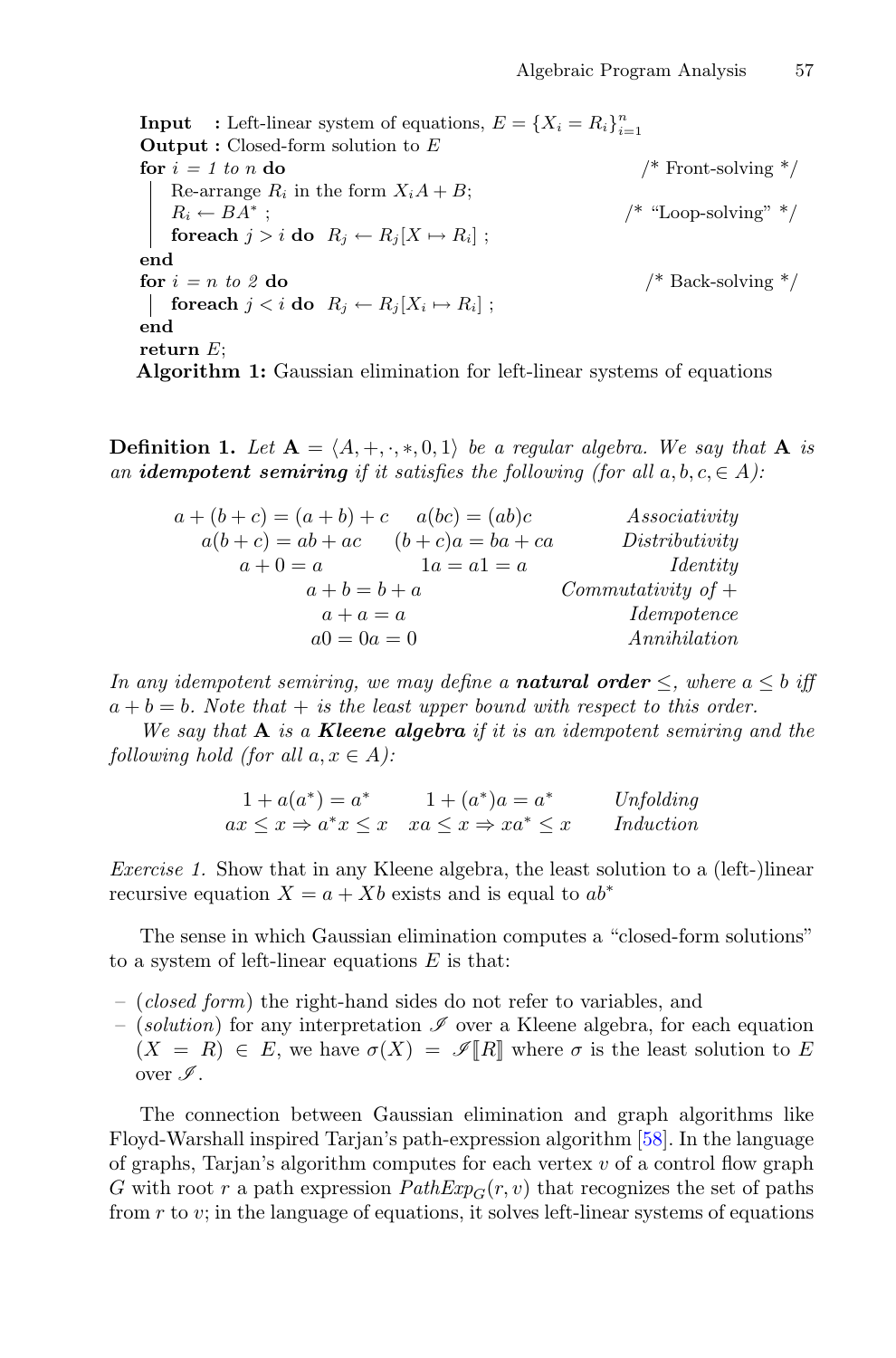symbolically. Tarjan's algorithm is preferred to Gaussian elimination in practice: is more efficient (nearly linear time for reducible flow graphs, compared to cubic time for Gaussian elimination) and produces simpler solutions. For expository purposes, we will continue to refer to Gaussian elimination for solving systems of equations, viewing Tarjan's method as an efficient variation.

### **3.2 Abstract Interpretation**

Gaussian elimination can solve a system of left-linear equations over a Kleene algebra (e.g., relational semantics) symbolically. However, the solution cannot be interpreted in the concrete algebra, since operators are not effective (that is, they cannot be implemented by a machine). We approximate the concrete semantics by interpreting the closed-form solution in an effective *abstract* algebra (e.g., one of the transition-formula algebras from Sect. [2\)](#page-2-0).

Following the theory of abstract interpretation [\[22\]](#page-35-2), the correctness of this approach is justified by establishing a relationship between the "concrete" and "abstract" interpretations. In the algebraic framework, a natural way to express the relationship is via a *soundness relation* [\[24\]](#page-35-3), which is a binary relation between two algebras that is preserved by the operations of the algebra. Membership of a (concrete, abstract) pair in the relation indicates that the concrete element is approximated by the abstract element.

**Definition 2 (Soundness relation).** *Given two*  $\Sigma$ -interpretations  $\mathscr{I}^{\natural}$  =  $\langle \mathbf{A}^{\sharp}, f^{\sharp} \rangle$  and  $\mathscr{I}^{\sharp} = \langle \mathbf{A}^{\sharp}, f^{\sharp} \rangle$ ,  $- \Vdash - \subseteq A^{\sharp} \times A^{\sharp}$  is a **soundness relation** *if*  $f^{\sharp}(a) \Vdash f^{\sharp}(a)$  *for all*  $a \in \Sigma$  *and*  $\Vdash$  *is a sub-algebra of the product algebra*  $\mathbf{A}^{\natural} \times \mathbf{A}^{\sharp}$ ; *i.e.*,  $0^{\natural} \Vdash 0^{\sharp}$ ,  $1^{\natural} \Vdash 1^{\sharp}$ , and for all  $x_1 \Vdash y_1$  and  $x_2 \Vdash y_2$  we have

 $- x_1 +^{\sharp} x_2 \Vdash y_1 +^{\sharp} y_2$  $- x_1$ <sup>1</sup>,  $x_2 \Vdash y_1$ <sup>1</sup>,  $y_2$  $- x_1^{*^{\natural}} \Vdash y_1^{*^{\sharp}}$ 

The definition of soundness relation generalizes to interpretations over other classes of algebraic structures in the natural way: it is a binary relation over two algebras of the same signature that is preserved by every operation in the signature.

<span id="page-12-0"></span>*Example 7 (Transition formula overapproximation).* Let **R** denote the algebra of state relations and **TF** denote an algebra of transition formulas. The *overapproximation* relation is defined by

$$
R \Vdash_{O} F \iff \forall \langle s, s' \rangle \in R, s \to_{F} s'.
$$

Preservation of constants and the sequencing and choice operations is easily verified; to show that  $\mathbb{F}_Q$  is a soundness relation, we need only to show that  $R \mathbb{F}_Q F$ implies  $R^{*^R} \Vdash^O F^{*^T}$ ; i.e.,  $(-)^{*^T}$  over-approximates reflexive transitive closure. Of course, this proof depends on the particular implementation of the iteration operator.

The over-approximate soundness relation allows us to *verify* safety properties: if  $R \Vdash_{\Omega} F$  and F entails some property P, then R satisfies P.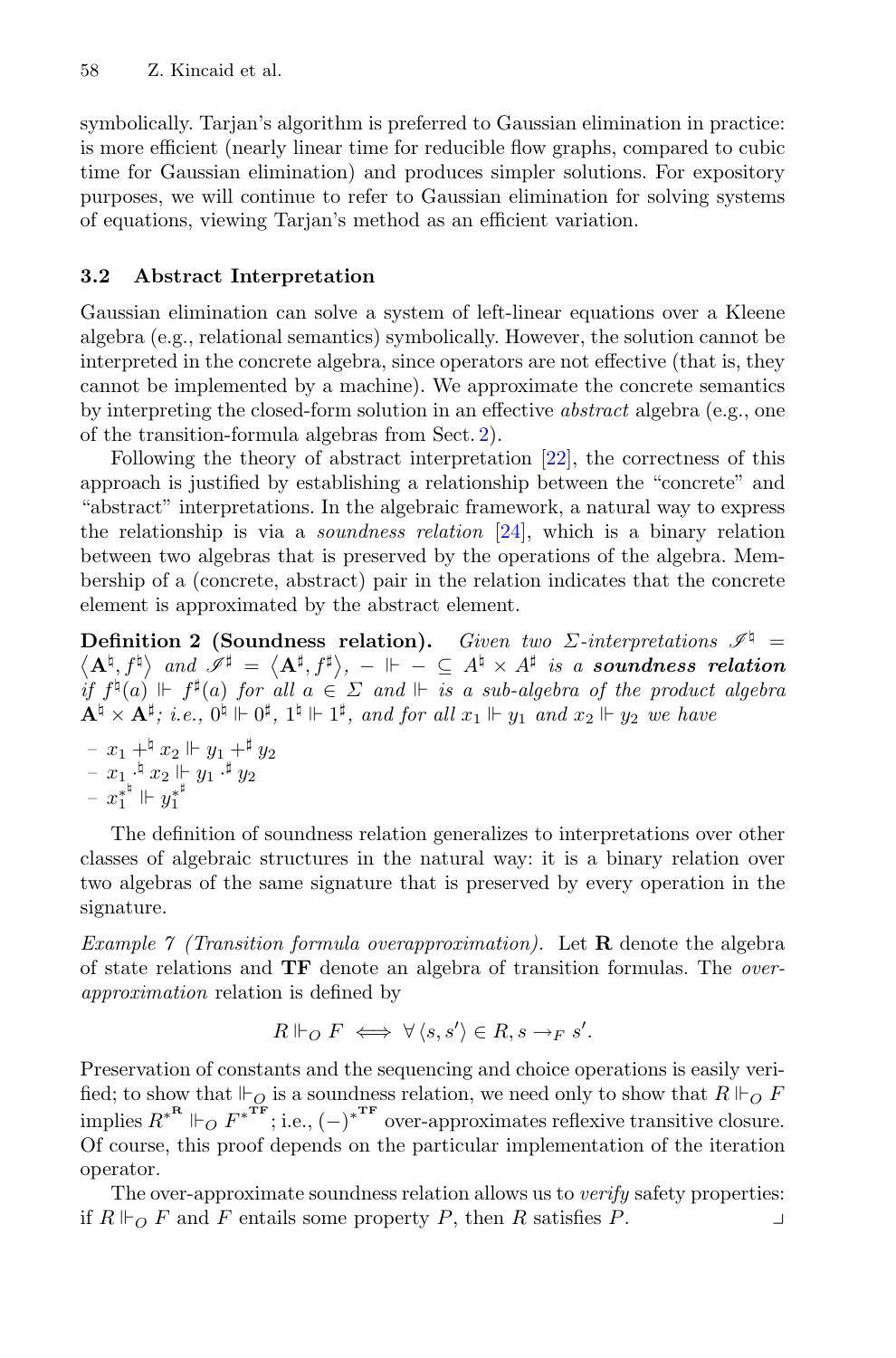*Example 8 (Transition formula underapproximation).* The *under-approximation* relation is defined by

$$
R \Vdash_{U} F \iff \forall s, s'.s \to_{F} s' \Rightarrow \langle s, s' \rangle \in R,
$$

Preservation of constants and the sequencing and choice operations is again easily verified; to show that  $\Vdash_U$  is a soundness relation, we need only to show that  $R \Vdash_{O} F$  implies  $R^{*^{\mathbf{R}}} \Vdash_{O} F^{*^{\mathbf{TF}}}$ ; i.e.,  $(-)^{*^{\mathbf{TF}}}$  under-approximates reflexive transitive closure. The iteration operators in Sect. [2](#page-2-0) are all over-approximate. An example of an under-approximate iteration operator is

$$
F^* \triangleq \bigvee_{i=0}^n \underbrace{F \circ \cdots \circ F}_{i \text{ times}}
$$

(for some fixed choice of n) which corresponds to bounded model checking  $[9]$ , with an unrolling bound of  $n$ .

The under-approximate soundness relation allows us to *refute* safety properties: if  $R \Vdash_{U} F$  and F does not entail some property P, then R does not satisfy  $P$ .

The problem of "approximating the behavior of a program" can be formalized as follows:

Given a system of semantic equations over a set of variables  $\mathcal X$  describing the concrete semantics of a program (i.e., its least solution  $\sigma^{\natural}$  over some interpretation  $\mathscr{I}^{\sharp}$ ), find some  $\sigma^{\sharp}: \mathcal{X} \to \mathbf{A}^{\sharp}$  such that for each variable  $X \in \mathcal{X}$ , we have  $\sigma^{\natural}(X) \Vdash \sigma^{\sharp}(X)$ .

The algebraic approach to this problem is to compute for each variable  $X$  a closed form  $R_X$  (such that  $\sigma^{\sharp}(X) = \mathscr{I}^{\sharp}(R_X)$ ), and define  $\sigma^{\sharp}(X) \triangleq \mathscr{I}^{\sharp}(R_X)$ . The correctness of this approach is justified by the following soundness lemma, which follows by induction on regular expressions.

**Lemma 1 (Soundness).** Let  $\Sigma$  be an alphabet, let  $\mathscr{I}^{\natural} = \langle \mathbf{A}^{\natural}, f^{\natural} \rangle$  and  $\mathscr{I}^{\sharp} =$  $\langle \mathbf{A}^{\sharp}, f^{\sharp} \rangle$  be  $\Sigma$ -interpretations, and let  $\Vdash \subseteq A^{\sharp} \times A^{\sharp}$  be a soundness relation. Then *for any regular expression*  $R \in \text{RegExp}(\Sigma)$ , we have  $\mathscr{I}^{\natural}[R] \Vdash \mathscr{I}^{\sharp}[R]$ 

#### <span id="page-13-0"></span>**3.3 Discussion**

A subtlety of algebraic program analysis is that most algebras of interest in program analysis are *not* Kleene algebras (for instance, none of the algebras in Sect. [2](#page-2-0) are), and so in general, Gaussian elimination does not find solutions to systems of equations over "abstract" interpretations corresponding to program analyses. This technical difficulty is sidestepped by appealing to the concrete semantics (which typically *is* defined over a Kleene algebra, such as the algebra of state relations) to justify the use of path-expression algorithms, and a sound approximating algebra to interpret the resulting expressions. The fact that the abstract interpretation of the closed-form solution to the concrete system of equations does not yield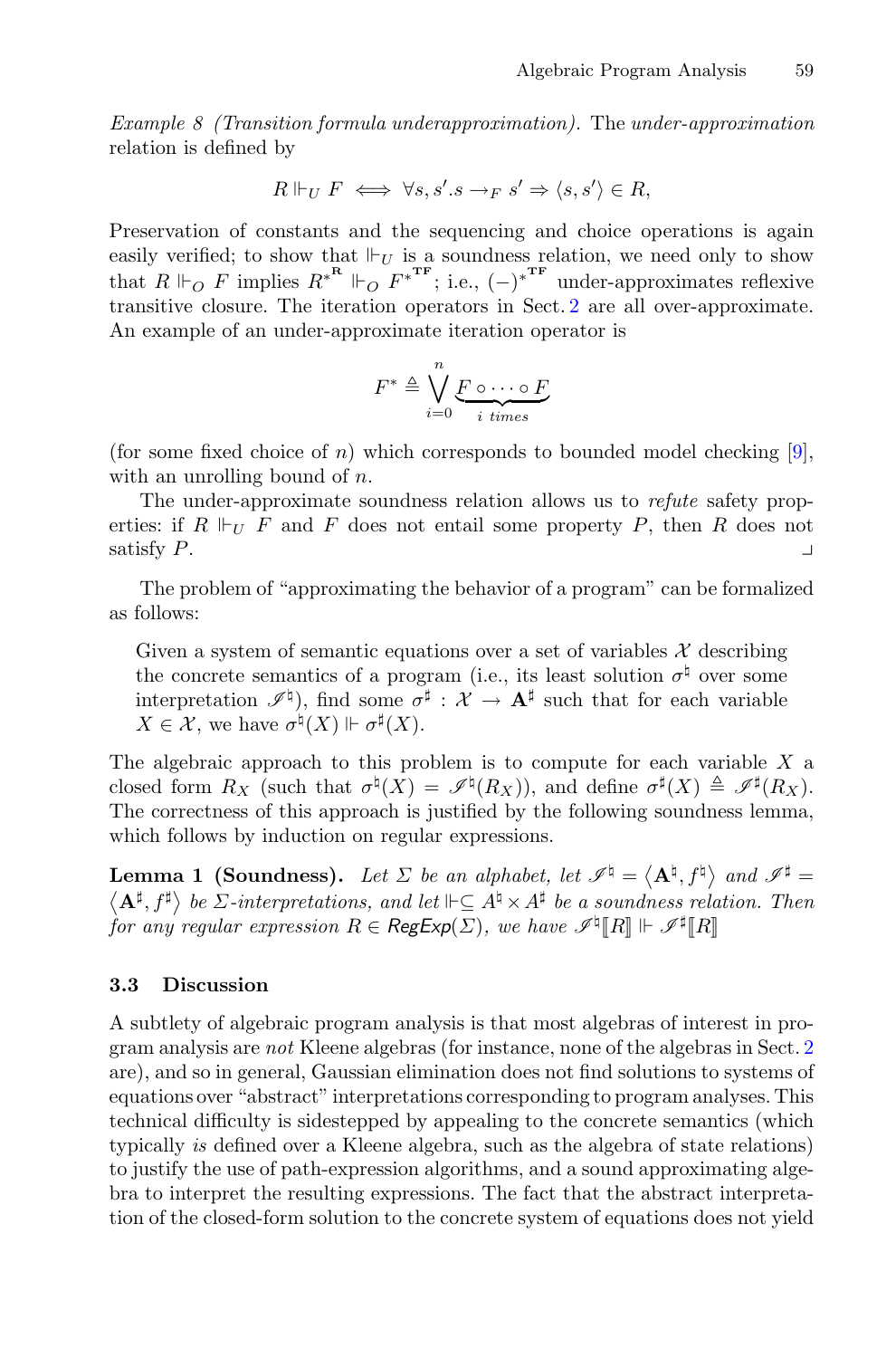a solution to the abstract system of equations is immaterial: our goal is to *overapproximate* the concrete rather than *solve* the abstract.

Formalizing a program analysis as an algebraic structure allows one to understand the behavior of program analyses in terms of algebraic laws, and use the language of algebra to reason about program analyses. For example, any transition formula algebra (in the family described in Sect. [2.1\)](#page-4-1) is an idempotent semiring, and so any two ∗-free regular expressions that denote the same language have the same (up to logical equivalence) interpretation as a transition formula. While none of the iteration operators in Sect. [2.1](#page-4-1) satisfy the *Unfolding* and *Induction* laws of Kleene algebra, they do satisfy weaker *pre-Kleene algebra* iteration laws:

| $1 \leq a^*$                        | Reflexivity  |
|-------------------------------------|--------------|
| $a \leq a^*$                        | Extensivity  |
| $a^*a^* = a^*$                      | Transitivity |
| $a \leq b \Rightarrow a^* \leq b^*$ | Monotonicity |
| For any n, $(a^n)^* \leq a^*$       | Unrolling    |
|                                     |              |

A concrete use-case for these laws appears in [\[25](#page-35-4)], which develops regular expression transformation techniques that preserve concrete semantics but are guaranteed to produce (non-strictly) more precise abstract semantics.

Such laws can also be useful for users of program analysis tools. For example, since all operations are monotone (as a consequence of the monotonicity and idempotent-semiring laws), a user can rely on the principle that "more information in yields more information out." If a user alters a program P by adding additional *assume* commands to get a program  $P'$  (e.g., expressing invariants that are found by some other automated invariant generation technique, user-provided hints, etc.), monotonicity means that they may rely on the fact that the analysis will produce summaries for  $P'$  that are at least as precise as those for  $P$ .

<span id="page-14-0"></span>*A Recipe for Algebraic Program Analysis.* We conclude this section by presenting a general view of algebraic program analysis, abstracted from the language of graphs and regular expressions:

- *1. (Modeling)* Express the concrete semantics as the least (or greatest) solution to a system of recursive equations (e.g., relational semantics as the least solution to the left-linear system of equations corresponding to a control flow graph).
- *2. (Closed forms)* Design a suitable language of "closed-form solutions" and an algorithm for computing them (e.g., regular expressions and path-expression algorithms).
- *3. (Interpretation)* Design an abstract interpretation of the language of closed forms and a soundness relation connecting the concrete and abstract interpretations (e.g., transition-formula algebras (Sect. [2.1\)](#page-4-1) and the over-approximate soundness relation (Ex. [7\)](#page-12-0)).

Section [4](#page-15-0) and Sect. [5](#page-25-0) give two more instances of this generic recipe, generalizing beyond left-linear equations and regular-expressions as closed forms. Section [4](#page-15-0) considers linear equations (and an appropriate language of closed forms); Sect. [5](#page-25-0) considers another form of equation with  $\omega$ -regular expressions as closed forms.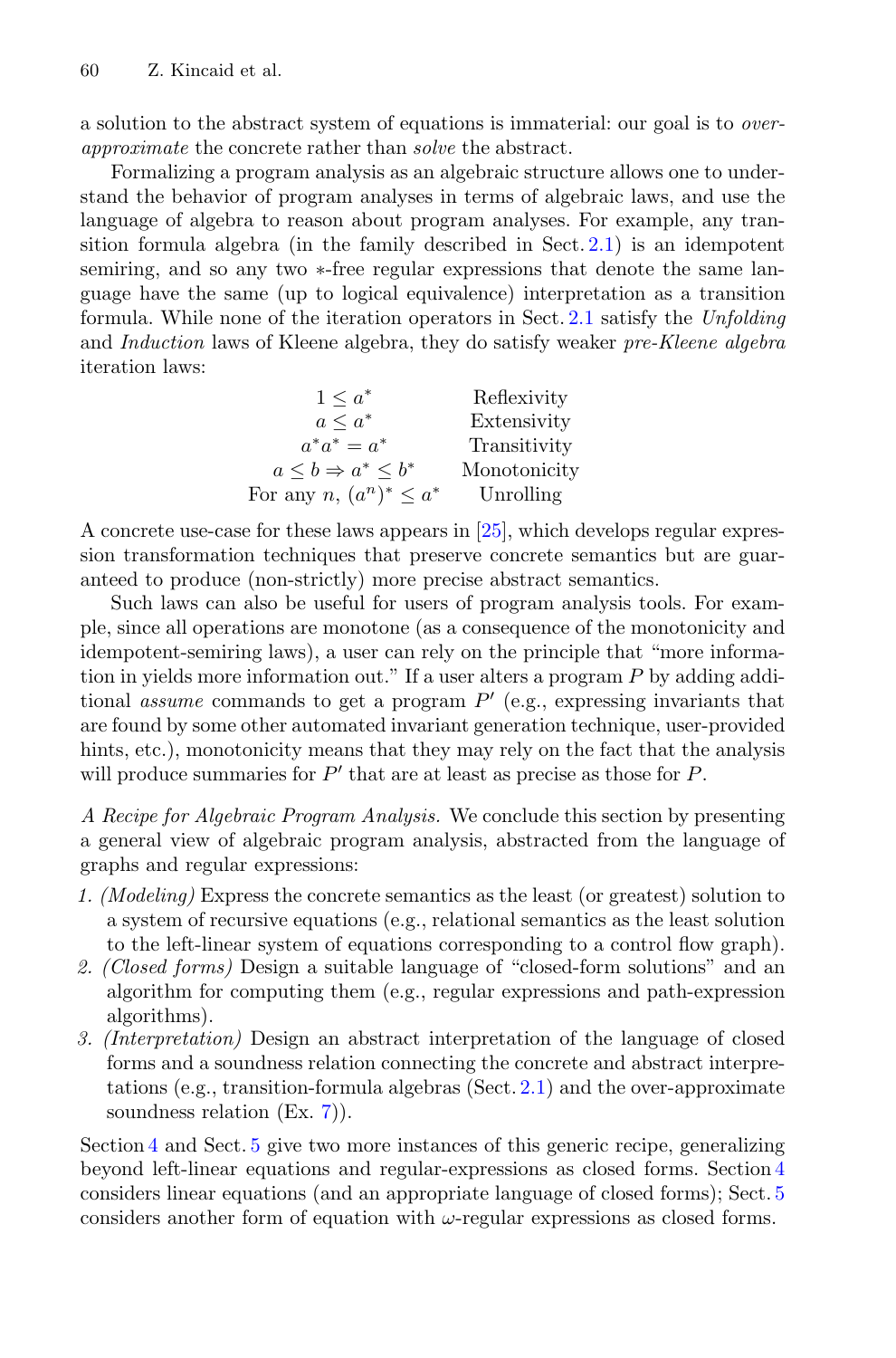## <span id="page-15-0"></span>**4 Interprocedural Analysis**

Algebraic program analyses are oriented around computing summaries for program fragments, and are naturally suited to analyzing programs with procedures. Following Cousot  $\&$  Cousot [\[23](#page-35-5)] and Sharir  $\&$  Pnueli [\[56\]](#page-37-3), the idea is to structure the analysis in two phases:

- **Phase I:** compute for each procedure X a summary that approximates the behavior of  $X$  (including the actions of all procedures called transitively from  $X$ ).
- **Phase II:** analyze whole-program paths from the start of the main procedure, using the summaries to interpret procedure calls.

An example of a program with procedures is given in Fig. [3\(](#page-16-0)a). The CFGs for its procedures are shown in Fig.  $3(b)$  $3(b)$  along with a set of equations corresponding to the CFGs (Fig.  $3(c)$  $3(c)$ ). For Phase I, it is also useful to consider the following equations in which we have eliminated all variables except for those of the form  $X_{s,x}$ , which represent the procedure summaries.

<span id="page-15-1"></span>
$$
X_{s_1,x_1} = (\langle s_1, a \rangle \cdot X_{s_2,x_2} + \langle s_1, b \rangle) \cdot X_{s_2,x_2}
$$
  
\n
$$
X_{s_2,x_2} = X_{s_3,x_3} \cdot X_{s_3,x_3}
$$
  
\n
$$
X_{s_3,x_3} = \langle s_3, x_3 \rangle
$$
\n(1)

This system of equations can be obtained either by a process of successively eliminating variables from Fig.  $3(c)$  $3(c)$ , or they can be read off directly from each control-flow graph: sequential composition corresponds to ·, and branching corresponds to  $+$ .

We can also construct a graph of the dependencies among the variables in the equation system. In this case, we would have

<span id="page-15-2"></span>
$$
X_{s_3,x_3} \longrightarrow X_{s_2,x_2} \longrightarrow X_{s_1,x_1} \tag{2}
$$

(which is also isomorphic to the program's call graph). Note that the equations in Eq. [\(1\)](#page-15-1) are *not* left-linear. However, by eliminating variables in a topological order of Eq. [\(2\)](#page-15-2), these systems can still be solved using Gaussian elimination (Algorithm [1\)](#page-11-0).

<span id="page-15-3"></span>
$$
X_{s_3,x_3} = \langle s_3, x_3 \rangle
$$
  
\n
$$
X_{s_2,x_2} = \langle s_3, x_3 \rangle \cdot \langle s_3, x_3 \rangle
$$
  
\n
$$
X_{s_1,x_1} = (\langle s_1, a \rangle \cdot \langle s_3, x_3 \rangle \cdot \langle s_3, x_3 \rangle + \langle s_1, b \rangle) \cdot \langle s_3, x_3 \rangle \cdot \langle s_3, x_3 \rangle
$$
\n(3)

Unfortunately, this strategy breaks down for programs with recursive procedures: the essential difficulty is in computing the summaries of procedures that are directly recursive or part of a set of mutually recursive procedures. We will return to this issue shortly, after a brief discussion of Phase II, which can be addressed via algebraic program analysis, regardless of whether the original equation system contains recursion.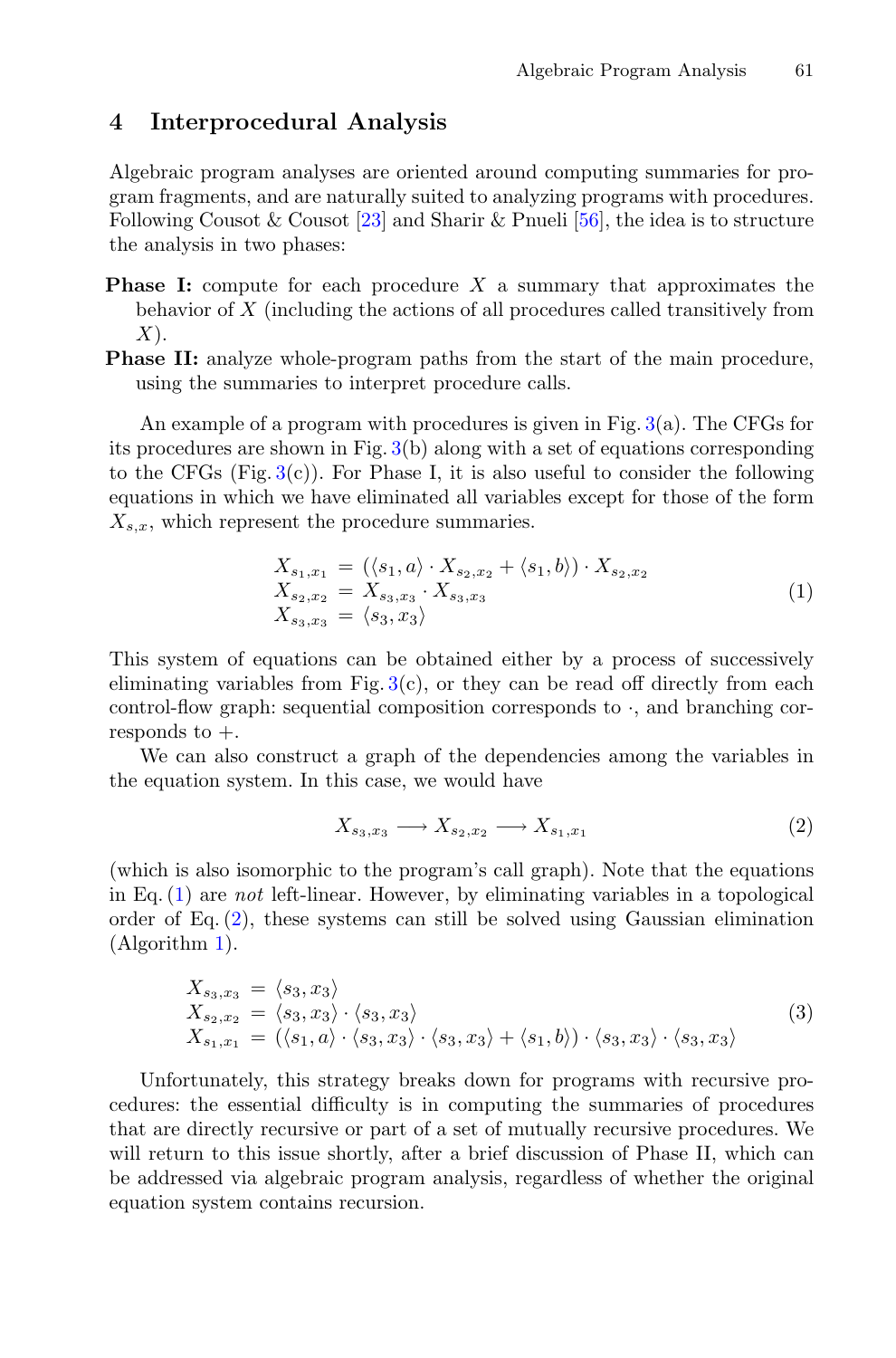

<span id="page-16-0"></span>Fig. 3. (a) A three-procedure program scheme. (b) Control-flow graphs for program (a). The edges labeled " $X_2$ " and " $X_3$ " represent calls to the respective procedures. (c) A system of equations corresponding to (b).



<span id="page-16-1"></span>**Fig. 4.** Graph corresponding to the equation system used for Phase II for the program from Fig. [3.](#page-16-0)

With closed-form solutions for the procedure summaries in hand, Phase II can be addressed with Gaussian elimination. (Note that for a program with recursive procedures, the transformed Phase II system is still recursive. However, it is *left*-recursive, and so can be handled with regular expressions, and analyzed using the transition-formula interpretations of Sect. [2—](#page-2-0)the "loops" in Phase II correspond to sequences of recursive calls). Figure [4](#page-16-1) shows the equation system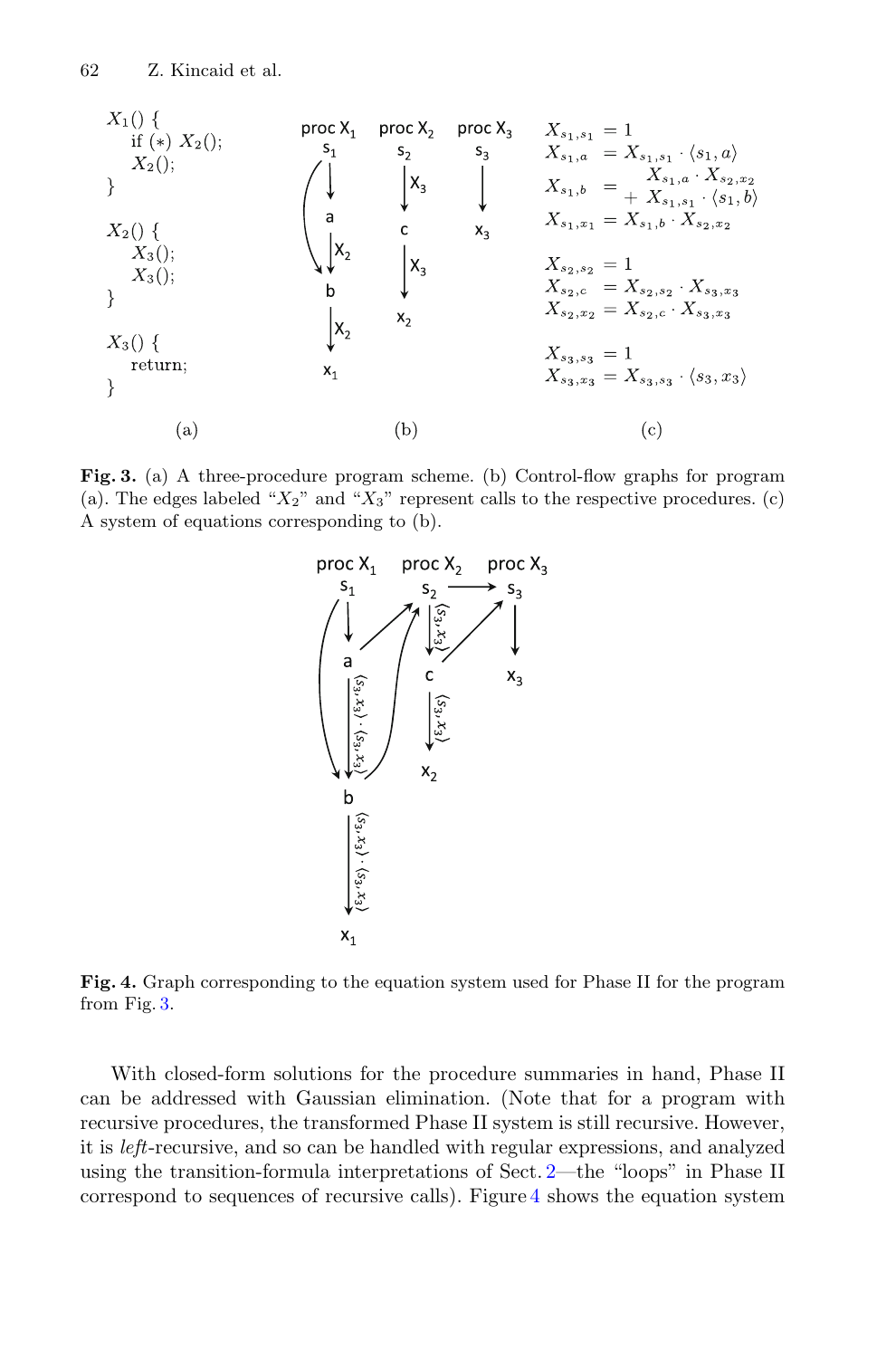

<span id="page-17-0"></span>**Fig. 5.** (a) A two-procedure program scheme, where  $X_1$  represents the main procedure,  $X_2$  represents a recursive subroutine, and  $C_{\langle s_1,a\rangle}, C_{\langle s_2,x_2\rangle}, C_{\langle s_2,b\rangle}$ , and  $C_{\langle b,x_2\rangle}$  represent four program statements. (b) Control-flow graphs for program (a). The three edges labeled " $X_2$ " represent calls to procedure  $X_2$ . (c) A system of equations corresponding to (b).

used for Phase II for the program from Fig. [3](#page-16-0) in graphical form. The graph is similar to Fig. [3\(](#page-16-0)b) with (i) additional edges from each call-site to the start node of the called procedure, and (ii) the edges previously labeled with " $X_2$ " and " $X_3$ " are now labeled with the values from Eq. [\(3\)](#page-15-3) for the corresponding procedure summaries:  $\langle s_3, x_3 \rangle \cdot \langle s_3, x_3 \rangle$  and  $\langle s_3, x_3 \rangle$ , respectively.

The remainder of this section focuses on Phase I: computing procedure summaries. Consider the two-procedure program shown in Fig.  $5(a)$  $5(a)$ . CFGs for its procedures are shown in Fig.  $5(b)$  $5(b)$  along with a set of recursive equations corresponding to the interprocedural CFG. Unfortunately, equations like those in Fig.  $5(c)$  $5(c)$  do not fit naturally with the recipe given in Sect. [3.3.](#page-13-0) The essential difficulty is with item [3.3:](#page-14-0) "Design a suitable language of 'closed-form solutions' and an algorithm for computing them." In particular, we cannot use regular expressions and path-expression algorithms because the equations in Fig.  $5(c)$  $5(c)$ are not left-linear (and they cannot be put in left-linear form).

Two ideas are involved in using algebraic program analysis to summarize recursive procedures:

- 1. The generalization by Esparza et al. [\[26](#page-35-6)] of Newton's method—the classical numerical-analysis algorithm for finding roots of real-valued functions—to a method for solving a system of equations over a semiring S, called *Newtonian Program Analysis* (NPA). As in its real-valued counterpart, each iteration of NPA solves a simpler "linearized" problem. (See Sect. [4.1.](#page-18-0))
- 2. The technique of Reps et al. [\[53\]](#page-36-7) for applying the algebraic-program-analysis recipe to the linearized problems that arise in NPA. (See Sect. [4.2.](#page-19-0))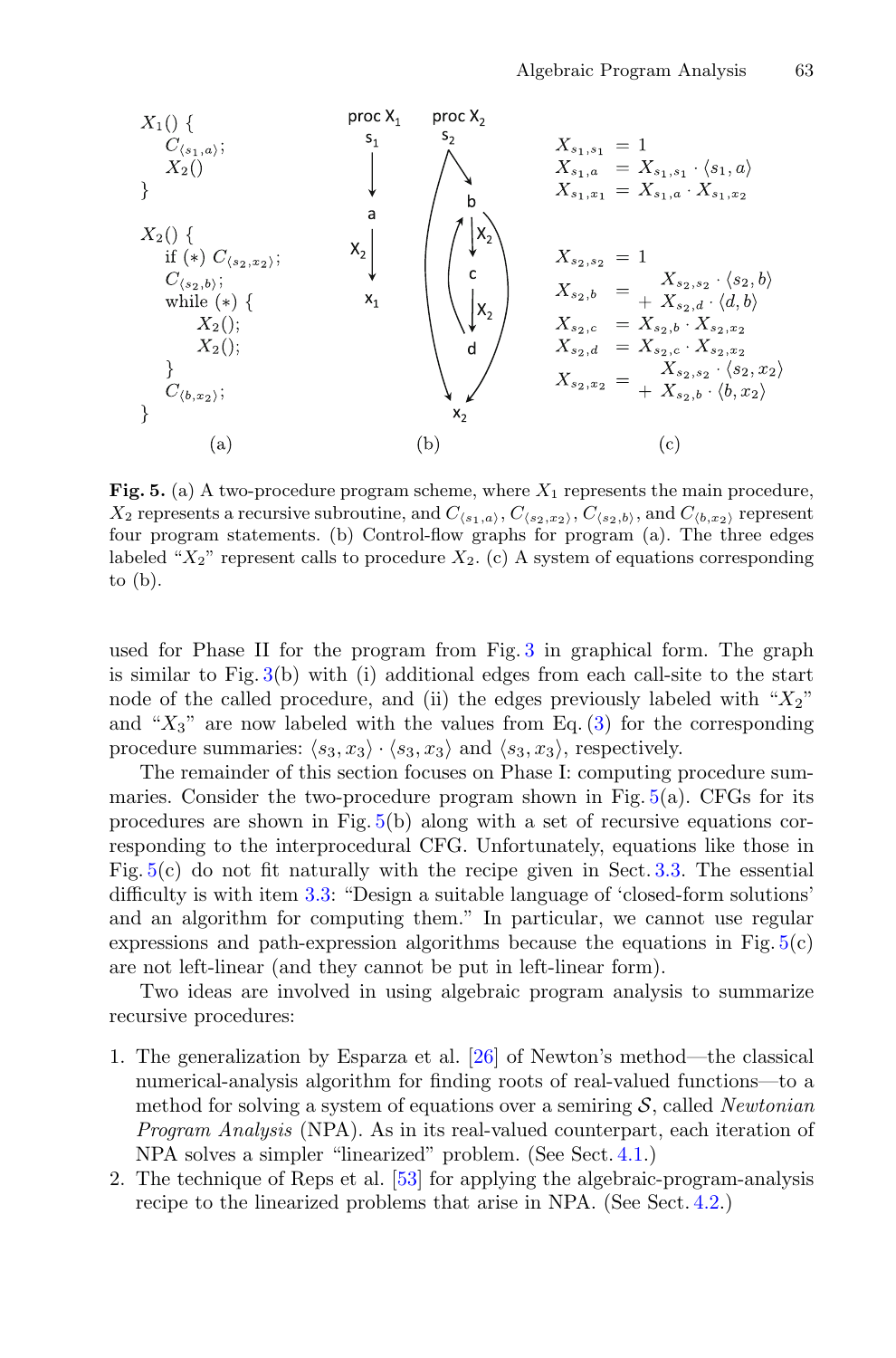#### <span id="page-18-0"></span>**4.1 Motivation: Newtonian Program Analysis**

To motivate why we are interested in the special case of linear equations (Sect. [4.2\)](#page-19-0), this section provides a brief overview of how linear equations arise in NPA. Let  $E = \{X_i = R_i\}_{i=1}^n$  be a system of equations, and fix an interpretation *I* over some algebra **A**. Define a function  $f : A^n \to A^n$  by  $f(\sigma) =$  $(\mathscr{I}_{\sigma}\llbracket R_1 \rrbracket, \ldots, \mathscr{I}_{\sigma}\llbracket R_n \rrbracket)$  (i.e., the *n*-tuple of interpreted right-hand-sides, where variables are interpreted according to  $\sigma$ ). NPA is an iterative method for program analysis that solves the following sequence of problems for  $\nu$ :

<span id="page-18-1"></span>
$$
\nu^{(0)} = \mathbf{f}(\mathbf{0}) \qquad \nu^{(i+1)} = \mathbf{Y}^{(i)} \tag{4}
$$

where  $\mathbf{Y}^{(i)}$  is the value of **Y** in the least solution of

<span id="page-18-2"></span>
$$
\mathbf{Y} = \mathbf{f}(\nu^{(i)}) + \text{LinearCorrectionTerm}(E, \nu^{(i)}, \mathbf{Y})
$$
 (5)

Thus, NPA is similar to Kleene iteration, except that on each iteration,  $\mathbf{f}(\nu^{(i)})$ is "corrected" by an amount controlled by LinearCorrectionTerm( $E, \nu^{(i)}$ , **Y**)—a function of **f**, the current approximation  $\nu^{(i)}$ , and (vector) variable **Y**—which nudges the next approximation  $\nu^{(i+1)}$  in the right direction at each step.

The linear correction term is the result of replacing each right-hand side  $R_i = \sum_j R_j$  with a sum  $\sum_{i=0}^n R_{i,j,k}$ , where each  $R_{i,j,k}$  is obtained from  $R_{i,j}$  by replacing all variables, except possibly one, with its interpretation in  $\nu$ . (The formal definition can be found elsewhere  $[26, §3.2]$  $[26, §3.2]$ .) For example, consider the system of equations below, a simplified variant of Fig.  $5(c)$  $5(c)$  that is obtained by eliminating all variables except  $X_{s_1,x_1}, X_{s_2,b}, X_{s_2,x_2}$ :

$$
\begin{aligned}\nX_{s_1,x_1} &= \langle s_1, a \rangle X_{s_1,x_2} \\
X_{s_2,b} &= \langle s_2, b \rangle + X_{s_2,b} \cdot X_{s_2,x_2} \cdot X_{s_2,x_2} \cdot \langle d, b \rangle \\
X_{s_2,x_2} &= \langle s_2, x_2 \rangle + X_{s_2,b} \langle b, x_2 \rangle\n\end{aligned} \tag{6}
$$

The transformation results in the following system (for brevity, we denote  $Y_{s_1,x_1}, Y_{s_2,b}, Y_{s_2,x_2}$  by  $Y_1, Y_2, Y_3)$ :

<span id="page-18-3"></span>
$$
Y_1 = \langle s_1, a \rangle \cdot Y_3
$$
  
\n
$$
Y_2 = \langle s_2, b \rangle + Y_2 \cdot \nu_3 \cdot \nu_3 \cdot \langle d, b \rangle + \underline{\nu_2 \cdot Y_3 \cdot \nu_3 \cdot \langle d, b \rangle} + \underline{\nu_2 \cdot \nu_3 \cdot Y_3 \cdot \langle d, b \rangle}
$$
 (7)  
\n
$$
Y_3 = \langle s_2, x_2 \rangle + Y_2 \cdot \langle b, x_2 \rangle
$$

Note that the two underlined summands are both truly *linear* : they are linear, but not left-linear nor right-linear.

The process of solving Eqs. [\(4\)](#page-18-1) and [\(5\)](#page-18-2) for  $\nu^{(i+1)}$ , given  $\nu^{(i)}$ , is called one *Newton round*. On the initial Newton round, we set  $\langle \nu_1^{(0)}, \nu_2^{(0)}, \nu_3^{(0)} \rangle$  $\langle 0, \mathscr{I}[[\langle s_2, x_2 \rangle]], \mathscr{I}[[\langle s_3, x_3 \rangle]]\rangle$ . On round  $i + 1$ , we solve Eq. [\(7\)](#page-18-3) for  $\langle Y_1, Y_2, Y_3 \rangle$ with  $\langle \nu_1, \nu_2, \nu_3 \rangle$  set to the value  $\langle \nu_1^{(i)}, \nu_2^{(i)}, \nu_3^{(i)} \rangle$  obtained on round *i*, and then set  $\langle \nu_1^{(i+1)}, \nu_2^{(i+1)}, \nu_3^{(i+1)} \rangle \leftarrow \langle Y_1, Y_2, Y_3 \rangle.$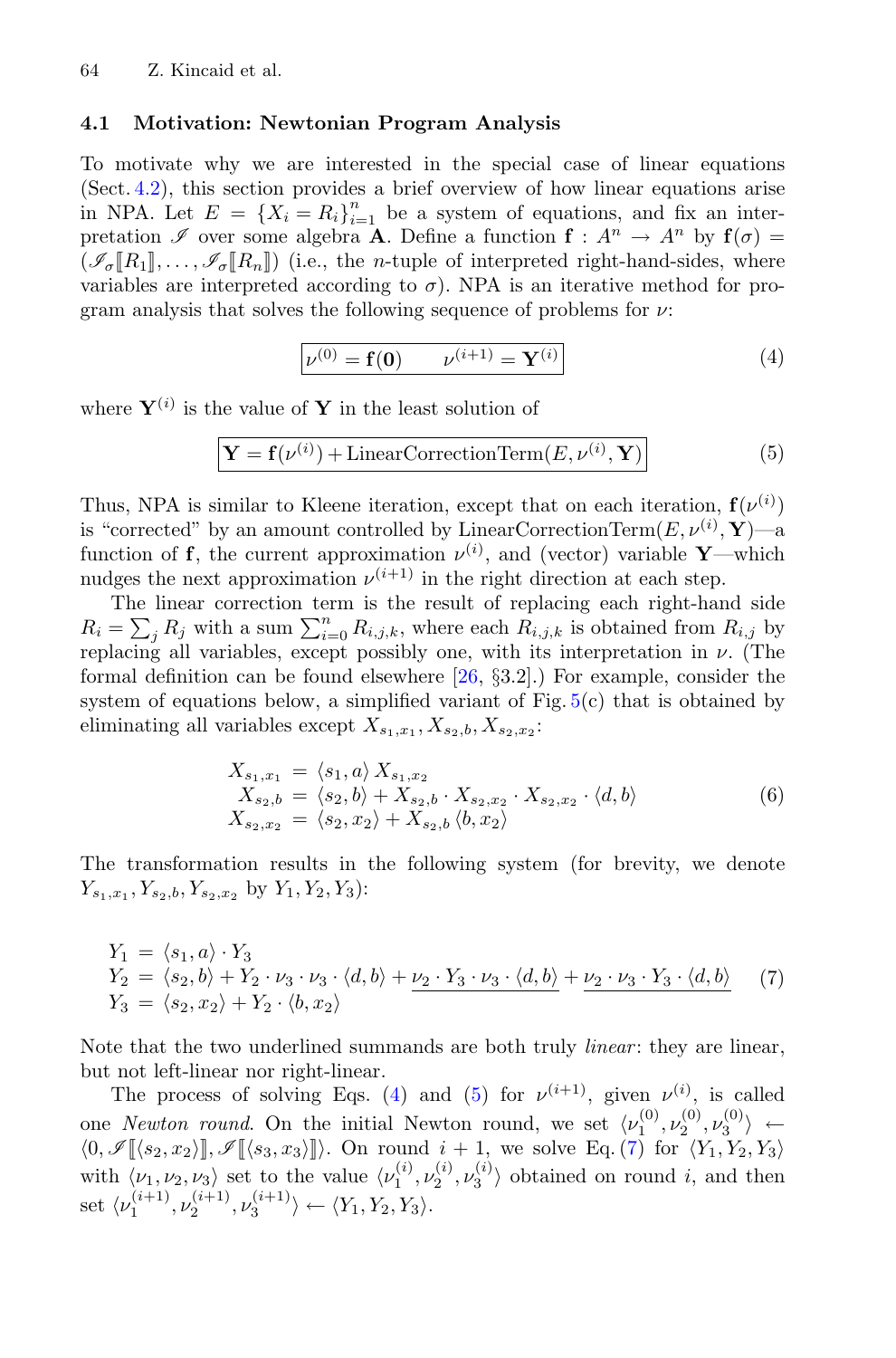Operationally, the linearization transformation imposes a particular protocol for sampling the program's space of behaviors. For instance, in Fig.  $5(b)$  $5(b)$ , the procedure  $X_2$  has two call-sites along the loop through b. In Eq. [\(7\)](#page-18-3), each right-hand-side summand in the equation for  $Y_2$  has at most one variable: the transformation inserted  $\nu_2$  or  $\nu_3$  at various call-sites (considering  $X_{s_2,b}$  as a pseudo-call-site corresponding to tail recursion), and left at most one variable  $Y_i$ in each summand. In essence, during a given Newton round, the analyzer samples the behavior of  $f$  by taking the  $+$  of various paths through the transformation of **f**. Along each path through a (transformed) right-hand side, the summary for each pseudo-call-site  $X_i$  encountered is held fixed at  $\nu_i$ , except for possibly one pseudo-call-site on the path, which is explored by visiting (the linearized version of) the called procedure. The summaries  $\nu_1, \nu_2, \nu_3$  are updated according to the result of this exploration, and the algorithm performs the next Newton round.

The analogy between NPA and Newton's method in numerical analysis is that in both cases one creates a linear approximation of **f**(**X**) around the "point"  $(\nu^{(i)}, \mathbf{f}(\nu^{(i)}))$ ; the solution of the linear system is the next approximation of **X**.

#### <span id="page-19-0"></span>**4.2 Algebraic Program Analysis for Linear Equations**

In this section, we instantiate the recipe for algebraic program analysis from Sect. [3.3](#page-13-0) to solve a system of linear equations, such as the linearized problems that arise as Eq. [\(5\)](#page-18-2) [\[53\]](#page-36-7). This goal may seem out of reach because item [3.3](#page-14-0) of the recipe requires us to "design a suitable language of 'closed-form solutions' and an algorithm for computing them."

What is a suitable language of closed-form solutions of linear equations? Clearly the regular expressions and path-expression algorithms used in Sect. [2](#page-2-0) and Sect. [3](#page-8-0) will not do, because the least solution under the language interpretation to the (truly) linear equation  $X = aXb + 1$  is  $\{a^ib^i : i \ge 0\}$ , which is the canonical example of a linear-context-free language that is not regular. However, over fifty years ago, formal-language theorists established that linear-contextfree languages have certain similarities to regular languages [\[17](#page-35-7)[,34](#page-36-8)[,61](#page-37-4)], and we can make use of this property to design a language of closed forms for linear equations. Intuitively,  $\{a^i b^i : i \geq 0\}$  can be obtained by (i) introducing *paired alphabet symbols*, such as (a, b), (ii) defining *concatenation of paired symbols* as  $(a, b) \cdot (c, d) \stackrel{\text{def}}{=} (ca, bd),$  (iii) defining Kleene-star in the natural way over pairedsymbol concatenation, so  $(a, b)^*$  is the language of paired words  $\{(a^i, b^i) : i \ge 0\}$ , and (iv) applying an operation that concatenates the left word and right word of each paired word:  $\{(a^i, b^i) : i \ge 0\} \mapsto \{a^i b^i : i \ge 0\}.$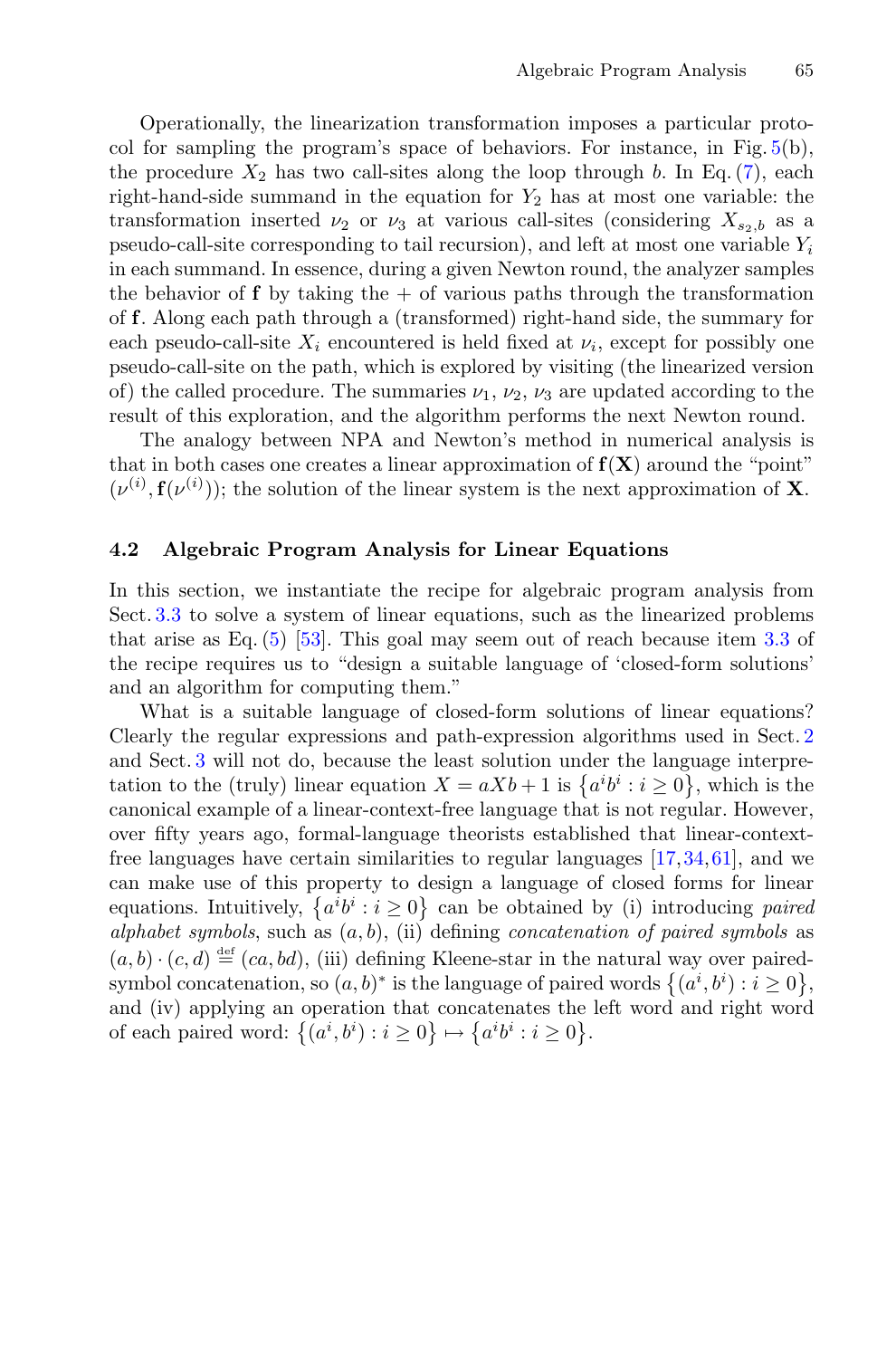For the purpose of algebraic program analysis, this idea can be formalized by introducing **tensored regular expressions** over an alphabet  $\Sigma$ , whose syntax is defined as follows: $4$ 

$$
a \in \Sigma
$$
  
\n
$$
R \in \text{RegExp}(\Sigma) ::= a \mid 0 \mid 1 \mid R_1 + R_2 \mid R_1 \cdot R_2 \mid R^* \mid S^{\dagger}
$$
  
\n
$$
S \in \text{RegExp}_T(\Sigma) ::= R_1 \otimes R_2 \mid \underline{0} \mid \underline{1} \mid S_1 \oplus S_2 \mid S_1 \odot S_2 \mid S^{\circledast}
$$

<span id="page-20-3"></span>We can now follow the pattern of Sect. [2,](#page-2-0) and define algebras suitable for interpreting tensored regular expressions.

**Definition 3.** *A tensor-product algebra*  $\mathcal{T} = \langle \mathbf{A}, \mathbf{T}, \otimes, \frac{1}{2} \rangle$  *consists of two regular algebras* **A** *and* **T** *along with an operation*  $\otimes$  :  $A \times A \rightarrow T$ *, called* tensor product, and an operation  $f: T \to A$ , called detensor.

*Example 9 (Standard interpretation).* The standard interpretation from Example [1](#page-2-2) can be extended to tensored regular expressions by defining a universe of languages over word pairs ("tensored words")  $T = 2^{\sum^* \times \sum^*}$ , whose operators are given by:

$$
X \otimes Y \triangleq \{ \langle x, y \rangle : x \in X, y \in Y \}
$$
  
\n
$$
Z^{\not\perp} \triangleq \{ \underline{z} \overline{z} : \langle \underline{z}, \overline{z} \rangle \in Z \}
$$
  
\n
$$
Z_1 \odot Z_2 \triangleq \{ \langle \underline{z}_2 \underline{z}_1, \overline{z}_1 \overline{z}_2 \rangle : \langle \underline{z}_1, \overline{z}_1 \rangle \in Z_1, \langle \underline{z}_2, \overline{z}_2 \rangle \in Z_2 \}
$$
  
\n
$$
Z_1 \oplus Z_2 \triangleq Z_1 \cup Z_2
$$
  
\n
$$
Z^{\circledast} \triangleq \bigcup_{i \in \mathbb{N}} Z^i
$$

Note that this interpretation allows tensored regular expressions to be used to capture linear context-free languages. For instance, the equation  $X = aXb + 1$ , whose least solution is  $\{a^i b^i : i \geq 0\}$  can be written in closed form as  $X =$  $((a \otimes b)^{\circledast})^{\sharp}$ , and the equation  $X = aXa + bXb + 1$ , whose least solution is the language of even-length palindromes over  $\{a, b\}$ , can be written as  $X = ((a \otimes a) \oplus (b \otimes b))^{\circledast})^{\circledast}$ .  $(((a \otimes a) \oplus (b \otimes b))^{\circledast})^{\circ}$ . . ⌟

<span id="page-20-2"></span>*Example 10 (Relational interpretation).* The relational interpretation can be extended to tensored regular expressions by defining an algebra of binary state-pair relations, as follows.<sup>[5](#page-20-1)</sup> The universe is the set of relations on State  $\times$  State (i.e., an element of the universe is a subset of State  $\times$  State  $\times$  State  $\times$  State). Comparing with the standard interpretation, (in which an element  $\langle p_1, p_2 \rangle$  consists of a "backwards path"  $p$  and a "forwards continuation") we may think of

<span id="page-20-0"></span>A warning about notation: in our previous papers, we used  $\oplus$  and  $\otimes$  for the two semiring operations,  $\odot$  for tensor product, and  $\oplus_{\mathcal{T}}$  and  $\otimes_{\mathcal{T}}$  for the two tensoredsemiring operations. In this paper, we use  $+$  and  $\cdot$  for the semiring operations, with circles around them for the tensored-semiring versions:  $\oplus$  and  $\odot$ . We use  $\otimes$  for tensor product, which is consistent with usual mathematical notation.

<span id="page-20-1"></span> $^5$  That is, an element of the algebra is a pair of pairs of states.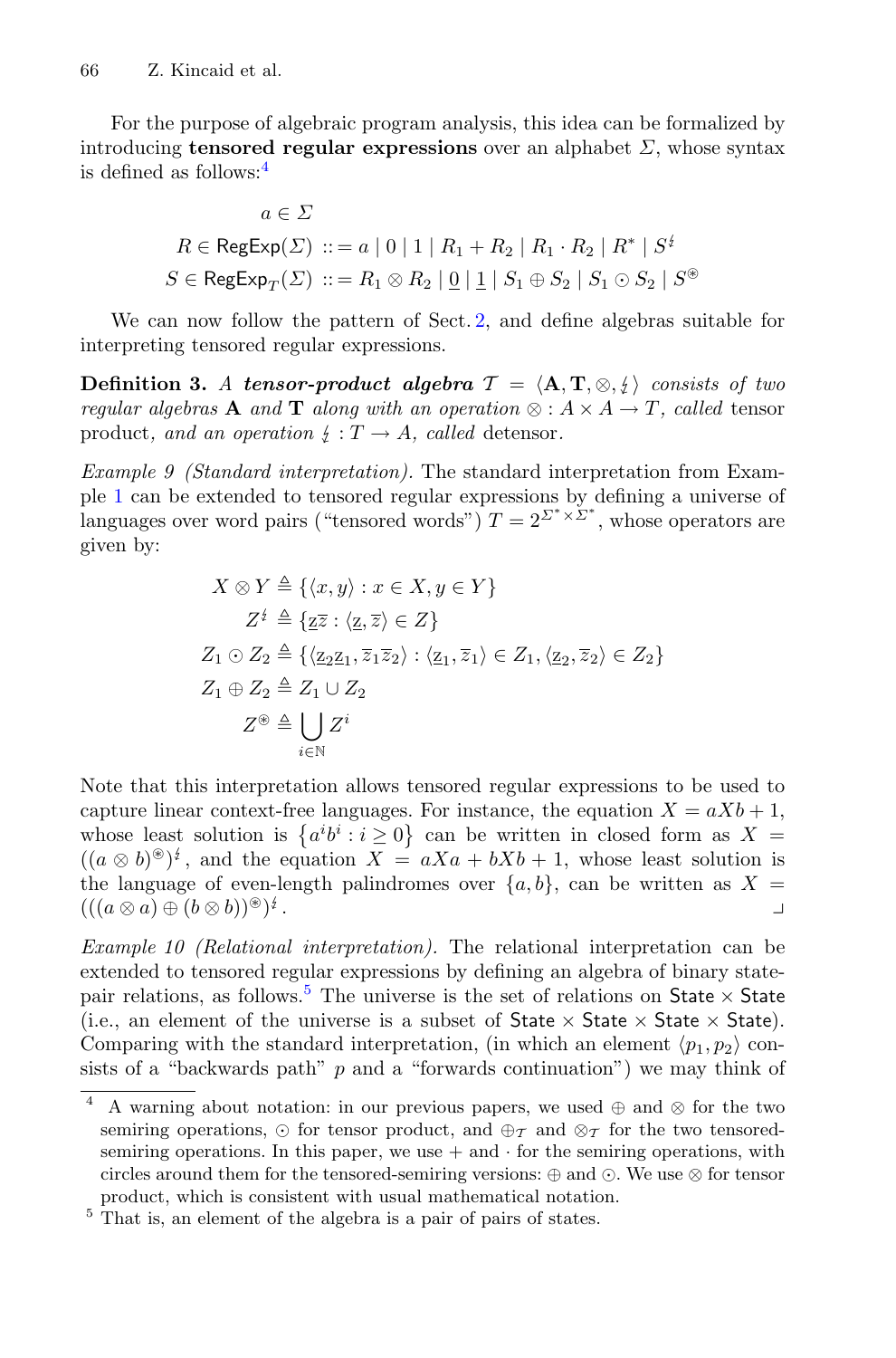an element  $\left\langle \begin{pmatrix} s'_1 \\ s_2 \end{pmatrix} \right\rangle$  $\bigg)$ ,  $\bigg( \begin{array}{c} s_1 \\ s_2 \end{array} \bigg)$  $\binom{s_1}{s'_2}$  of a state-pair relation as consisting of two pre/post state pairs: a "backwards" pair  $s'_1 \stackrel{*}{\leftarrow} s_1$  and a "forwards" pair  $s_2 \rightarrow^* s'_2$ . In the algebra of state-pair relations, 0 is interpreted as the empty relation, 1 as the identity relation, and  $+$  as union. The remaining operators are given by:

$$
R_1 \otimes R_2 = \left\{ \left\langle \begin{pmatrix} s_1' \\ s_2 \end{pmatrix}, \begin{pmatrix} s_1 \\ s_2' \end{pmatrix} \right\rangle : \langle s_1, s_1' \rangle \in R_1, \langle s_2, s_2' \rangle \in R_2 \right\}
$$
  
\n
$$
T^{\dagger} = \left\{ \langle s, s' \rangle : \exists s'', s''. \left\langle \begin{pmatrix} s'' \\ s''' \end{pmatrix}, \begin{pmatrix} s \\ s' \end{pmatrix} \right\rangle \in T \wedge s'' = s''' \right\}
$$
  
\n
$$
T_1 \odot T_2 = \left\{ \left\langle \begin{pmatrix} s_1 \\ s_2 \end{pmatrix}, \begin{pmatrix} s_1' \\ s_2' \end{pmatrix} \right\rangle : \left\langle \begin{pmatrix} s_1 \\ s_2 \end{pmatrix}, \begin{pmatrix} s_1'' \\ s_2'' \end{pmatrix} \right\rangle \in T_1 \wedge \left\langle \begin{pmatrix} s_1'' \\ s_2'' \end{pmatrix}, \begin{pmatrix} s_1' \\ s_2' \end{pmatrix} \right\rangle \in T_2 \right\}
$$
  
\n
$$
T^{\circledast} = \bigcup_{i=0}^{\infty} \underbrace{T \odot \dots \odot T}_{i \text{ times}}
$$
 (8)

Note that the tensored sequencing operation is just a form of relational composition (over tuples of stacked elements); similarly, tensored iteration is a form of reflexive transitive closure.

<span id="page-21-1"></span>*Example 11 (Transition-formula interpretation).* Transition formulas can be used to interpret tensored regular expression in a way analogous to the relational interpretation (as one should expect, because there must be a soundness relation between them!). A tensored transition formula  $T$  is a formula over four vocabularies, representing the value of the variables before and after a pair of computations. The tensor and detensor operations are essentially the same as those from the relational interpretation, translated into logic:

<span id="page-21-0"></span>
$$
(F_1 \otimes F_2) \left( \begin{pmatrix} X_1' \\ X_2 \end{pmatrix}, \begin{pmatrix} X_1 \\ X_2' \end{pmatrix} \right) \triangleq F_1(X_1, X_1') \wedge F_2(X_2, X_2')
$$
(9)  

$$
T^{\sharp}(X, X') \triangleq \exists \begin{pmatrix} Y_1 \\ Y_2 \end{pmatrix} . T \left( \begin{pmatrix} Y_1 \\ Y_2 \end{pmatrix}, \begin{pmatrix} X \\ X' \end{pmatrix} \right) \wedge Y_1 = Y_2
$$

In the Eq. [\(9\)](#page-21-0), the vocabularies  $X_1$ ,  $X'_1$ ,  $X_2$ , and  $X'_2$  track the original role of the respective vocabulary in  $F_1$  or  $F_2$ . The "stacked" notation is intended to be suggestive of an interpretation of a tensored transition formula over a doubled vocabulary, where the variables are  $X'_1 \cup X_2$  and their "primed copies" are  $X_1 \cup X_2'$ . To make the connection with Sect. [2.1](#page-4-1) more apparent, we shall define  $W_1 = X'_1, W_2 = X_2, W'_1 = X_1, W'_2 = X'_2$ . With this notation, the product operation can be defined as:

$$
(T_1 \odot T_2) \left( \begin{pmatrix} W_1 \\ W_2 \end{pmatrix}, \begin{pmatrix} W_1 \\ W_2 \end{pmatrix}' \right) \triangleq \exists \begin{pmatrix} W_1 \\ W_2 \end{pmatrix}'' \cdot T_1 \left( \begin{pmatrix} W_1 \\ W_2 \end{pmatrix}, \begin{pmatrix} W_1 \\ W_2 \end{pmatrix}'' \right) \wedge T_2 \left( \begin{pmatrix} W_1 \\ W_2 \end{pmatrix}'' , \begin{pmatrix} W_1 \\ W_2 \end{pmatrix}' \right)
$$

As with the relational interpretation, the product operation is just a form of relational composition (over tuples of stacked elements).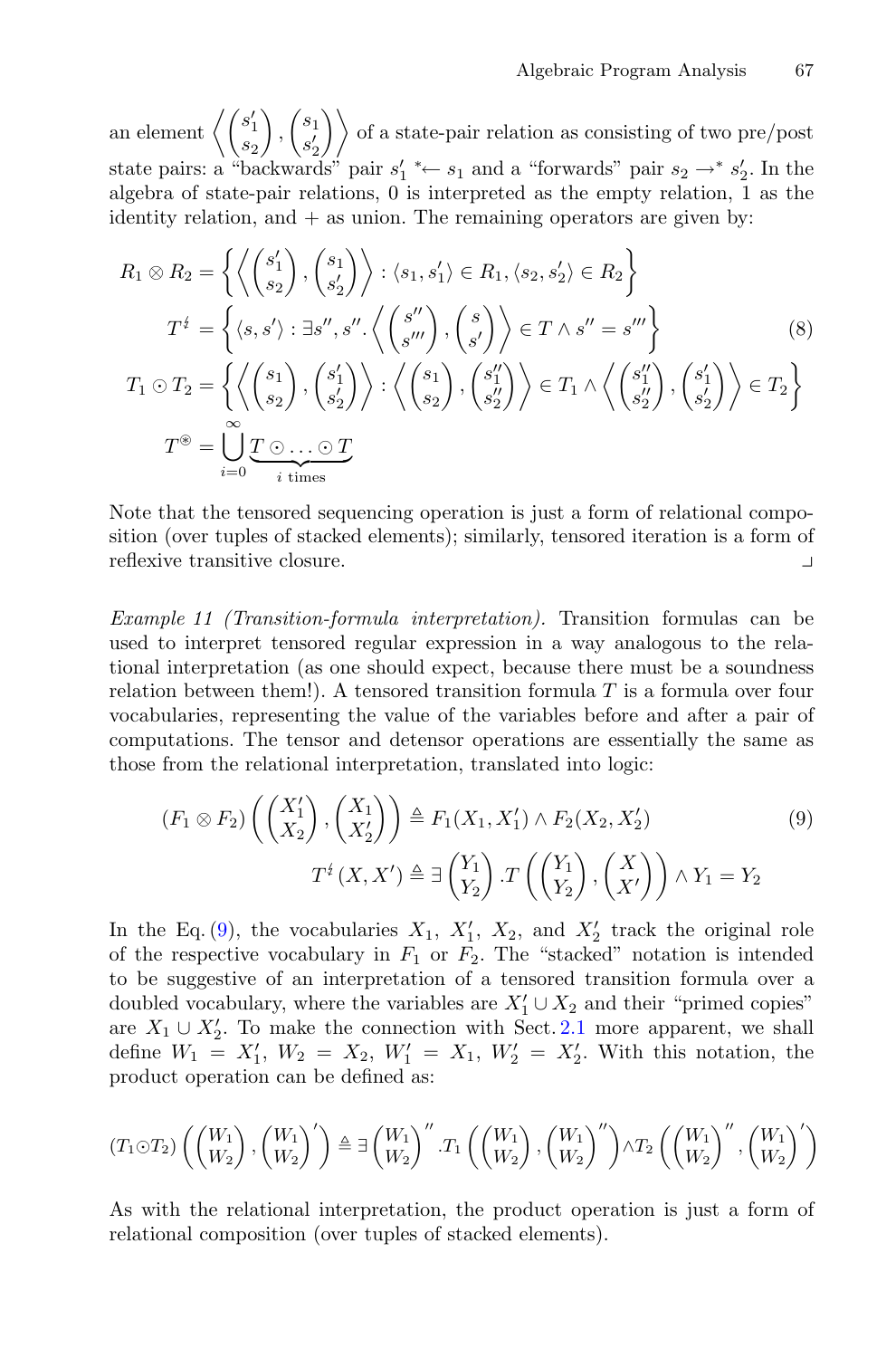Remarkably, the algebra of tensored transition formulas is the same as the algebra of untensored transition formulas, just over an extended set of variables. In particular, the iteration operators from Sect. [3](#page-8-0) can be used to implement  $\circledast$ . For instance, consider the recursive procedure

$$
foo()
$$
: if (\*) then  $a := a + 1$ ;  $foo()$ ;  $b := b + 1$ 

The path to the recursive call of *foo* and the path from the recursive call to exit can be modeled by the transition formulas  $F$  and  $G$ , respectively:

$$
F \triangleq a' = a + 1 \wedge b' = b
$$
  

$$
G \triangleq b' = b + 1 \wedge a' = a
$$

A procedure summary for *foo* can be calculated by evaluating  $((F \otimes G)^{\circledast})^{\sharp}$ , using recurrence analysis (Example [5\)](#page-7-0) to implement the  $\otimes$  operator:

$$
F \otimes G \triangleq a_1 = a'_1 - 1 \wedge b_1 = b'_1 \wedge b'_2 = b_2 + 1 \wedge a'_2 = a_2
$$
  
( $F \otimes G$ )<sup>®</sup>  $\triangleq \exists k.k \ge 0 \wedge a_1 = a'_1 - k \wedge b_1 = b'_1 \wedge b'_2 = b_2 + k \wedge a'_2 = a_2$   
(( $F \otimes G$ )<sup>®</sup>) <sup>$\sharp$</sup>   $\triangleq \exists k.k \ge 0 \wedge a' = a + k \wedge b' = b + k$ 

We now show how to compute closed forms for linear equations. First, we perform a *regularizing transformation*, which takes a system of linear equations  $E_{\text{Lin}}$  and converts it into a system of left-linear equations  $E_{\text{LeftLin}}$ . The transformation takes each right-hand-side term of the form  $a \cdot Y \cdot b$  and converts it to  $Z \odot (a \otimes b)$ , where Y and Z are variables whose values are elements of the regular algebras **A** and **T** of a tensor-product algebra  $\langle \mathbf{A}, \mathbf{T}, \otimes, \frac{1}{2} \rangle$ .

**Definition 4.** *Given a linear equation system* E*Lin over the regular algebra* **A** *of a tensor-product algebra*  $\mathcal{T} = \langle \mathbf{A}, \mathbf{T}, \otimes, \frac{1}{2} \rangle$ , the *regularizing transformation*  $\tau_{\text{Re}q}$  *creates a left-linear equation system*  $E_{\text{LeftLin}} = \tau_{\text{Reg}}(E_{\text{Lin}})$  *over* **T** *by transforming each equation of* E*Lin as follows:*

$$
Y_j = c_j + \sum_{i,k} (a_{i,j,k} \cdot Y_i \cdot b_{i,j,k})
$$

$$
Z_j = (1 \otimes c_j) \oplus \bigoplus_{i,k} (Z_i \odot (a_{i,j,k} \otimes b_{i,j,k}))
$$
<sup>THEG</sup>

*where*  $Z_i$  *and*  $Z_j$  *are variables that take on values from* **T***.* 

<span id="page-22-0"></span>For instance, if the regularizing transformation is applied to the linear system of equations in Fig. [6a](#page-23-0), the result is the system of equations Fig. [6b](#page-23-0). Because Fig. [6b](#page-23-0) is left-linear, we can now use the approach from Sect. [2](#page-2-0) and Sect. [3—](#page-8-0)that is, create a closed-form solution for each variable  $Z_i$  by finding a path expression for the variable in the graph Fig. [6c](#page-23-0). Finally, one gives a closed-form solution for each variable  $Y_i$  for the linear equation system in Fig. [6a](#page-23-0) by applying  $(-)^{\circ}$ to each path expression—see Fig. [6d](#page-23-0). This algorithm for computing closed-form solutions to linear equations is justified in the tensored-relational interpretation, and more generally, in any interpretation whose algebra forms what we dub a Kronecker algebra, defined as follows: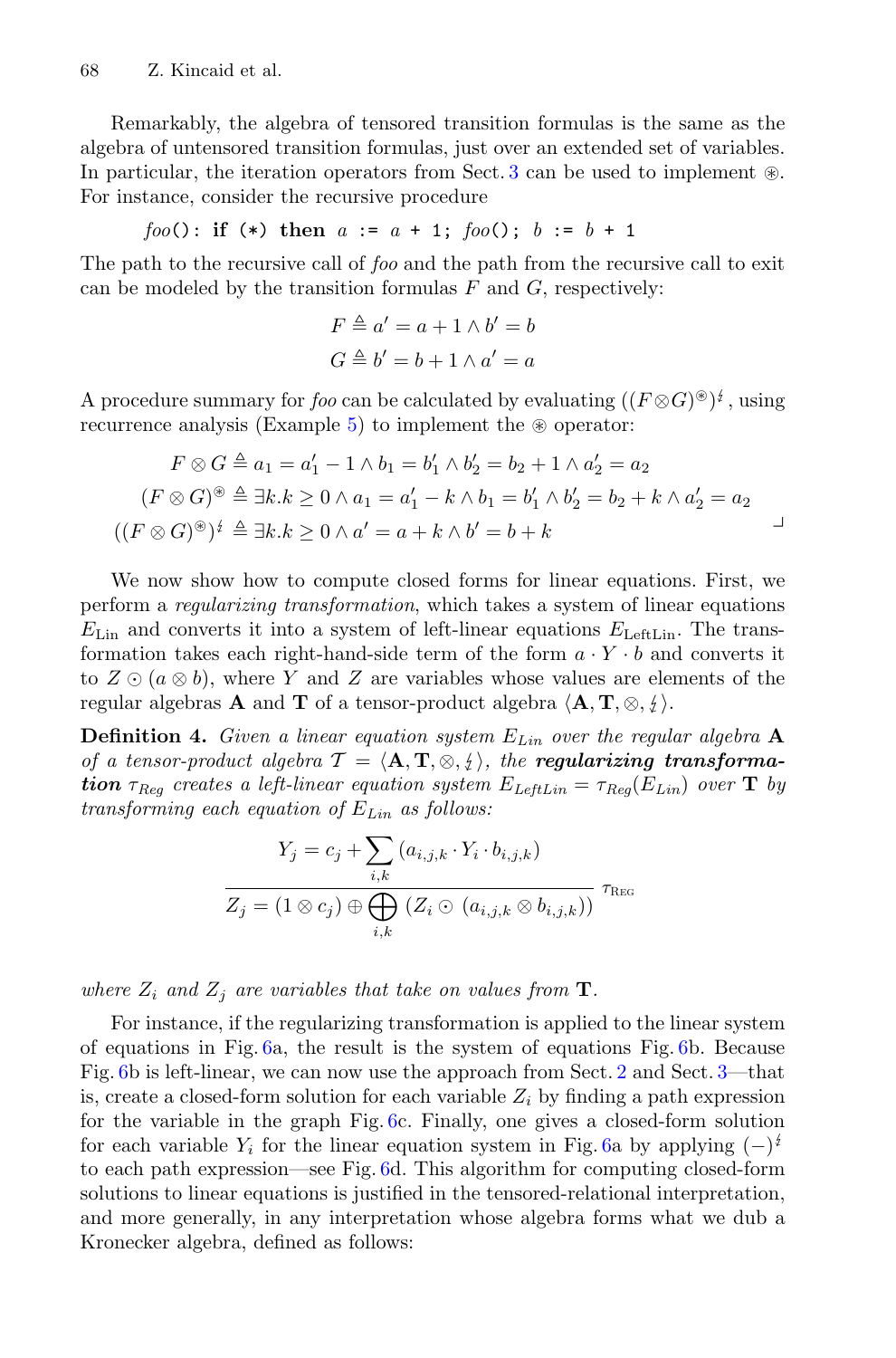$$
Y_1 = aY_2b + cY_2d
$$
  
\n
$$
Y_2 = e + fY_1g
$$
  
\n(a)  
\n
$$
Z_1 = (Z_2 \odot (a \otimes b)) \oplus (Z_2 \odot (c \otimes d))
$$
  
\n
$$
Z_2 = (1 \otimes e) \oplus (Z_1 \odot (f \otimes g))
$$
  
\n(b)  
\n
$$
Z_1
$$
  
\n
$$
(a \otimes b) \oplus (c \otimes d) \qquad (f \otimes g)
$$
  
\n
$$
Y_1 = \begin{pmatrix} (1 \otimes e) \\ \odot (((a \otimes b) \oplus (c \otimes d)) \odot (f \otimes g))^\circledast \\ \odot ((a \otimes b) \oplus (c \otimes d)) \odot ((a \otimes b) \oplus (c \otimes d))^\circledast \end{pmatrix}^t
$$
  
\n
$$
Y_2 = ((1 \otimes e) \odot (((a \otimes b) \oplus (c \otimes d)) \odot (f \otimes g))^\circledast)^t
$$
  
\n(c)  
\n(d)

<span id="page-23-0"></span>Fig. 6. (a) A linear system of equations; (b) its regularization; (c) the graph corresponding to (b); (d) a closed-form solution for (a).

**Definition 5.** *A Kronecker algebra*  $\mathbf{Kr} = \langle \langle A, +, \cdot, *, 0, 1 \rangle, \langle T, \oplus, \odot, \circ, 0, 1 \rangle$ , <sup>⊗</sup>, *is a tensor-product algebra that consists of two Kleene algebras*  $\langle A, +, \cdot, *, 0, 1 \rangle$  and  $\langle T, \oplus, \odot, \circ, 0, 1 \rangle$  such that *(i)* the natural order forms a com*plete lattice (i.e., both algebras have all infinite sums), and (ii) the following properties hold:*

*1.*  $0 \otimes 0 = 0$ *2.* 1 ⊗ 1 = 1 *3.*  $(a \otimes b)^{\sharp} = a \cdot b$ , for all  $a, b \in A$ *4.*  $(a_1 \otimes b_1) \odot (a_2 \otimes b_2) = (a_2 \cdot a_1) \otimes (b_1 \cdot b_2)$ *, for all*  $a_1, a_2, b_1, b_2 \in A$ 5.  $(t_1 \oplus t_2)^{\sharp} = t_1^{\sharp} + t_2^{\sharp}$ , for all  $t_1, t_2 \in T$ 

<span id="page-23-1"></span>*We assume that all distributivity properties of* A *and* T*, as well as item [5,](#page-23-1) hold for infinite sums. In particular, for item [5,](#page-23-1) we have*

$$
\left(\bigoplus_{i\in I} t_i\right)^{\sharp} = \sum_{i\in I} t_i^{\sharp} \tag{10}
$$

#### <span id="page-23-2"></span>**4.3 Discussion**

*The Instantiation of the Recipe.* Returning to the recipe from Sect. [3.3,](#page-13-0) what we have done for a system of linear equations  $E_{\text{Lin}}$  is to instantiate the recipe as follows:

- 1. *(Modeling)*. The concrete semantics is the least solution of  $E_{\text{Lin}}$  interpreted in relational semantics.
- 2. *(Closed forms)*. Each variable of  $E_{\text{Lin}}$  is expressed as the detensor  $((-)^{\sharp})$  of a tensored regular expression. Closed forms are computed from the closedforms of the left-linear system of equations  $\tau_{\text{Re}g}(E_{\text{Lin}})$  that results from the regularizing transformation (e.g., see Fig. [6\)](#page-23-0).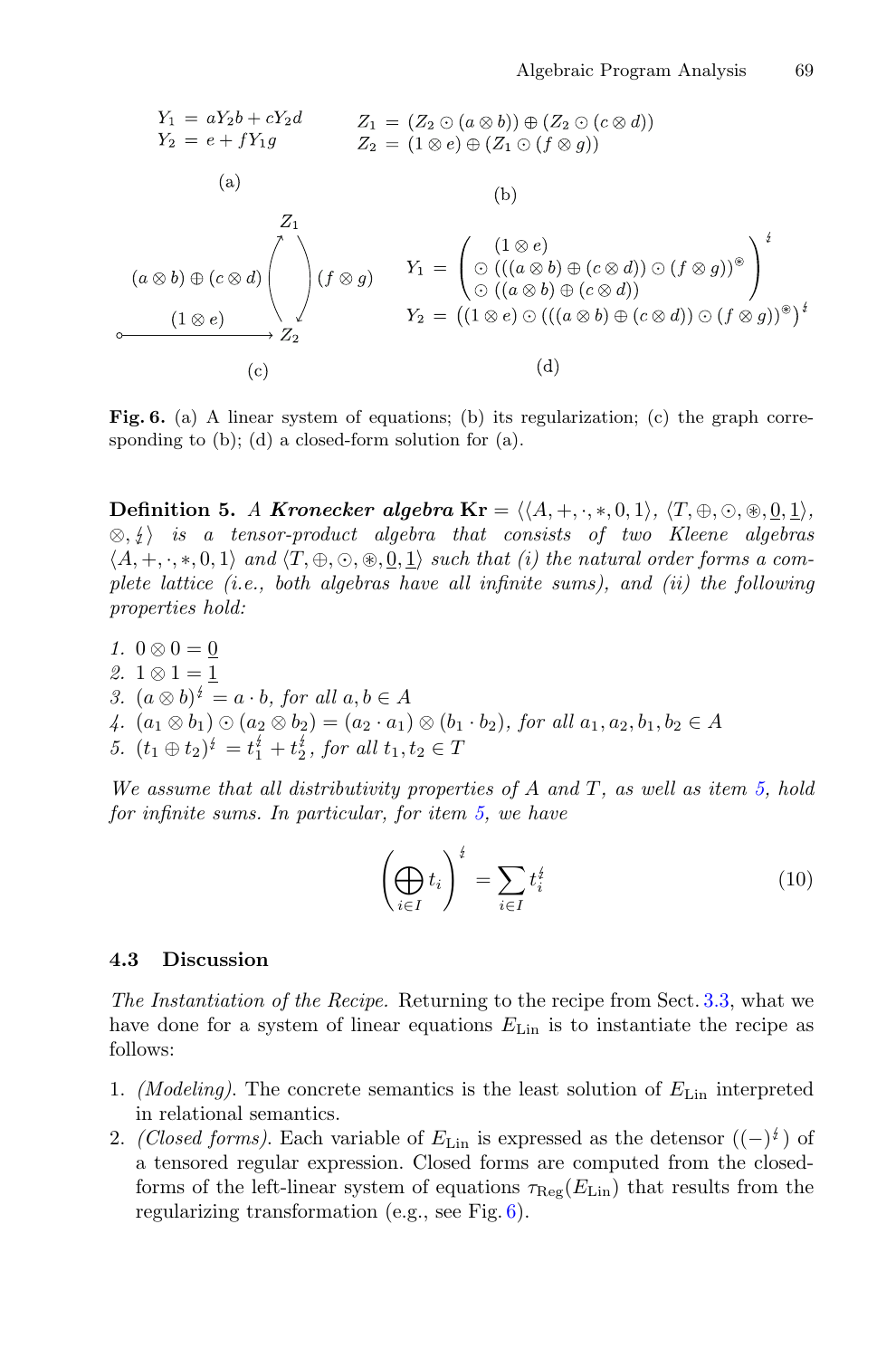3. *(Interpretation)*. Tensored regular expressions can be interpreted as tensored transition formulas (Example [11\)](#page-21-1), which are simply transition formulas over a "doubled" vocabulary.

*Two Lessons.* We would like to mention two lessons that we learned while working on this material over the years.

- 1. For the problems that arise in NPA, we must solve an equation system that is *truly linear*, not left-linear or right-linear. A reasonable sanity check might go as follows:
	- $-$  Algebraic program analysis à la Sect.  $2$  solves a left-linear (or right-linear) system of equations using methods based on regular expressions.
	- NPA repeatedly creates a system of linear equations that needs to be solved. Such linear equations are related to linear context-free languages, such as the language  $\{a^i b^i\}$ , which is not regular.
	- Ergo, it is a non-starter to attempt to apply algebraic program analysis to the equations that arise on each round of NPA.

However, as shown in this section, it was possible to side-step this fundamental mismatch, by extending algebraic program analysis to systems of linear equations using Kronecker algebras, which have additional operations, such as tensor product and detensor.

Thus, beyond the technical details, perhaps a more important takeaway is "be careful how you apply sanity checks." There is a risk that a plausible-sounding sanity check could cause you to discard an idea that is worth pursuing.

2. In some sense, the solution using Kronecker algebras goes against the grain of what computer scientists typically preach, namely, create appropriate abstractions (in the sense of abstract data-types) for a problem at hand, and then program your solution, thinking of the chosen abstractions as the operations of an abstract machine. This style of thinking is considered central to managing complexity in computer science, and it is generally considered heresy to break an abstraction.

For algebraic program analysis, the abstraction is regular algebra, used with interpretations that are abstractions (in the sense of abstract interpretation [\[22](#page-35-2)]) of a program's concrete transition relations. However, the introduction of tensor product and detensor *breaks* that abstraction! To understand what we mean, consider the definition of  $F \cdot G$  for transition relations in Boolean programs, i.e.,

 $(F \cdot G)(W, Z) \triangleq \exists X, Y.F(W, X) \wedge G(Y, Z) \wedge (X = Y),$ 

and the definitions of  $F \otimes G$  and  $T^{\frac{i}{2}},$ <sup>[6](#page-24-0)</sup> namely,

$$
(F \otimes G)(W, X, Y, Z) \triangleq F(W, X) \wedge G(Y, Z)
$$
  

$$
T(W, X, Y, Z)^{\sharp} \triangleq \exists X, Y.T(W, X, Y, Z) \wedge (X = Y)
$$

<span id="page-24-0"></span><sup>6</sup> Because we are trying to relate these operations to the untensored product operation

<sup>·</sup>, we do not make use of the stacked notation from Sect. [4.2.](#page-19-0)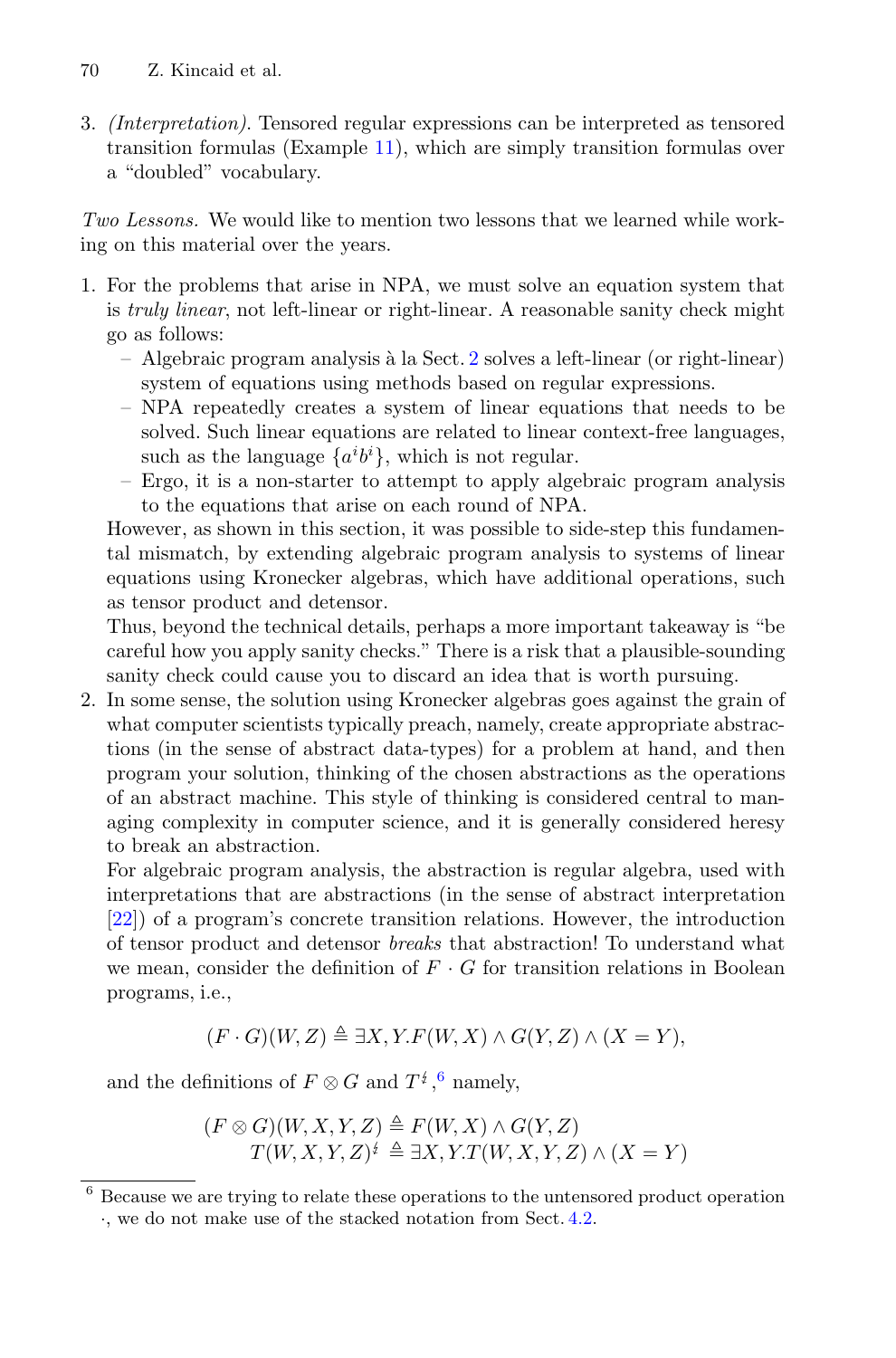The product operation  $F \cdot G$  has three distinct steps: (i) conjoin  $F(W, X)$  and  $G(Y, Z)$ ; (ii) conjoin the equality  $X = Y$ ; and (iii) project out vocabularies X and Y. In essence, tensor product and detensor break the abstraction of  $\cdot$  as an indivisible operation:  $\cdot$  is decomposed into two more-granular operations,  $\otimes$  and  $\oint$ . By performing  $F \otimes G$ , we perform just the first step of  $\cdot$ , and only later, when  $\frac{1}{2}$  is performed, do we "finish up" by applying the second and third steps of ·. The advantage is that we can operate on tensored values for some number of steps before "finishing" some earlier ·.

Again, beyond the technical details, the takeaway may be the *process* that we went through, which may be of value as a conceptual tool in other contexts:

- The insight on how to break the abstraction—both as presented here and as occurred during our research seven or eight years ago—came from thinking about one *specific* interpretation of Kleene algebra: transition relations for Boolean programs.
- The algebraic properties of the new, finer-granularity operations allowed us to abstract out a new algebra, dubbed in this paper Kronecker algebra.
- The ideas could now be applied in other contexts by finding other interpretations of Kronecker algebra (or, because we are interested in program analysis, by finding interpretations that over-approximate Kronecker algebra).

## <span id="page-25-0"></span>**5 Termination Analysis**

This section describes how algebraic program analysis can be applied to termination analysis, based on the approach of [\[63\]](#page-37-5). The goal of termination analysis is to prove that a program has no infinite executions. Our high-level strategy is to exploit compositionality: we prove that a loop terminates by first computing a summary (e.g., a transition formula) for its body, and then finding a termination argument for the summary.

Following Sect. [3,](#page-8-0) we first formalize a concrete semantics as the (greatest) solution of a system of semantic equations. An appropriate notion of concrete semantics for termination analysis is the set of *non-terminating* states of the program (from which there exists an infinite execution)—the program terminates exactly when none of the program's initial states belong to this set. As in Sect. [3,](#page-8-0) this system of equations can be derived syntactically from a program's control flow graph—see Fig. [7](#page-26-0) for an example. The non-terminating states of the program are the greatest solution to this system of equations over the algebra where the universe is the set of states,  $\boxplus$  is interpreted as union (a state is non-terminating if it has at least one infinite execution) and  $\Box$  is interpreted as preimage (a state is non-terminating iff it can reach a non-terminating state).<sup>[7](#page-25-1)</sup>

<span id="page-25-1"></span> $\frac{7}{7}$  Despite the fact that this system of equations is right-linear, the method of Sect. [2](#page-2-0) does not apply because the system of equations has two sorts instead of one; in particular,  $\Box$  has type  $\Box$ :  $2^{State \times State} \times 2^{State} \rightarrow 2^{State}$ , and so is not a binary operation on a set.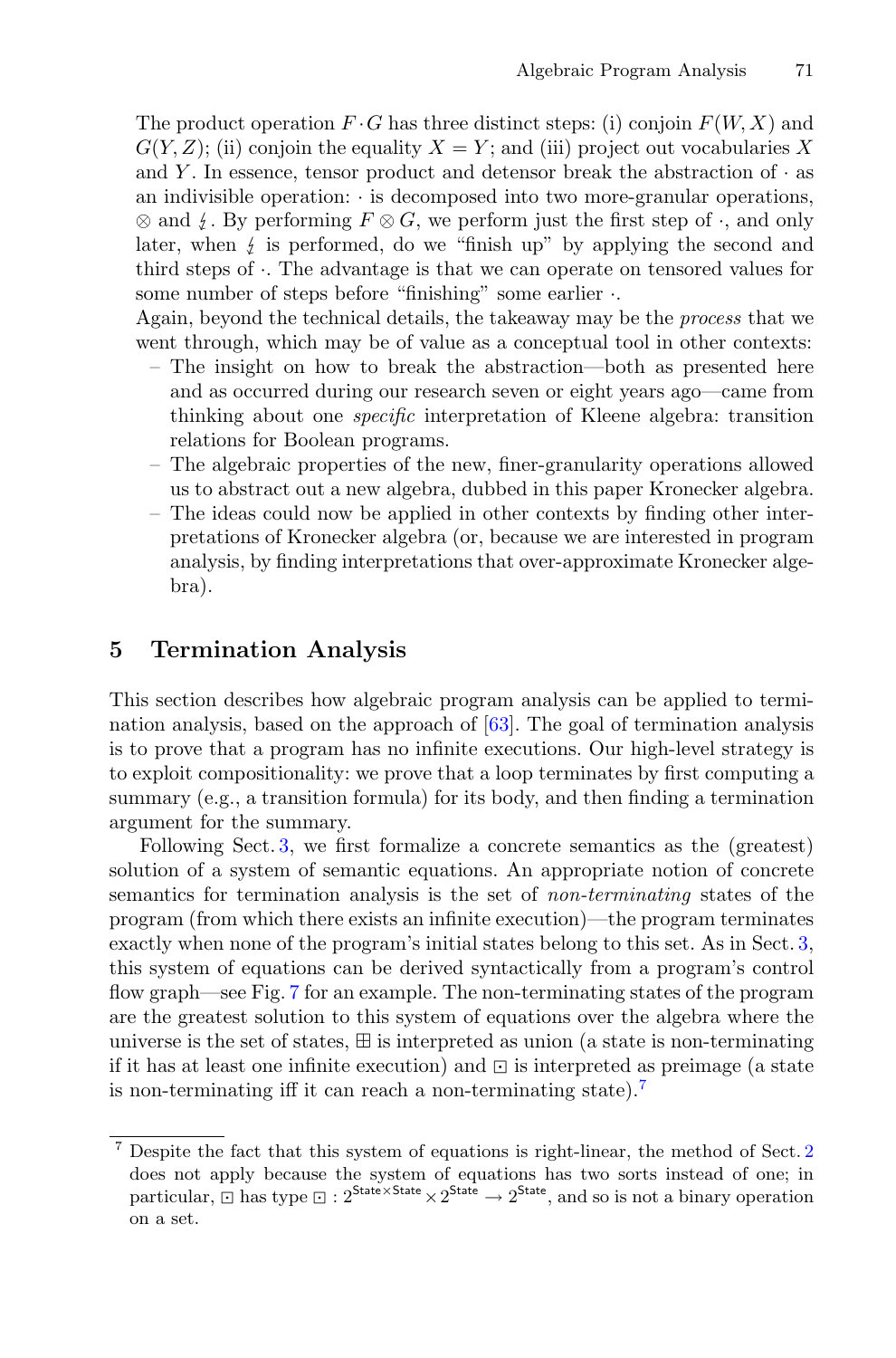

<span id="page-26-0"></span>Fig. 7. A program represented by a control flow graph (a), abstract syntax tree (b), and system of equations (c).

A suitable language of "closed-form solutions" for the system of equations that arise in termination analysis is  $\omega$ -regular expressions. The syntax of  $\omega$ **regular expressions** over an alphabet  $\Sigma$  is as follows:

<span id="page-26-1"></span>
$$
a \in \Sigma
$$
  
\n
$$
R \in \text{RegExp}(\Sigma) ::= a | 0 | 1 | R_1 + R_2 | R_1 \cdot R_2 | R^*
$$
  
\n
$$
S \in \omega \text{-RegExp}(\Sigma) ::= R^{\omega} | S_1 \boxplus S_2 | R \boxdot S
$$

The semantics of a  $(\omega)$ -regular expressions is given by an interpretation over an  $\omega$ -algebra and a regular algebra.

 $\left\langle B,\Box^B,\boxplus^B,^\omega\right\rangle$  consisting of a universe B, an operation  $\Box^B:A\times B\rightarrow B,$  and **Definition 6.** An  $\omega$ -algebra over a regular algebra **A** is 4-tuple **B** = *operation*  $\mathbb{H}^B : B \times B \to B$ *, and an operation*  $(-)^{\omega^B} : A \to B$ *.* 

*Example 12 (Standard interpretation).* In the *standard interpretation* of ωregular expressions, the universe consists of sets of infinite sequences over the alphabet  $\Sigma$ , and the operations are

$$
W_1 \boxplus W_2 \triangleq W_1 \cup W_2
$$
Union  

$$
X \boxdot W \triangleq \{xw : x \in X, w \in W\}
$$
Concatenation  

$$
X^{\omega} \triangleq \{x_1x_2 \cdots : x_1, x_2, \cdots \in X\}
$$
Infinite repetition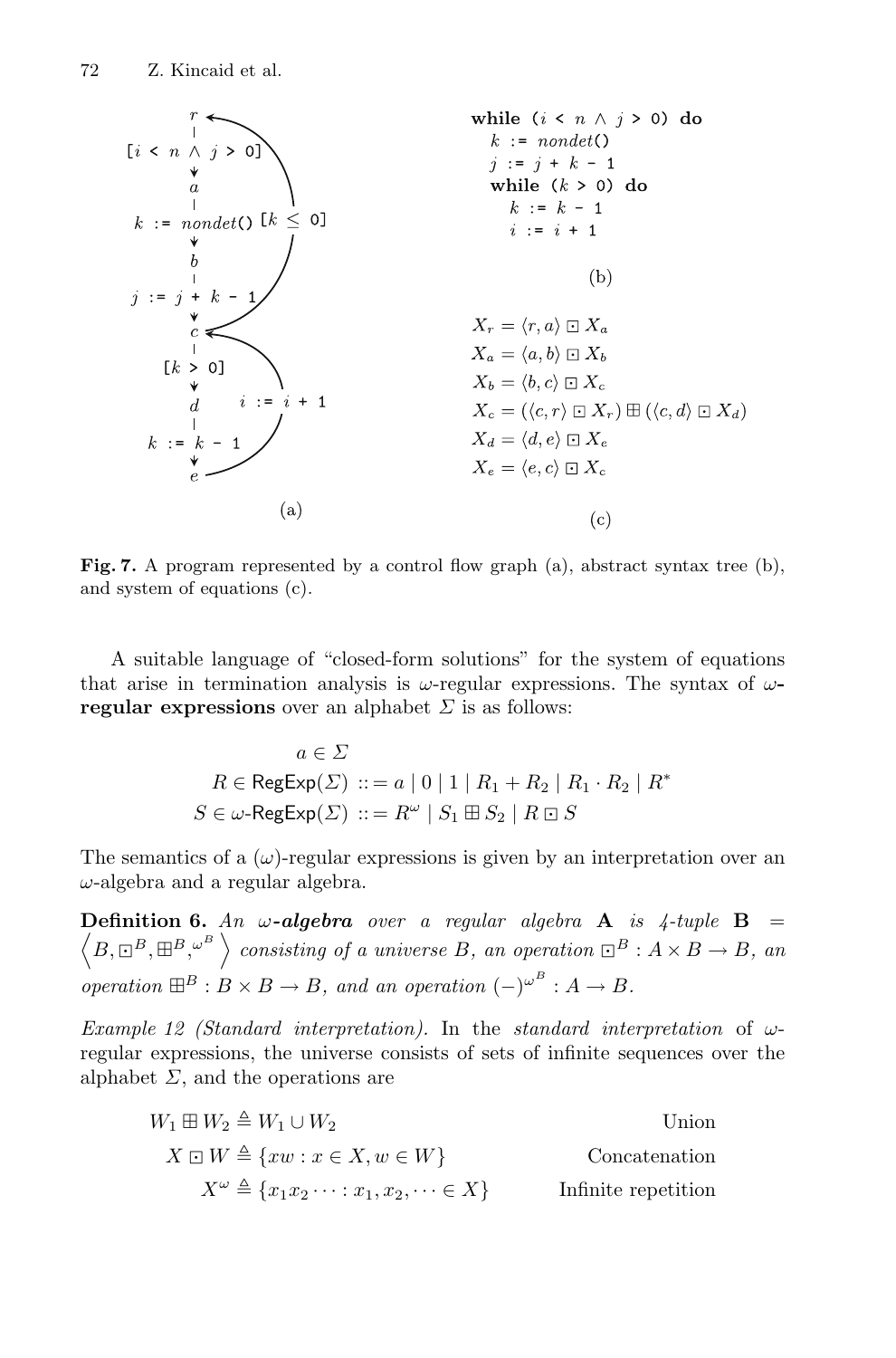For example, an  $\omega$ -regular expression that recognizes all infinite paths in Fig. [7a](#page-26-0) starting at  $r$  is:

Outer loop

\n
$$
\overbrace{(\langle r, a \rangle \langle a, b \rangle \langle b, c \rangle (\langle c, d \rangle \langle d, e \rangle \langle e, c \rangle)^* \langle c, r \rangle)^{\omega}}^{\text{Outer loop}}
$$
\n
$$
\boxplus ((\langle r, a \rangle \langle a, b \rangle \langle b, c \rangle (\langle c, d \rangle \langle d, e \rangle \langle e, c \rangle)^* \langle c, r \rangle)^* \langle r, a \rangle \langle a, b \rangle \langle b, c \rangle) \boxplus (\langle c, d \rangle \langle d, e \rangle \langle e, c \rangle)^{\omega}
$$
\nInner loop

<span id="page-27-1"></span>*Example 13 (Nonterminating state interpretation).* The non-terminating state algebra is an  $\omega$ -algebra over the algebra of state relations. Its universe consists of sets of states. The operators are

$$
R \sqcup S \triangleq \{x : \exists y. \langle x, y \rangle \in R \land y \in S\}
$$
Preimage  
\n
$$
S_1 \boxplus S_2 \triangleq S_1 \cup S_2
$$
Union  
\n
$$
R^{\omega} \triangleq \left\{x_0 \in \text{State}: \frac{\exists x_1, x_2, \dots}{\forall i. \langle x_i, x_{i+1} \rangle \in R}\right\}
$$
Non-terminating states of R

Tarjan's path expression algorithm can be adapted to compute an  $\omega$ -regular expression that recognizes the set of infinite paths in a graph beginning at a particular node [\[63\]](#page-37-5). The equational view of this algorithm is that it computes closed-form solutions to right-linear equations over *Büchi algebras* (e.g., the algebra of non-terminating states).

**Definition 7 (Büchi algebra).** *A Büchi algebra is an* ω-algebra over a Kleene *algebra satisfying the following:*

<span id="page-27-0"></span>

| Associativity          | $S_1 \boxplus (S_2 \boxplus S_3) = (S_1 \boxplus S_2) \boxplus S_3$                                    |
|------------------------|--------------------------------------------------------------------------------------------------------|
| Commutativity          | $S_1 \boxplus S_2 = S_2 \boxplus S_1$                                                                  |
| <i>Idempotence</i>     | $S \boxplus S = S$                                                                                     |
| Compatibility          | $((R_1 \cdot R_2) \boxdot S) = R_1 \boxdot (R_2 \boxdot S)$                                            |
| $Right-distributivity$ | $((R_1 + R_2) \boxdot S) = (R_1 \boxdot S) \boxplus (R_2 \boxdot S)$                                   |
| Left-distributivity    | $R \boxdot (S_1 \boxplus S_2) = (R \boxdot S_1) \boxplus (R \boxdot S_2)$                              |
| Unfold                 | $R^{\omega} = R \boxdot R^{\omega}$                                                                    |
| Coinduction            | $S_1 \preceq (R \sqcup S_1) \boxplus S_2 \Rightarrow S_1 \preceq R^{\omega} \boxplus (R^* \sqcup S_2)$ |
|                        |                                                                                                        |

*where*  $\leq$  *is the order defined by*  $a \leq b$  *iff*  $a \boxplus b = b$ *.* 

*Exercise 2.* Show that in any Büchi algebra, the greatest solution to the equation  $X = (a \boxdot X) \boxplus z$  exists and is equal to  $X = a^{\omega} \boxplus (a^* \boxdot z).$ 

Summarizing: we have modeled a program's non-terminating states as the greatest solution to a system of semantic equations, devised a language of "closed form solutions", and identified an algorithm for computing closed form solutions to the equations. It remains only to develop abstract interpretations of the language of closed forms which implements termination analysis.

 $^{\circ}$ 

⌟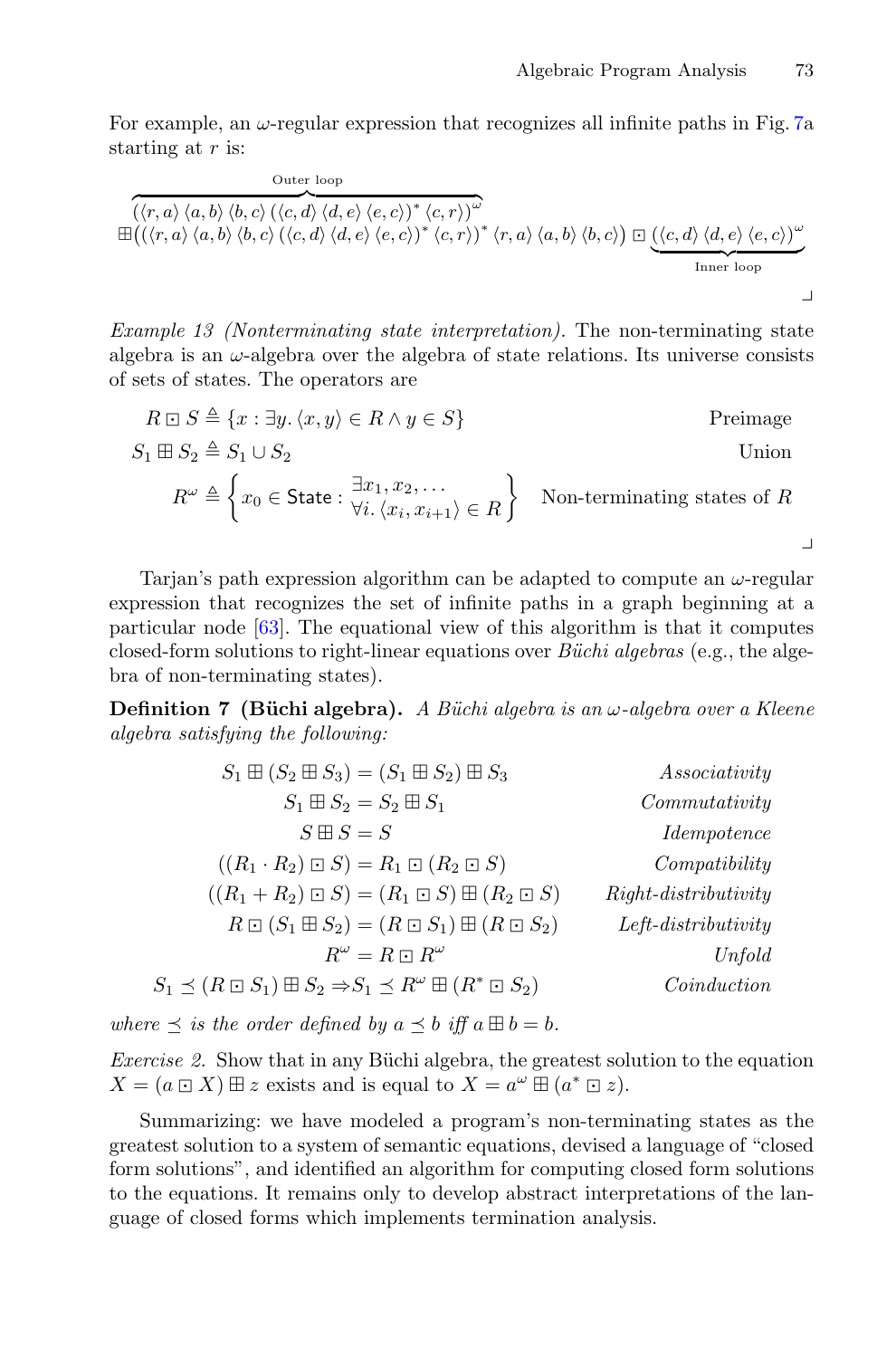#### <span id="page-28-0"></span>**5.1 Non-terminating State-Formula Interpretations**

Just as transition formulas (over variables  $X$  and  $X'$ ) can be used to represent state relations, state formulas (over the variables  $X$ ) can be used to represent sets of (non-terminating) states. We can extend an algebra of transition formulas to an algebra of non-terminating state formulas by defining

$$
F \sqcup P \triangleq \exists X'. F(X, X') \land P(X')
$$
 Preimage  

$$
P_1 \boxplus P_2 \triangleq P_1 \lor P_2
$$
 Union

Intuitively, the  $\omega$  operator should compute the set of non-terminating states of a transition formula. Analogously to the ∗ operator in Sect. [2,](#page-2-0) this set is uncomputable, and we must be satisfied with an over-approximation (i.e., we aim to compute a state formula that contains all non-terminating states—the soundness relation of interest is the one defined by  $N \Vdash S \iff \forall s \in N$ .  $s \models S$ . There are many ways of doing this, so we speak of the family of non-terminating state formula interpretations. In the remainder of this section, we give examples of  $\omega$ -operators.

*Example 14 (Linear-lexicographic ranking functions* [\[32](#page-36-9)]). Let  $F(X, X')$  be a transition formula. A *linear lexicographic ranking function* (LLRF) for F is a sequence of linear terms  $t_1, \ldots, t_n$  over X such that for any states s and s' such that  $s \rightarrow_F s'$ , each  $t_i$  evaluates to a non-negative integer in s, and the integer *n*-tuple decreases in lexicographic order going from  $s$  to  $s'$ . Since there are no infinite strictly descending chains of non-negative n-tuples of integers with respect to the lexicographic order, if  $F$  has an LLRF, then  $F$  has no nonterminating states. For example, the inner loop of Fig. [7](#page-26-0) has a 1-dimensional LLRF  $\langle k \rangle$ , and the outer loop has a 2-dimensional LLRF  $\langle n - i, j \rangle$ .

The problem of determining whether a linear integer arithmetic formula has an LLRF is decidable [\[32\]](#page-36-9). If a formula does *not* have an LLRF, then we can use a coarse over-approximation of the non-terminating states of a formula (e.g., the set of states that have at least one outgoing transition). This yields the following interpretation of the  $\omega$  operator:

$$
F^{\omega} \triangleq \begin{cases} \text{false} & \text{if there is an LLRF for } F \\ \exists X'. F(X, X') & \text{otherwise} \end{cases}
$$

For Fig. [7,](#page-26-0) using recurrence analysis to implement the ∗ operator (Example [5\)](#page-7-0), we get that every non-terminating state must satisfy *false*—the program terminates from any initial state. ⌟

*Example 15 (Unbounded trajectories*  $[63]$  $[63]$ ). Let  $F(X, X')$  be a transition formula. A necessary (but not sufficient) condition for a state  $s$  to be a non-terminating for a transition formula F is that there is a computation of F starting from s for every possible length. This condition is undecidable, but it can be approximated using an approximate transitive-closure operator such as the ones in Sect. [2.1.](#page-4-1) Suppose that  $(-)^*$  is an over-approximate transitive-closure operator. Letting k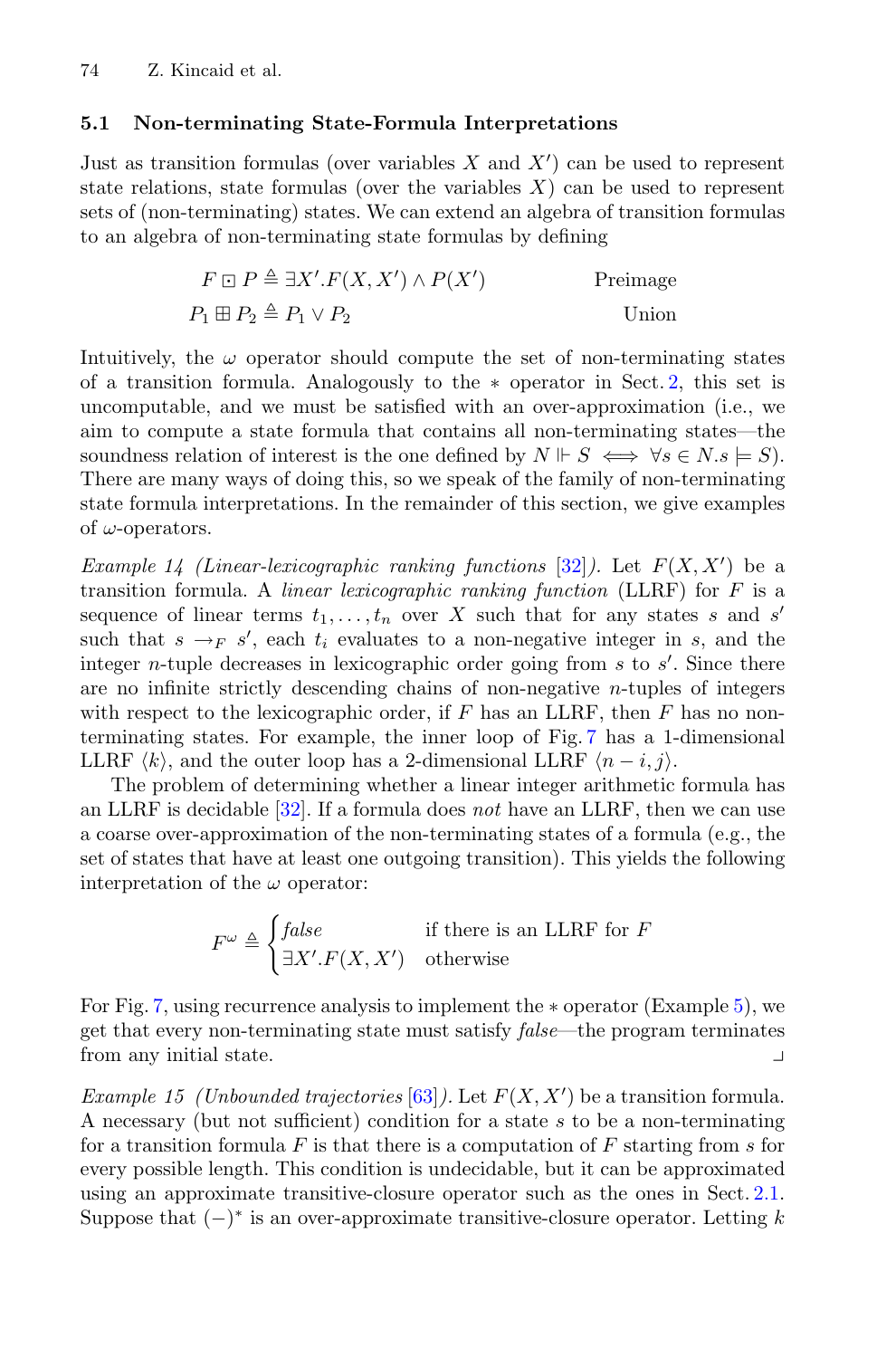and  $k'$  be symbols that do not appear in  $F$ , we can create a transition formula  $\exp(F)$  in one parameter k' such that for any k', if there exists a sequence  $s_1 \rightarrow_F s_2 \rightarrow_F \cdots \rightarrow_F s_{k'}$ , then  $s_1 \rightarrow_{\exp(F)} s_{k'}$ :

$$
\exp(F) \triangleq (F \wedge k' = k + 1)^*[k \mapsto 0]
$$

The states s for which there exists a computation  $s \to_{\exp(F)} s' \to s''$  for all choices of the parameter  $k'$  over-approximates the set of non-terminating states of  $F$ :

 $F^{\omega} \triangleq \forall k' \geq 0. \exists X', X''. \exp(F) \wedge F(X', X'')$ 

For example, if ∗ is instantiated to recurrence analysis (Example [5\)](#page-7-0), then on the transition formula

$$
F \triangleq i \neq n \wedge i' = i + 2 \wedge n' = n
$$

(corresponding to the program **while**  $(i \neq n)$  do  $i := i + 2$ ), we have

$$
F^{\omega} = i > n \vee (n - i) \bmod 2 = 1
$$

Additional examples of termination analyses in the algebraic framework appear in  $[63]$  and  $[62]$  $[62]$ .

#### <span id="page-29-0"></span>**5.2 The Instantiation of the Recipe**

The recipe from Sect. [3.3](#page-13-0) is instantiated for termination analysis as follows:

- 1. *(Modeling)*. The concrete semantics is the set of non-terminating states, which is the greatest solution to a system of right-linear equations.
- 2. *(Closed forms)*. The language of closed-forms is given by  $\omega$ -regular expres-sions; they can be computed by a variation of Tarjan's algorithm [\[63](#page-37-5)].
- 3. *(Interpretation)*. An  $\omega$ -regular expression can be interpreted as a state formula representing a set of *possibly non-terminating states*, while regular expressions are interpreted as transition formulas (Sect. [2\)](#page-2-0). The soundness relation is over-approximate: we can prove that a program terminates by finding an unsatisfiable pre-condition, but the analysis cannot prove non-termination.

### **6 Recap**

This section contains a few remarks about commonalities among the three kinds of problems and the techniques we have presented for applying algebraic program analysis to them. The paper has been structured around the three-part recipe for algebraic program analysis given in Sect. [3.3.](#page-13-0) Table [1](#page-30-0) recaps how the recipe has been instantiated for the three kinds of problems considered.

Within this paper, all methods for computing closed-form solutions can be understood as some variation of Gaussian elimination, Algorithm [1](#page-11-0) (in practice, they are variations of Tarjan's path-expression algorithm). The essential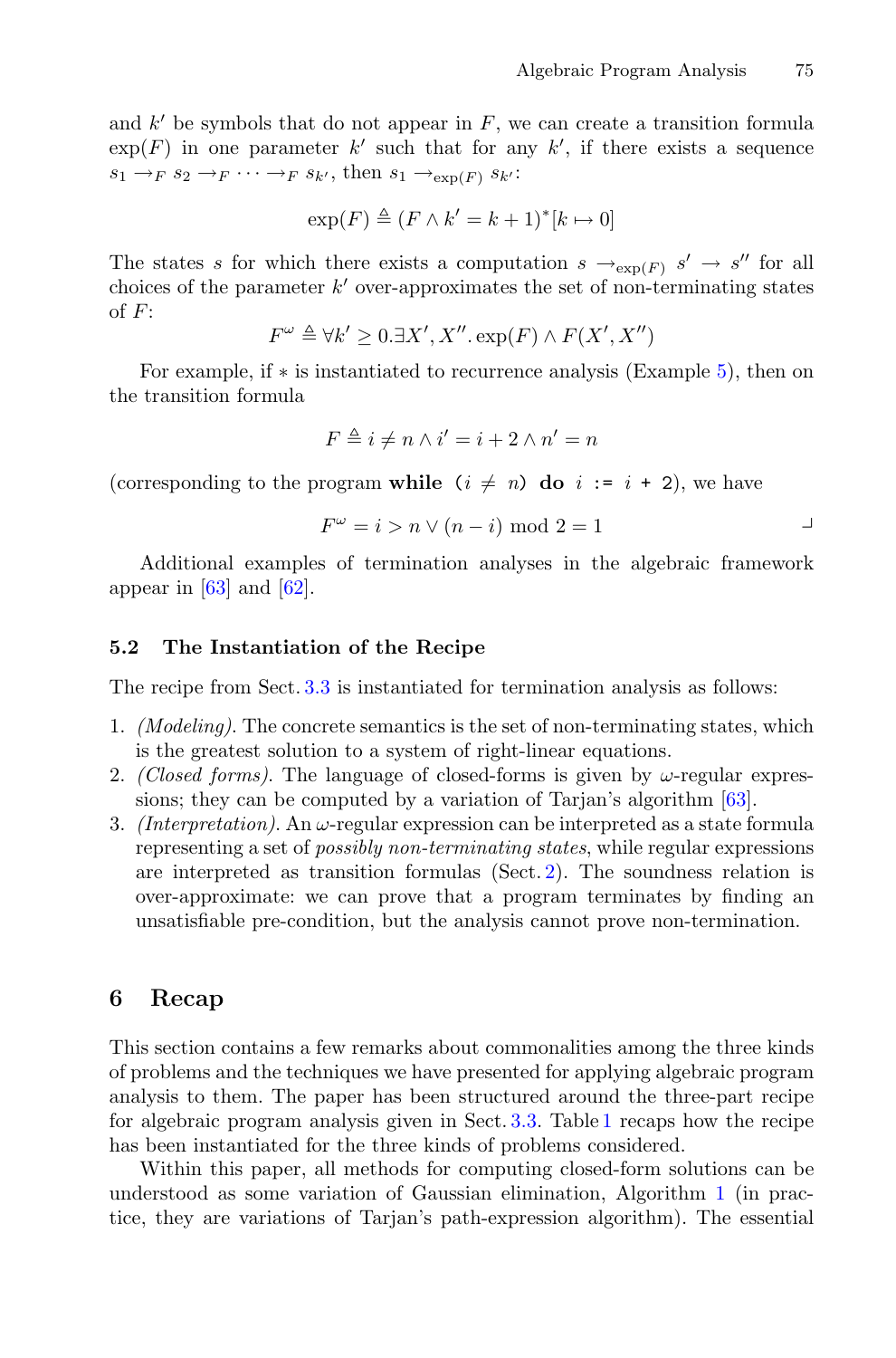|                           | Section 3.3                                                                                   | Section 4.3                                                                                                                | Section 5.2                                                                                                            |  |  |
|---------------------------|-----------------------------------------------------------------------------------------------|----------------------------------------------------------------------------------------------------------------------------|------------------------------------------------------------------------------------------------------------------------|--|--|
| Analysis type             | Intraprocedural                                                                               | Linear interprocedural                                                                                                     | Termination                                                                                                            |  |  |
| Modeling                  | LFP of left-linear<br>equations                                                               | LFP of linear<br>equations                                                                                                 | GFP of right-linear<br>equations                                                                                       |  |  |
| Closed-form solution      | A regular expression<br>(path expression over the<br>CFG)                                     | Detensor of a tensored<br>path expression                                                                                  | An omega-regular<br>expression                                                                                         |  |  |
| Interpretation (concrete) | A Kleene algebra<br>(Definition 1), e.g.,<br>transition relations<br>(Sect. 3.1)              | A Kronecker algebra<br>(Definition $5$ ), e.g.,<br>tensored transition<br>relations<br>(Example 10)                        | A Büchi algebra<br>(Definition 7), e.g.,<br>non-terminating<br>states (Example $13$ )                                  |  |  |
| Interpretation (abstract) | A regular algebra<br>(Sect. 2), e.g., a<br>transition-formula<br>interpretation $(Sect. 2.1)$ | A tensor-product<br>algebra (Definition $3$ ),<br>e.g., a tensored<br>transition-formula<br>interpretation<br>(Example 11) | An $\omega$ algebra<br>(Definition $6$ ), e.g., a<br>non-terminating<br>state-formula<br>interpretation<br>(Sect. 5.1) |  |  |

<span id="page-30-0"></span>Table 1. Instantiations of the recipe for algebraic program analysis from Sect. [3.3.](#page-13-0)

<span id="page-30-1"></span>**Table 2.** "Loop-solving" steps.

|              | Equation type Form of "loop"   | Closed form for $X$                                                                                                                             |
|--------------|--------------------------------|-------------------------------------------------------------------------------------------------------------------------------------------------|
| Left-linear  | $X = a + Xb$                   | $\rightsquigarrow$ $ab^*$                                                                                                                       |
| Linear       |                                | $X = a + \sum_{i=1}^{m} b_i X c_i \, \sim \, \big  \, ((1 \otimes a) \odot (\bigoplus_{i=1}^{m} b_i \otimes c_i)^{\circledast})^{\sharp} \big $ |
| Right-linear | $X = (b \boxdot X) \boxplus z$ | $\rightsquigarrow$ $a^{\omega} \boxplus (b^* \boxdot z)$                                                                                        |

difference between Sect. [2,](#page-2-0) Sect. [4,](#page-15-0) and Sect. [5](#page-25-0) is the "loop-solving" step. Each requires the right-hand-side expression  $R$  to be in a particular form (left-linear, linear, right-linear), and each requires a different language of expressions in which to express closed forms (regular, tensored regular,  $\omega$ -regular). Table [2](#page-30-1) shows the respective "loop-solving" steps for computing a closed form. Note that in Table [2,](#page-30-1) the letters  $a, b_i, c_i, z$  range over expressions (which may involve variables other than  $X$ ). For example, to apply the left-linear rule to the equation  $X = Xp + Xq + Yr + Z$ , we first re-arrange terms on the right-hand side as  $X(p+q)+(Yr+Z)$  and then compute the "closed-form"  $(Yr+Z)(p+q)^*$ .

## **7 Related Work**

*Abstracting States Versus State Changes.* Classically, invariant generation is conceived as the problem of over-approximating the reachable states of a program. Computing invariants involves solving a system of equations of the form

<span id="page-30-2"></span>
$$
X[r] = v_r
$$
  
\n
$$
X[n] = \sum_{e_{m,n} \in Edges} \mathcal{I}[e_{m,n}](X[m]) \quad n \in Nodes - \{r\}
$$
 (11)

for the unknowns  $X[n], n \in Nodes$ , where  $v_r$  represents the set of initial states and  $\mathcal{I}$   $\llbracket - \rrbracket$  provides an interpretation of each CFG edge as a state transformer.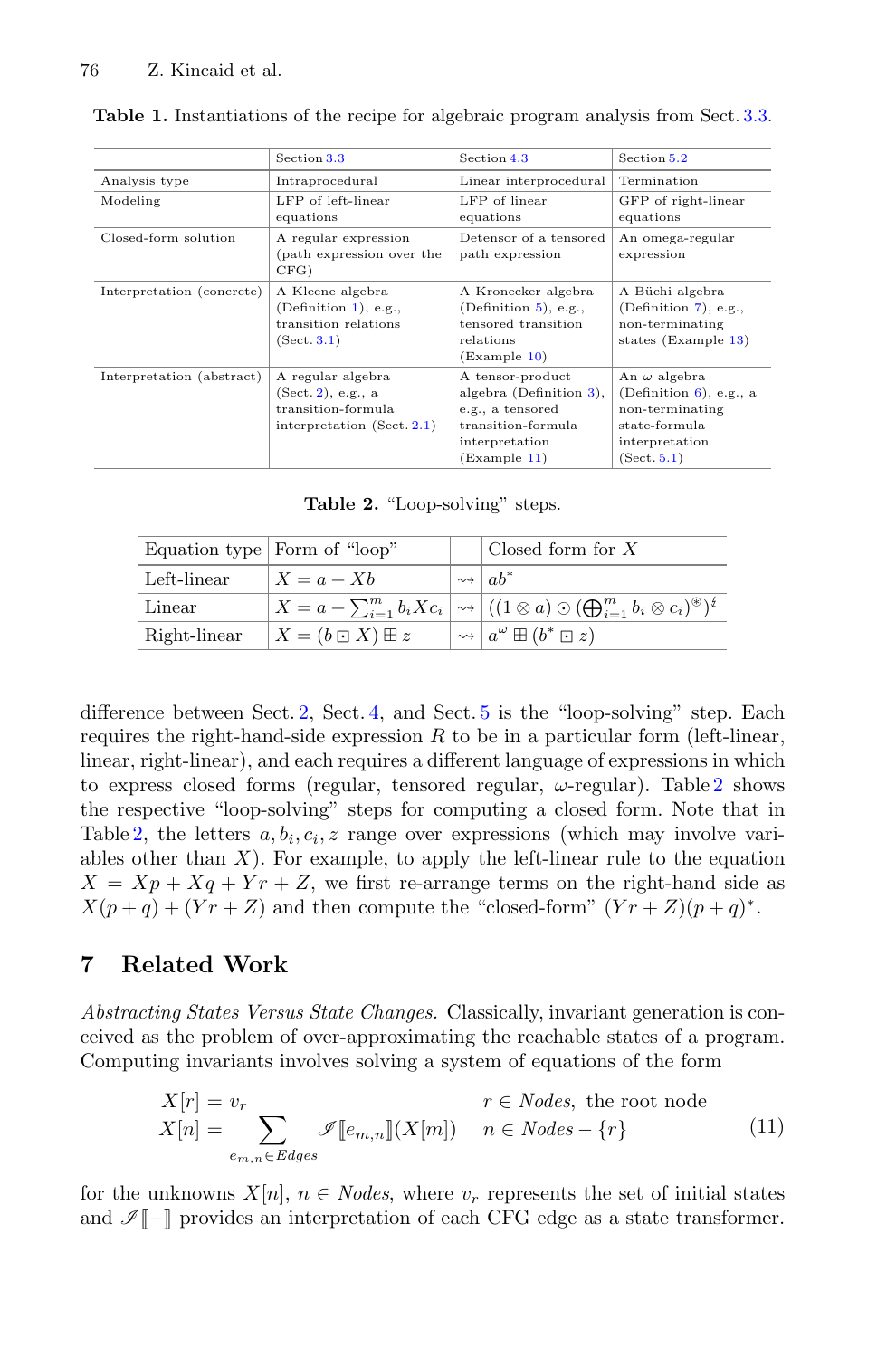In a solution,  $X[n]$  holds a descriptor that represents a superset of the set of program states that can arise at program point n. Note that in Eq.  $(11)$ , the function  $\mathscr{I}[\![e_{m,n}]\!]$  on edge  $e_{m,n}$  is *applied* to the value  $X[m]$  on node m.

Algebraic program analyses, in contrast, concern dynamics—state *changes* rather than states. The reason is that algebraic analyses are compositional: states do not compose, but state changes do.

A first step towards abstracting state *changes* was taken by Graham & Wegman [\[33](#page-36-10)], who gave a method to solve dataflow equations via *composition* of the state transformers on CFG edges. That is, their basic primitives were (i) composition of functions, and (ii) union of functions. If we adopt this outlook and define  $r_1 \cdot r_2$  to be  $r_2 \circ r_1$ ,  $r_1 + r_2$  to be the union of  $r_1$  and  $r_2$ , and 1 to be the identity function, instead of Eq.  $(11)$ , the goal would be to solve the following equation system:

<span id="page-31-0"></span>
$$
X[r] = 1
$$
  
\n
$$
X[n] = \sum_{e_{m,n} \in Edges} X[m] \cdot \mathcal{I}[e_{m,n}] \quad n \in Nodes - \{r\}
$$
 (12)

where the unknowns  $X[n]$  are now function-valued. Note that the function  $\mathscr{I}[\![e_{m,n}]\!]$  on edge  $e_{m,n}$  is *composed* with the value  $X[m]$  on node m. From here because one is working over function-valued quantities—it is now natural to formulate interprocedural program-analysis problems by means of equations over unknowns that denote procedure summaries, as was done by Cousot and Cousot [\[23](#page-35-5)] and Sharir and Pnueli [\[56\]](#page-37-3).

*"Interpret, Then Solve" Versus "Solve, Then Interpret."* The systems in Eqs. [\(11\)](#page-30-2) and [\(12\)](#page-31-0) are *interpreted*, in the sense that they are understood as semantic equations valued over a particular abstract domain, say D. Such a system  $E = \{X_i = R_i\}_{i \in I}$  can be solved by an iterative method: compute a sequence  $\sigma_0, \sigma_1, \dots \in {\widetilde{X_i}}_{i \in I} \to D$  of assignments abstract domain values to variables

$$
\sigma_0(X_i) \triangleq 0 \quad \text{for all } i \in I
$$
  

$$
\sigma_{n+1}(X_i) \triangleq \mathscr{I}_{\sigma_n}[\![R_i]\!]
$$
 for all  $n \ge 0$  and all  $i \in I$ 

Eventually this process converges—typically with the aid of widening to extrapolate to the limit—upon an assignment that over-approximates the least solution to E.

In algebraic program analysis, we think of a system of equations as an uninterpreted (syntactic) object. Equations are solved symbolically and then the solutions are interpreted in an algebraic structure to obtain an analysis result. The key step in this direction was made by Tarjan [\[59\]](#page-37-0), who observed that once a solution to the path-expression problem was in hand, multiple dataflowanalysis problems could be solved merely by reinterpreting the alphabet symbols and operators of regular expressions in different algebras—i.e., "solve and then interpret."

Whereas the iterative framework for program analysis has a "built-in" algorithm for analyzing loops and recursive behavior (by computing the limit of a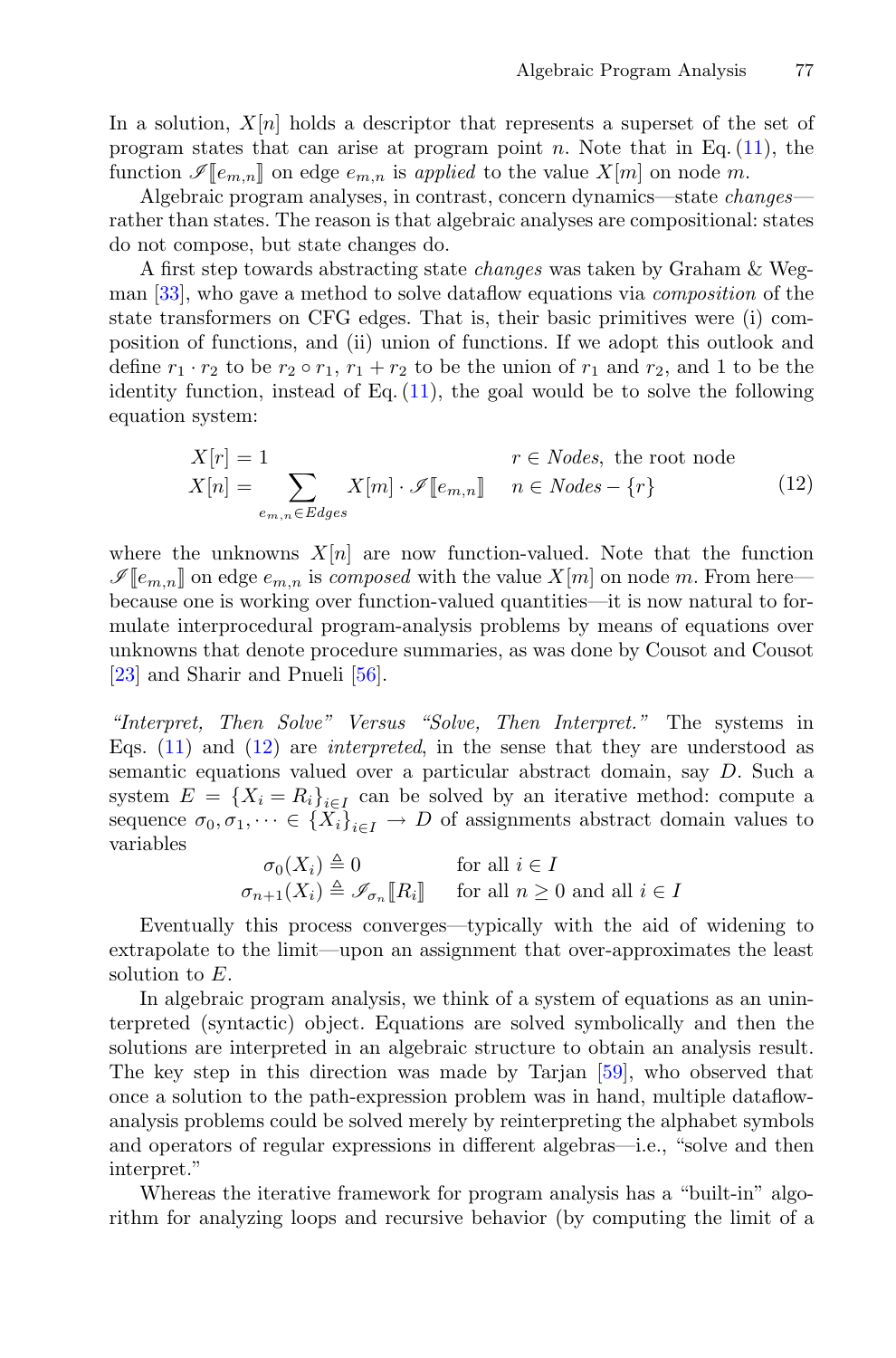sequence), the algebraic framework does not prescribe any particular method, and it is up to the analysis designer to devise one. This obligation places an additional burden on the analysis designer, but also provides flexibility: the analysis designer may analyze loops in ways that may (Example [6\)](#page-8-1) or may not (Examples [5](#page-7-0) and [4\)](#page-6-1) resemble iterative fixpoint computation.

*Iteration Operators and Loop Summarization.* In the computer-aided-verification community, there is a body of literature on loop summarization (or "loop leaping") and acceleration. Summarization aims to compute or approximate the behavior of (certain) loops, while acceleration aims to approximate the postimage of a set of states under a loop. These techniques have been incorporated into iterative abstract interpretation [\[28](#page-35-8)[,31](#page-35-9)], abstraction-refinement-based soft-ware model checking [\[19](#page-35-10),[37\]](#page-36-11), termination analysis [\[7](#page-34-4), 20, 60], and resource bound analysis [\[10](#page-34-5)[,64](#page-37-8)]. The most closely related techniques to algebraic program analysis are those that build summaries for whole programs in "bottom-up" fashion. Such analyses have been formalized in various ways, including: recursion on the abstract syntax tree  $(AST)$  of a program  $[51]$ , AST rewriting  $[8]$  $[8]$ , and graph rewriting [\[47,](#page-36-2)[60](#page-37-7)]. Algebraic program analysis provides a unifying foundation for such analyses, in the same way that dataflow analysis [\[39](#page-36-12)] and (iterative) abstract interpretation [\[22](#page-35-2)] provide a unifying foundation for iterative program analyses.

There are several methods for loop summarization, based on finite-monoid affine transformations [\[11](#page-34-7)[,12](#page-34-8),[29\]](#page-35-12), difference-bound relations [\[15,](#page-35-13)[21\]](#page-35-14), octagonal relations [\[13,](#page-35-15)[14](#page-35-16)[,45](#page-36-13)], integer vector addition systems [\[35\]](#page-36-14), fragments of the theory of arrays [\[2\]](#page-34-9). For the most part, these summarization methods are non-uniform in the sense that their input language differs from their output language (e.g., [\[13](#page-35-15)] takes as input an octagonal relation and produces as output a Presburger formula). This non-uniformity is the essential barrier that must be overcome to use such techniques to implement the iteration operator of an algebraic program analysis (e.g., we can define an iteration operator by using optimization modulo theories [\[55](#page-37-9)] to extract the octagonal hull of a Presburger formula, then use [\[13](#page-35-15)] to compute a Presburger formula representing its transitive closure).

*Elimination-Based Dataflow Analysis.* Elimination-based dataflow analysis is a family of dataflow analyses that computes analysis results using methods that resemble Gaussian elimination  $[3,33,36]$  $[3,33,36]$  $[3,33,36]$  $[3,33,36]$  (see [\[54](#page-37-10)] for a survey). Early methods were specialized to reducible control flow graphs, but operated faster than general Gaussian elimination. Tarjan's algorithm [\[58](#page-37-2)] is an elimination method with fast operation on reducible (and "nearly reducible") control flow graphs, but is applicable to arbitrary graphs.

*Weighted Graphs.* There is a vast literature on solving path problems on weighted graphs where the weights are drawn from a semiring  $[1,30,50]$  $[1,30,50]$  $[1,30,50]$  $[1,30,50]$ . Path problems can also be solved on semiring-weighted pushdown systems, which has applications to interprocedural dataflow analysis [\[52\]](#page-36-17). This work focuses on *iterative* techniques for solving path problems.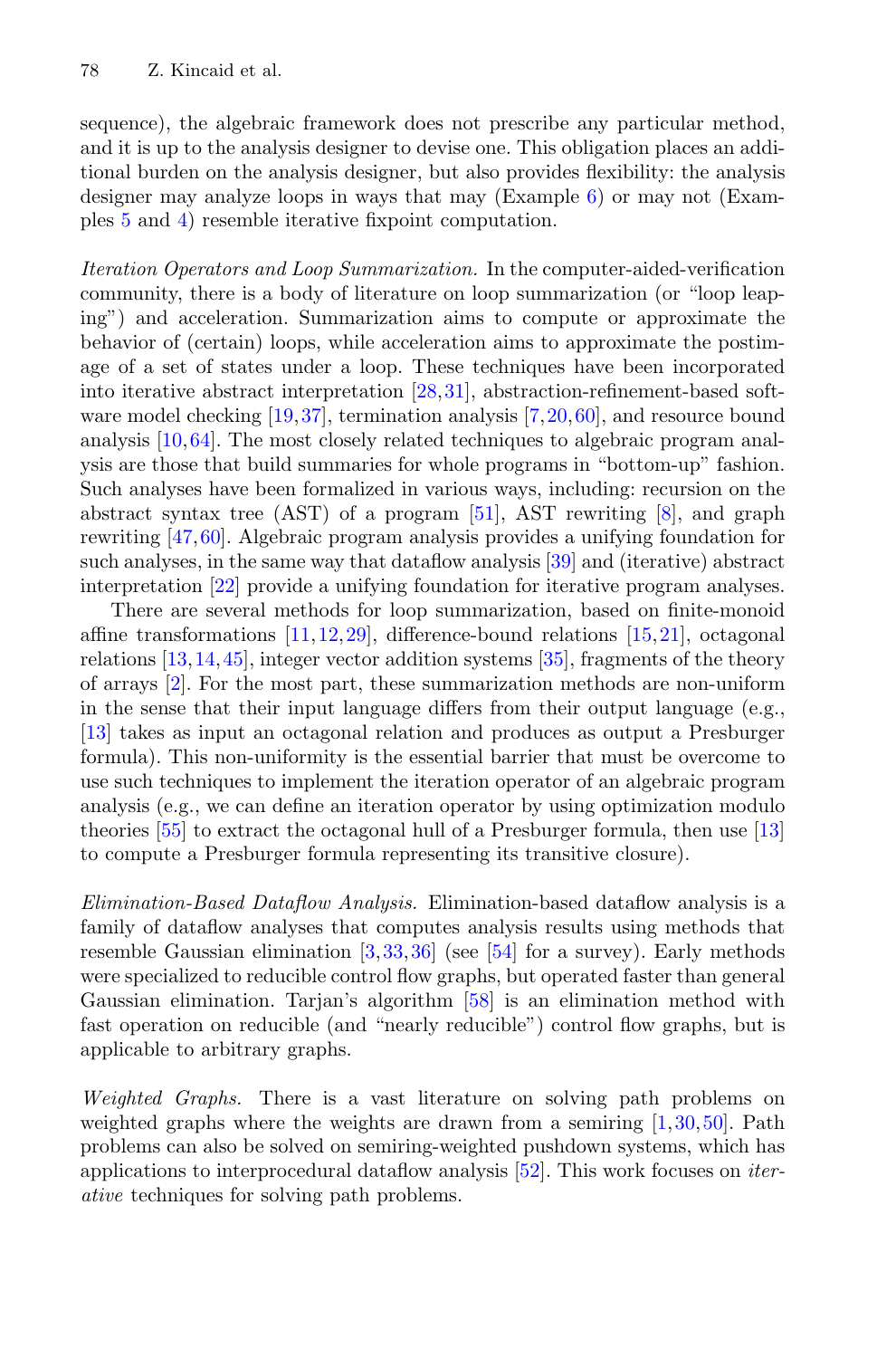(Non-iterative) algorithms for path problems over algebraic structures with an explicit iteration operator were considered by Aho et al. [\[1\]](#page-34-0), Backhouse  $\&$ Carré  $[5]$  $[5]$ , and Lehmann  $[48]$  $[48]$ , and was implicit in previous work by Kleene  $[44]$ , and McNaughton  $&$  Yamada [\[49\]](#page-36-18). Tarjan connected this line of work with program analysis [\[58](#page-37-2)[,59\]](#page-37-0).

## **8 Open Problems**

We conclude with a list of challenges suggested by algebraic program analysis.

*Scaling SMT-Based Algebraic Program Analysis.* The bottom-up interpretation step of a closed-form expression is efficient, in that it operates in linear time and space in the size of the expression DAG in a model where each algebraic operation has unit cost. For logic-based interpretations, however, algebraic operations do *not* have unit cost: operators manipulate formulas, and the size of those formulas may grow as operators are applied. For example, the regular expression  $a^{2^n}$  can be represented by an expression DAG with  $n+1$  nodes, with the following shape:

 $\cdot \Longrightarrow \cdot \Longrightarrow \cdot \Longrightarrow \cdots \Longrightarrow \cdot \Longrightarrow a$ 

If the letter a is interpreted as the transition formula  $x' = x + 1$  and  $\cdot$  as relational composition, then the transition-formula interpretation of  $a^{2^n}$  has size  $O(2<sup>n</sup>)$ . Scaling SMT-based algebraic program analysis to large programs requires techniques for generating *succinct* summaries, and/or efficient reasoning about compact formula representations involving  $\lambda$ -expressions.

*Recursive Procedures.* Section [4.2](#page-19-0) shows how the algebraic approach can be applied to summarize *linearly* recursive procedures. But to compute summaries for generally recursive procedures, current-generation algebraic-programanalysis tools fall back on another non-algebraic scheme (such as hybrid iterative/algebraic, like Kleene or Newton iteration [\[40,](#page-36-19)[53](#page-36-7)], or the template-based approach of  $[16]$  $[16]$ ). This raises the question: is there a practical algebraic method for analyzing general recursion? The essential challenge is in devising a language of "closed forms" that (1) can represent arbitrary context-free languages, and (2) is amenable to an effective interpretation in logic.

*Beyond Numerical Domains.* To date, all algebraic program analyses have been numerical in nature—they abstract away aspects of program behavior that cannot be captured by integer variables. It remains to be seen whether the algebraic approach can yield practical analyses for reasoning about features like strings, arrays, and the heap. Reasoning about memory manipulation is particularly challenging in a compositional setting, since we cannot rely on the context of a program fragment to resolve aliasing relationships. One possible avenue is to incorporate abductive reasoning to make educated guesses about the shape of memory, as in [\[18\]](#page-35-0).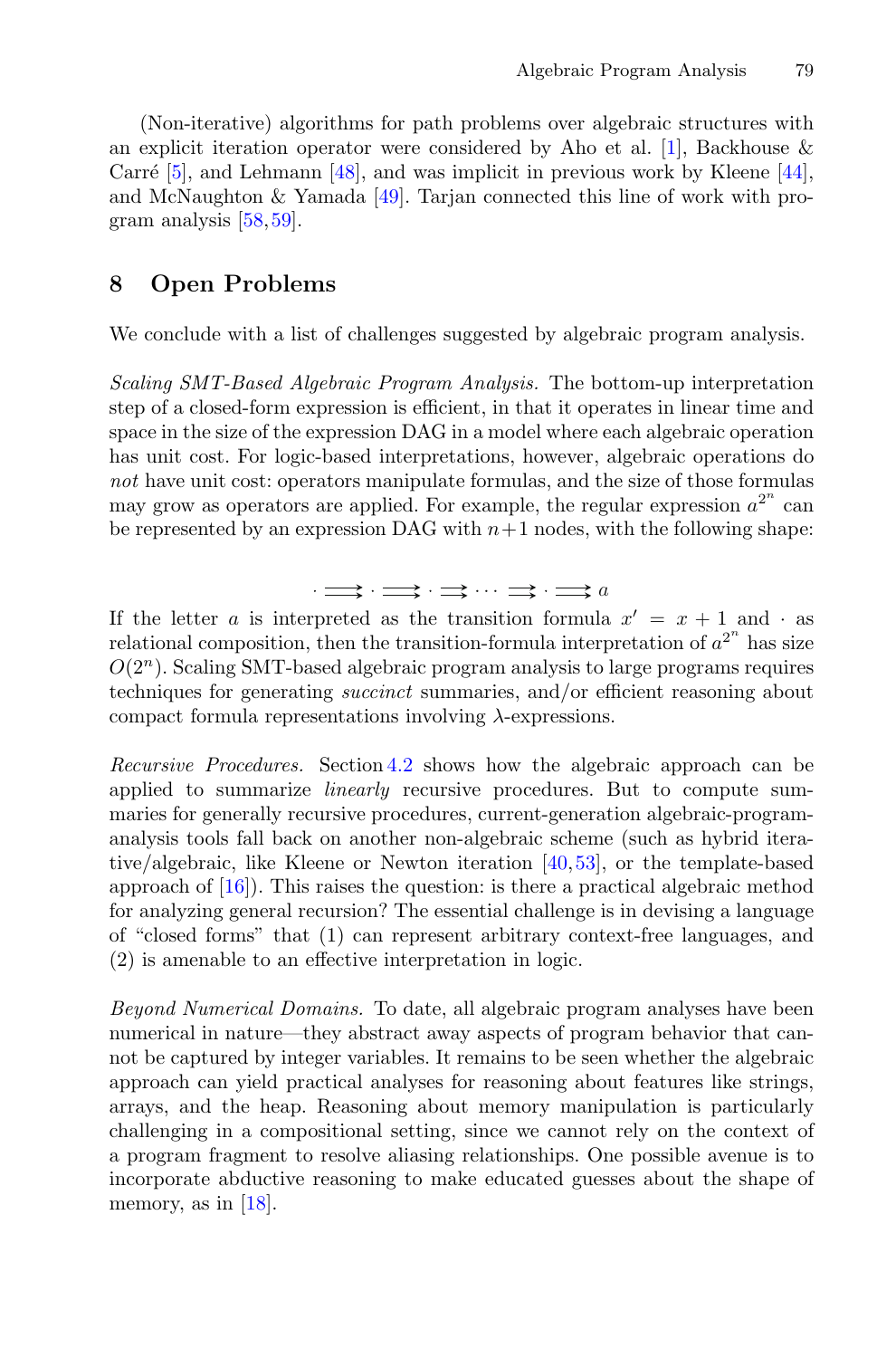*Property Refutation.* Algebraic program analysis is typically conceived as a method for generating over-approximate summaries. The nature of overapproximation is that the summaries can be used to verify that a program *does* satisfy a property of interest, but not prove that it *doesn't*. An interesting direction for future work is to devise methods by which algebraic program analyses can refute properties, perhaps based on bounded model checking [\[9\]](#page-34-3), under-approximate loop summarization [\[46](#page-36-20)], or symbolic execution [\[43](#page-36-21)].

**Acknowledgments.** Supported, in part, by a gift from Rajiv and Ritu Batra; by a Facebook Research Award; by NSF under grant number 1942537, and by ONR under grants N00014-17-1-2889 and N00014-19-1-2318. Any opinions, findings, and conclusions or recommendations expressed in this publication are those of the authors, and do not necessarily reflect the views of the sponsoring entities.

# **References**

- <span id="page-34-0"></span>1. Aho, A.V., Hopcroft, J.E., Ullman, J.D.: The Design and Analysis of Computer Algorithms, 1st edn. Addison-Wesley Longman Publishing Co., Inc., Boston (1974)
- <span id="page-34-9"></span>2. Alberti, F., Ghilardi, S., Sharygina, N.: Definability of accelerated relations in a theory of arrays and its applications. In: Fontaine, P., Ringeissen, C., Schmidt, R.A. (eds.) FroCoS 2013. LNCS (LNAI), vol. 8152, pp. 23–39. Springer, Heidelberg (2013). [https://doi.org/10.1007/978-3-642-40885-4](https://doi.org/10.1007/978-3-642-40885-4_3) 3
- <span id="page-34-10"></span>3. Allen, F.E., Cocke, J.: A program data flow analysis procedure. Commun. ACM **19**(3), 137 (1976)
- <span id="page-34-2"></span>4. Ancourt, C., Coelho, F., Irigoin, F.: A modular static analysis approach to affine loop invariants detection. Electr. Notes Theor. Comp. Sci. **267**(1), 3–16 (2010)
- <span id="page-34-11"></span>5. Backhouse, R., Carré, B.: Regular algebra applied to path-finding problems. J. Inst. Math. Appl. **15**, 161–186 (1975)
- <span id="page-34-1"></span>6. Backhouse, R.C., Carré, B.A.: Regular algebra applied to path-finding problems. IMA J. Appl. Math. **15**(2), 161–186 (1975)
- <span id="page-34-4"></span>7. Berdine, J., Chawdhary, A., Cook, B., Distefano, D., O'Hearn, P.: Variance analyses from invariance analyses. In: POPL, pp. 211–224 (2007)
- <span id="page-34-6"></span>8. Biallas, S., Brauer, J., King, A., Kowalewski, S.: Loop leaping with closures. In: Min´e, A., Schmidt, D. (eds.) SAS 2012. LNCS, vol. 7460, pp. 214–230. Springer, Heidelberg (2012). [https://doi.org/10.1007/978-3-642-33125-1](https://doi.org/10.1007/978-3-642-33125-1_16) 16
- <span id="page-34-3"></span>9. Biere, A., Cimatti, A., Clarke, E., Zhu, Y.: Symbolic model checking without BDDs. In: Cleaveland, W.R. (ed.) TACAS 1999. LNCS, vol. 1579, pp. 193–207. Springer, Heidelberg (1999). [https://doi.org/10.1007/3-540-49059-0](https://doi.org/10.1007/3-540-49059-0_14) 14
- <span id="page-34-5"></span>10. Blanc, R., Henzinger, T.A., Hottelier, T., Kovács, L.: ABC: algebraic bound computation for loops. In: Clarke, E.M., Voronkov, A. (eds.) LPAR 2010. LNCS (LNAI), vol. 6355, pp. 103–118. Springer, Heidelberg (2010). [https://doi.org/10.](https://doi.org/10.1007/978-3-642-17511-4_7) [1007/978-3-642-17511-4](https://doi.org/10.1007/978-3-642-17511-4_7) 7
- <span id="page-34-7"></span>11. Boigelot, B.: On iterating linear transformations over recognizable sets of integers. Theor. Comput. Sci. **309**(1), 413–468 (2003)
- <span id="page-34-8"></span>12. Boigelot, B., Wolper, P.: Symbolic verification with periodic sets. In: Dill, D.L. (ed.) CAV 1994. LNCS, vol. 818, pp. 55–67. Springer, Heidelberg (1994). [https://](https://doi.org/10.1007/3-540-58179-0_43) [doi.org/10.1007/3-540-58179-0](https://doi.org/10.1007/3-540-58179-0_43) 43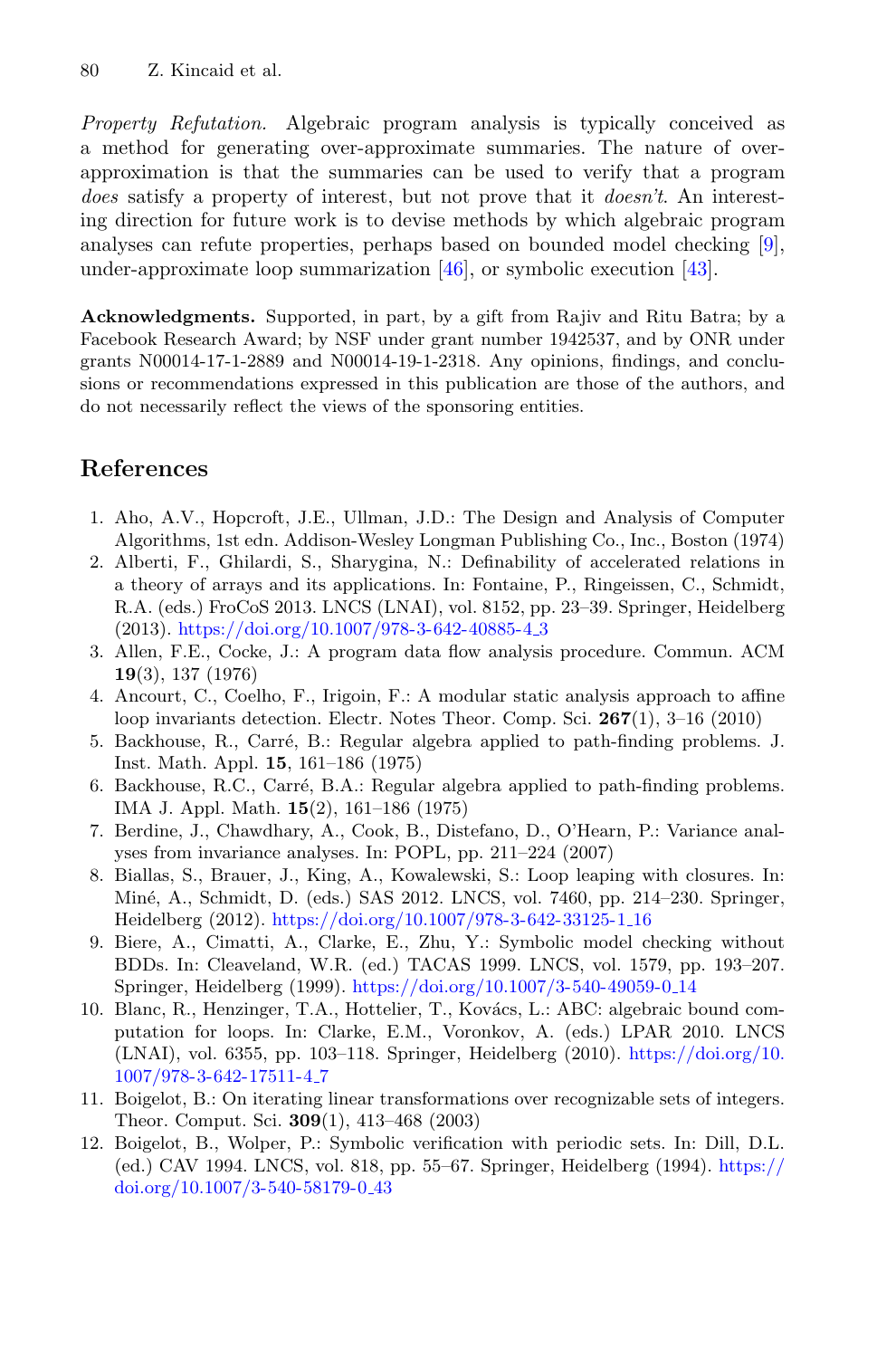- <span id="page-35-15"></span>13. Bozga, M., Gˆırlea, C., Iosif, R.: Iterating octagons. In: Kowalewski, S., Philippou, A. (eds.) TACAS 2009. LNCS, vol. 5505, pp. 337–351. Springer, Heidelberg (2009). [https://doi.org/10.1007/978-3-642-00768-2](https://doi.org/10.1007/978-3-642-00768-2_29) 29
- <span id="page-35-16"></span>14. Bozga, M., Iosif, R., Konečný, F.: Fast acceleration of ultimately periodic relations. In: Touili, T., Cook, B., Jackson, P. (eds.) CAV 2010. LNCS, vol. 6174, pp. 227–242. Springer, Heidelberg (2010). [https://doi.org/10.1007/978-3-642-14295-6](https://doi.org/10.1007/978-3-642-14295-6_23) 23
- <span id="page-35-13"></span>15. Bozga, M., Iosif, R., Lakhnech, Y.: Flat parametric counter automata. In: Bugliesi, M., Preneel, B., Sassone, V., Wegener, I. (eds.) ICALP 2006. LNCS, vol. 4052, pp. 577–588. Springer, Heidelberg (2006). [https://doi.org/10.1007/11787006](https://doi.org/10.1007/11787006_49) 49
- <span id="page-35-18"></span>16. Breck, J., Cyphert, J., Kincaid, Z., Reps, T.: Templates and recurrences: better together. In: PLDI, pp. 688–702 (2020)
- <span id="page-35-7"></span>17. Brzozowski, J.A.: Regular-like expressions for some irregular languages. In: SWAT (FOCS), pp. 278–286 (1968)
- <span id="page-35-0"></span>18. Calcagno, C., Distefano, D., O'Hearn, P.W., Yang, H.: Compositional shape analysis by means of bi-abduction. J. ACM **58**(6), 1–66 (2011)
- <span id="page-35-10"></span>19. Caniart, N., Fleury, E., Leroux, J., Zeitoun, M.: Accelerating interpolation-based model-checking. In: Ramakrishnan, C.R., Rehof, J. (eds.) TACAS 2008. LNCS, vol. 4963, pp. 428–442. Springer, Heidelberg (2008). [https://doi.org/10.1007/978-](https://doi.org/10.1007/978-3-540-78800-3_32) [3-540-78800-3](https://doi.org/10.1007/978-3-540-78800-3_32) 32
- <span id="page-35-11"></span>20. Chen, H., David, C., Kroening, D., Schrammel, P., Wachter, B.: Bit-precise procedure-modular termination analysis. TOPLAS **40**(1), 1:1-1:38 (2018)
- <span id="page-35-14"></span>21. Comon, H., Jurski, Y.: Multiple counters automata, safety analysis and presburger arithmetic. In: Hu, A.J., Vardi, M.Y. (eds.) CAV 1998. LNCS, vol. 1427, pp. 268– 279. Springer, Heidelberg (1998). <https://doi.org/10.1007/BFb0028751>
- <span id="page-35-2"></span>22. Cousot, P., Cousot, R.: Abstract interpretation: a unified lattice model for static analysis of programs by construction or approximation of fixpoints. In: POPL, pp. 238–252 (1977)
- <span id="page-35-5"></span>23. Cousot, P., Cousot, R.: Static determination of dynamic properties of recursive procedures. In: Neuhold, E. (ed.) Formal Descriptions of Programming Concepts, (IFIP WG 2.2, St. Andrews, Canada, August 1977), pp. 237–277. North-Holland (1978)
- <span id="page-35-3"></span>24. Cousot, P., Cousot, R.: Abstract interpretation frameworks. J. Log. Comput. **2**(4), 511–547 (1992)
- <span id="page-35-4"></span>25. Cyphert, J., Breck, J., Kincaid, Z., Reps, T.W.: Refinement of path expressions for static analysis. Proc. ACM Program. Lang. **3**(POPL), 45:1–45:29 (2019)
- <span id="page-35-6"></span>26. Esparza, J., Kiefer, S., Luttenberger, M.: Newtonian program analysis. J. ACM **57**, 6 (2010)
- <span id="page-35-1"></span>27. Farzan, A., Kincaid, Z.: Compositional recurrence analysis. In: FMCAD, pp. 57–64 (2015)
- <span id="page-35-8"></span>28. Feautrier, P., Gonnord, L.: Accelerated invariant generation for C programs with aspic and c2fsm. Electr. Notes Theor. Comput. Sci. **267**(2), 3–13 (2010)
- <span id="page-35-12"></span>29. Finkel, A., Leroux, J.: How to compose Presburger-accelerations: applications to broadcast protocols. In: Agrawal, M., Seth, A. (eds.) FSTTCS 2002. LNCS, vol. 2556, pp. 145–156. Springer, Heidelberg (2002). [https://doi.org/10.1007/3-540-](https://doi.org/10.1007/3-540-36206-1_14) [36206-1](https://doi.org/10.1007/3-540-36206-1_14) 14
- <span id="page-35-17"></span>30. Gondran, M., Minoux, M.: Graphs, Dioids and Semirings: New Models and Algorithms. ORCS, vol. 41, 1st edn. Springer, Boston (2008). [https://doi.org/10.1007/](https://doi.org/10.1007/978-0-387-75450-5) [978-0-387-75450-5](https://doi.org/10.1007/978-0-387-75450-5)
- <span id="page-35-9"></span>31. Gonnord, L., Halbwachs, N.: Combining widening and acceleration in linear relation analysis. In: Yi, K. (ed.) SAS 2006. LNCS, vol. 4134, pp. 144–160. Springer, Heidelberg (2006). [https://doi.org/10.1007/11823230](https://doi.org/10.1007/11823230_10) 10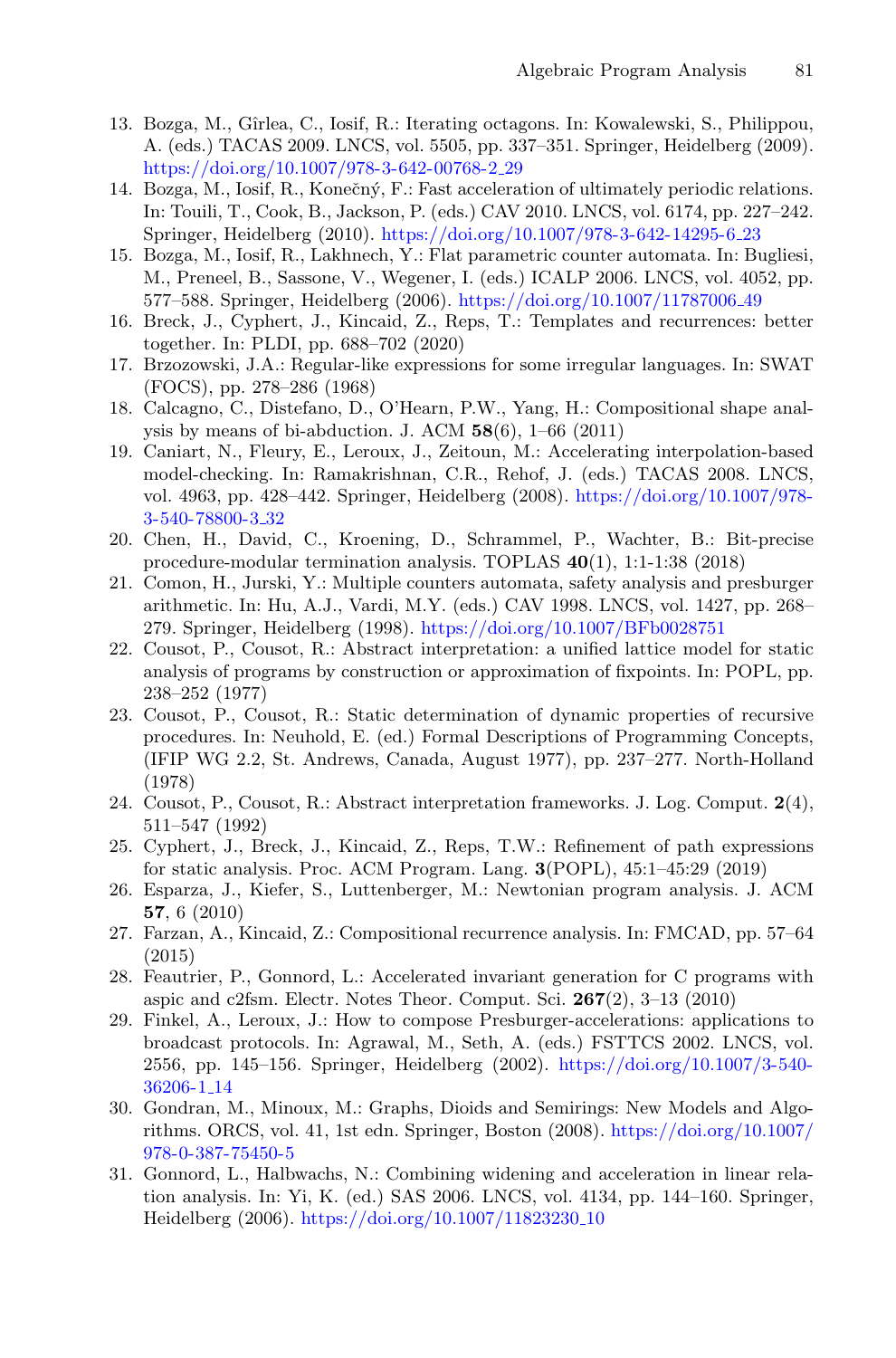- <span id="page-36-9"></span>32. Gonnord, L., Monniaux, D., Radanne, G.: Synthesis of ranking functions using extremal counterexamples. SIGPLAN Not. **50**(6), 608–618 (2015)
- <span id="page-36-10"></span>33. Graham, S.L., Wegman, M.N.: A fast and usually linear algorithm for global flow analysis. J. ACM **23**(1), 172–202 (1976)
- <span id="page-36-8"></span>34. Gruska, J.: Some classifications of context-free languages. Inf. Control **14**(2), 152– 179 (1969)
- <span id="page-36-14"></span>35. Haase, C., Halfon, S.: Integer vector addition systems with states. In: Ouaknine, J., Potapov, I., Worrell, J. (eds.) RP 2014. LNCS, vol. 8762, pp. 112–124. Springer, Cham (2014). [https://doi.org/10.1007/978-3-319-11439-2](https://doi.org/10.1007/978-3-319-11439-2_9) 9
- <span id="page-36-15"></span>36. Hecht, M.S., Ullman, J.D.: Analysis of a simple algorithm for global data flow problems. In: POPL, pp. 207–217 (1973)
- <span id="page-36-11"></span>37. Hojjat, H., Iosif, R., Konečný, F., Kuncak, V., Rümmer, P.: Accelerating interpolants. In: Chakraborty, S., Mukund, M. (eds.) ATVA 2012. LNCS, pp. 187–202. Springer, Heidelberg (2012). [https://doi.org/10.1007/978-3-642-33386-6](https://doi.org/10.1007/978-3-642-33386-6_16) 16
- <span id="page-36-6"></span>38. Karr, M.: Affine relationship among variables of a program. Acta Inf. **6**, 133–151 (1976)
- <span id="page-36-12"></span>39. Kildall, G.: A unified approach to global program optimization. In: POPL (1973)
- <span id="page-36-19"></span>40. Kincaid, Z., Breck, J., Boroujeni, A.F., Reps, T.W.: Compositional recurrence analysis revisited. In: PLDI, pp. 248–262 (2017)
- <span id="page-36-5"></span>41. Kincaid, Z., Breck, J., Cyphert, J., Reps, T.W.: Closed forms for numerical loops. Proc. ACM Program. Lang. **3**(POPL), 55:1–55:29 (2019)
- <span id="page-36-4"></span>42. Kincaid, Z., Cyphert, J., Breck, J., Reps, T.W.: Non-linear reasoning for invariant synthesis. Proc. ACM Program. Lang. **2**(POPL), 54:1–54:33 (2018)
- <span id="page-36-21"></span>43. King, J.C.: Symbolic execution and program testing. Commun. ACM **19**(7), 385– 394 (1976)
- <span id="page-36-1"></span>44. Kleene, S.: Representation of events in nerve nets and finite automata. In: Shannon, C., McCarthy, J. (eds.) Automata Stud., pp. 3–40. Princeton University Press, Princeton (1956)
- <span id="page-36-13"></span>45. Konečný, F.: PTIME computation of transitive closures of octagonal relations. In: Chechik, M., Raskin, J.-F. (eds.) TACAS 2016. LNCS, vol. 9636, pp. 645–661. Springer, Heidelberg (2016). [https://doi.org/10.1007/978-3-662-49674-9](https://doi.org/10.1007/978-3-662-49674-9_42) 42
- <span id="page-36-20"></span>46. Kroening, D., Lewis, M., Weissenbacher, G.: Under-approximating loops in C programs for fast counterexample detection. In: Sharygina, N., Veith, H. (eds.) CAV 2013. LNCS, vol. 8044, pp. 381–396. Springer, Heidelberg (2013). [https://doi.org/](https://doi.org/10.1007/978-3-642-39799-8_26) [10.1007/978-3-642-39799-8](https://doi.org/10.1007/978-3-642-39799-8_26) 26
- <span id="page-36-2"></span>47. Kroening, D., Sharygina, N., Tonetta, S., Tsitovich, A., Wintersteiger, C.M.: Loop summarization using abstract transformers. In: Cha, S.S., Choi, J.-Y., Kim, M., Lee, I., Viswanathan, M. (eds.) ATVA 2008. LNCS, vol. 5311, pp. 111–125. Springer, Heidelberg (2008). [https://doi.org/10.1007/978-3-540-88387-6](https://doi.org/10.1007/978-3-540-88387-6_10) 10
- <span id="page-36-0"></span>48. Lehmann, D.J.: Algebraic structures for transitive closure. Theoret. Comput. Sci. **4**(1), 59–76 (1977)
- <span id="page-36-18"></span>49. McNaughton, R., Yamada, H.: Regular expressions and state graphs for automata. IRE Trans. Electron. Comput. **9**(1), 39–47 (1960)
- <span id="page-36-16"></span>50. Mohri, M.: Semiring frameworks and algorithms for shortest-distance problems. J. Autom. Lang. Comb. **7**(3), 321–350 (2002)
- <span id="page-36-3"></span>51. Monniaux, D.: Automatic modular abstractions for linear constraints. In: POPL, pp. 140–151 (2009)
- <span id="page-36-17"></span>52. Reps, T., Schwoon, S., Jha, S., Melski, D.: Weighted pushdown systems and their application to interprocedural dataflow analysis. SCP **58**(1–2), 206–263 (2005)
- <span id="page-36-7"></span>53. Reps, T., Turetsky, E., Prabhu, P.: Newtonian program analysis via tensor product. TOPLAS **39**(2), 9:1–9:72 (2017)